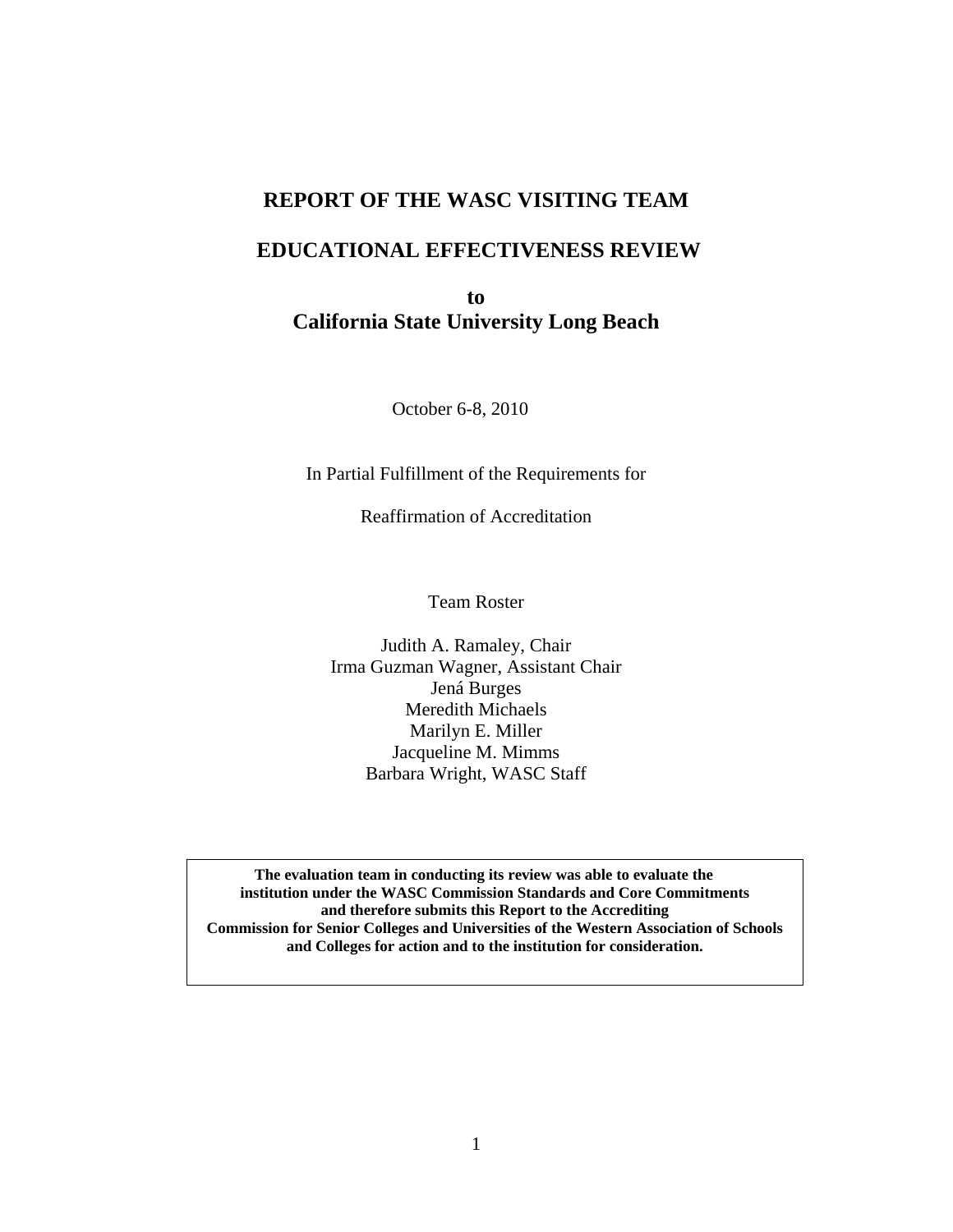## **TABLE OF CONTENTS**

## **Page Numbers**

### **SECTION I. OVERVIEW AND CONTEXT**

| A. Description of Institution and Visit                                                                                                               | 3  |
|-------------------------------------------------------------------------------------------------------------------------------------------------------|----|
| B. The Institution's Educational Effectiveness Review Report:<br>Alignment with the Proposal<br>Quality and Rigor of the Review and Report            | 4  |
| C. Response to Issues Raised in the Capacity and Preparatory Review                                                                                   | 6  |
| SECTION II. EVALUATION OF EDUCATIONAL EFFECTIVENESS<br><b>UNDER THE STANDARDS</b>                                                                     |    |
| A. Evaluation of the Institution's Educational Effectiveness Inquiry                                                                                  | 7  |
| Core Commitment I: Organizing for Effectiveness<br>(Includes discussion of Financial Impact of the Economic<br>Recession and the State Budget Crisis) |    |
| Core Commitment II: Staffing for Effectiveness                                                                                                        |    |
| Core Commitment III: Assessing Student Success<br>(Includes discussion of Institution's Systems for Enhancing<br><b>Educational Effectiveness)</b>    |    |
| <b>B.</b> Program Review                                                                                                                              | 27 |
| C. Student Success                                                                                                                                    | 30 |
| <b>SECTION III. FINDINGS AND RECOMMENDATIONS FROM THE</b><br>CAPACITY AND PREPARATORY REVIEW AND THE EDUCATIONAL<br><b>EFFECTIVENESS REVIEW</b>       | 32 |
| <b>APPENDICES</b>                                                                                                                                     |    |

Appendix A. Report on Off-Campus Program: M.A. in Education: Option in Mathematics Education

Appendix B. Report on Distance Education Program

Appendix C. Report on Ed.D. in Educational Leadership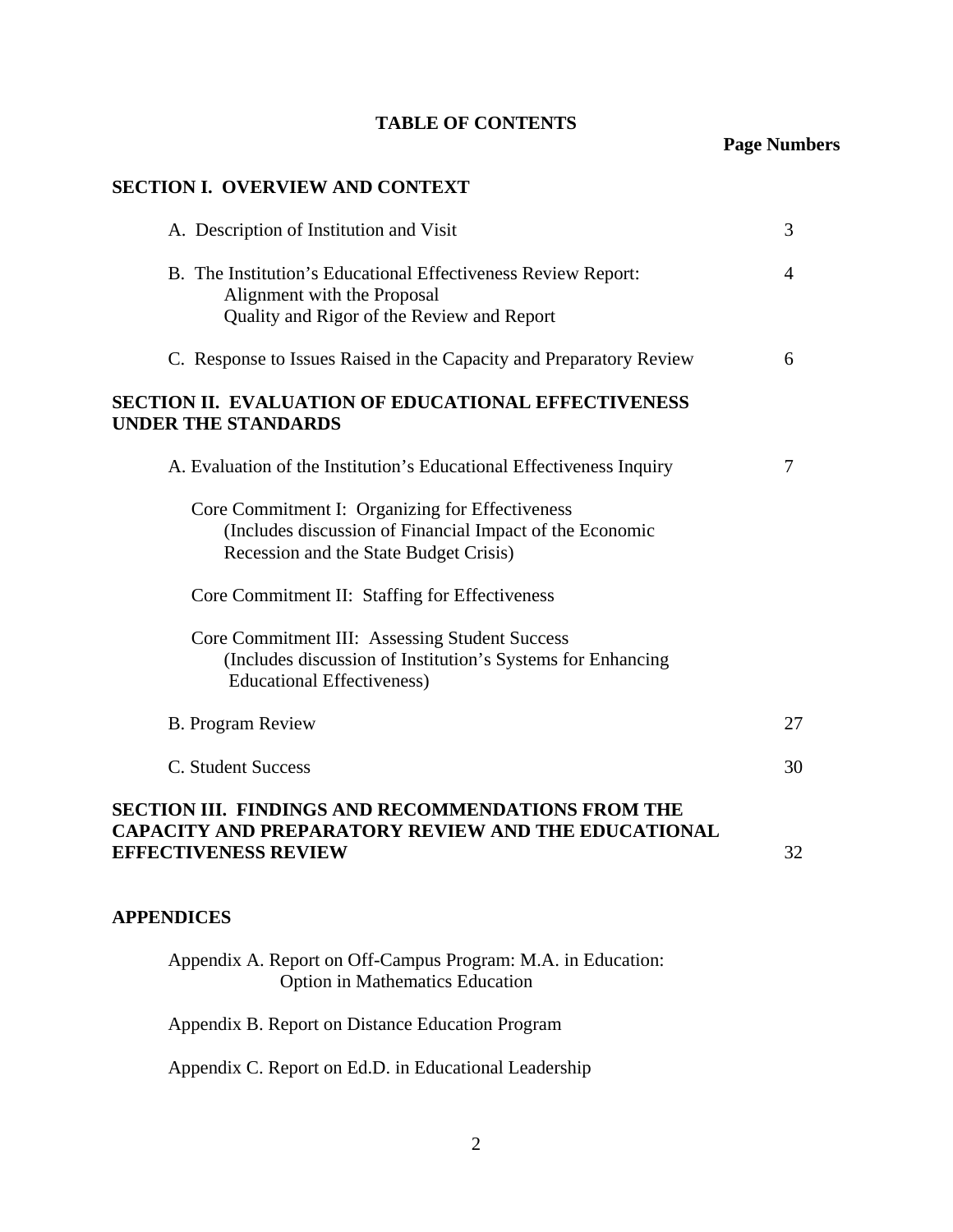# **THE EDUCATIONAL EFFECTIVENESS REVIEW TEAM REPORT SECTION I. OVERVIEW AND CONTEXT**

### **I. A. Description of Institution and Visit**

History and Mission. California State University Long Beach (CSULB) was established in 1949 as Los Angeles-Orange County State College and offered 25 courses to 160 students taught by 13 faculty members. Over the years, CSULB acquired a number of name changes and nicknames, including "The Beach" - an enduring and appropriate term referring to its proximity to the Pacific Ocean which is three miles away. Since its beginning, CSU Long Beach has grown to become one of the largest of the 23 campuses in the California State University (CSU) system. According to *University Facts*, the total enrollment figure for spring 2010 was 31,586 students. Seven academic colleges offer 87 baccalaureate degrees, 38 programs leading to educational credentials, 67 master's degrees, and one independent doctoral program. Distance Education and off-campus courses are available in selected programs to undergraduate and graduate students. CSU Long Beach is a highly diverse institution representative of the communities it serves in Southern California. The institution's July, 2010 EER Self-Study reported a student population that includes 5.1 percent African-American, 18.9 percent Asian/Asian American, 29.9 percent Caucasian, 20.4 percent Mexican American, 0.6 percent Native American/Alaskan Native, 8.2 percent Other Latino/Hispanic, 6.6 percent Pacific Islander/Filipino, and 10.3 percent Unknown/Other. CSU Long Beach has been designated by the U. S. Department of Education as a Hispanic-Serving Institution.

Throughout the years, CSULB has received considerable recognition for its academic programs and service to students and has become a "Campus of Choice" where applications far outnumber available admission slots. The campus community exhibits a strong "Beach Pride" through its commitment to CSULB's Mission Statement:

California State University Long Beach is a diverse, student-centered, globally-engaged public university committed to providing highly-valued undergraduate and graduate educational opportunities through superior teaching, research, creative activity and service for the people of California and the world.

Recent Accreditation History. CSU Long Beach was first accredited in 1957. The current accreditation cycle leading to the October 2010 Educational Effectiveness Review (EER) visit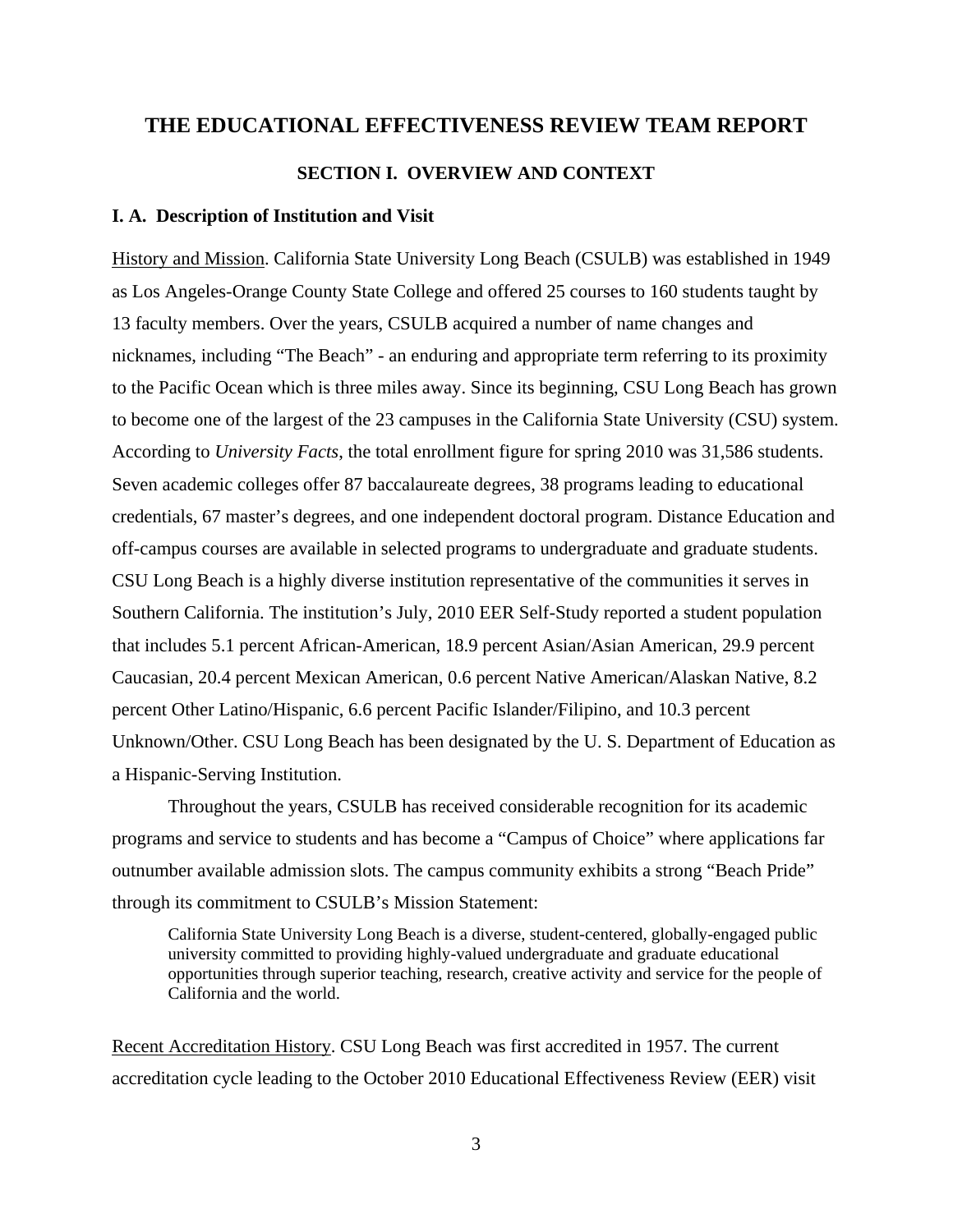began in June 2002 when the WASC Commission reaffirmed accreditation and set the EER for spring 2010. In June 2005, this review was rescheduled for fall 2010. The university submitted the Institutional Proposal in October 2006 to WASC. In December 2008, CSULB completed an Institutional Report, or Self-Study, for the Capacity and Preparatory Review (CPR) stage of the reaccreditation process. The CPR site visit took place on March 4-6, 2009. The WASC Commission, in June 2009, acted to receive the CPR Team Report, continue the accreditation of CSU Long Beach, and schedule the Educational Effectiveness Review for October 6-8, 2010. Description of Visit. The visiting team was composed of six members. With the exception of one member, the team had also participated in the spring 2009 Capacity and Preparatory Review. In preparation for the site visit, team members reviewed the institution's proposal, prior accreditation and Commission actions, recent reports including the 2008 CPR Institutional Report, the 2010 EER Institutional Report or Self-Study, many appendices, and web-based data and documentation. Additional information was obtained at the time of the EER visit through materials in the Team Room and numerous interviews with campus-wide constituencies. The team met with members of the WASC Steering Committee, related contributing committees, representatives of various offices, student, faculty, and administrative leadership groups, faculty participating in Program Review and General Education, and conducted open meetings for faculty and staff and for students. Team members also interviewed persons involved in the Distance Education and Ed.D. in Educational Leadership programs, and the off-campus M.A. in Education with an option in Mathematics Education. One of the team members visited the offcampus master's degree program at Stanford Middle School in Long Beach.

The team would like to acknowledge the hospitality and candor of the people it met with during its visit. Special appreciation is extended to all of the individuals in campus offices that provided information and materials before and throughout the EER visit. CSU Long Beach's spirit of collegiality was evident in the professional welcome and assistance extended to the visiting team.

### **I. B. The Institution's Educational Effectiveness Review Report: Alignment with the Proposal and Quality and Rigor of the Review and Report**

Alignment with the Proposal. CSU Long Beach organized its Educational Effectiveness around three themes referred to as "Core Commitments" that aligned with the 2006 Institutional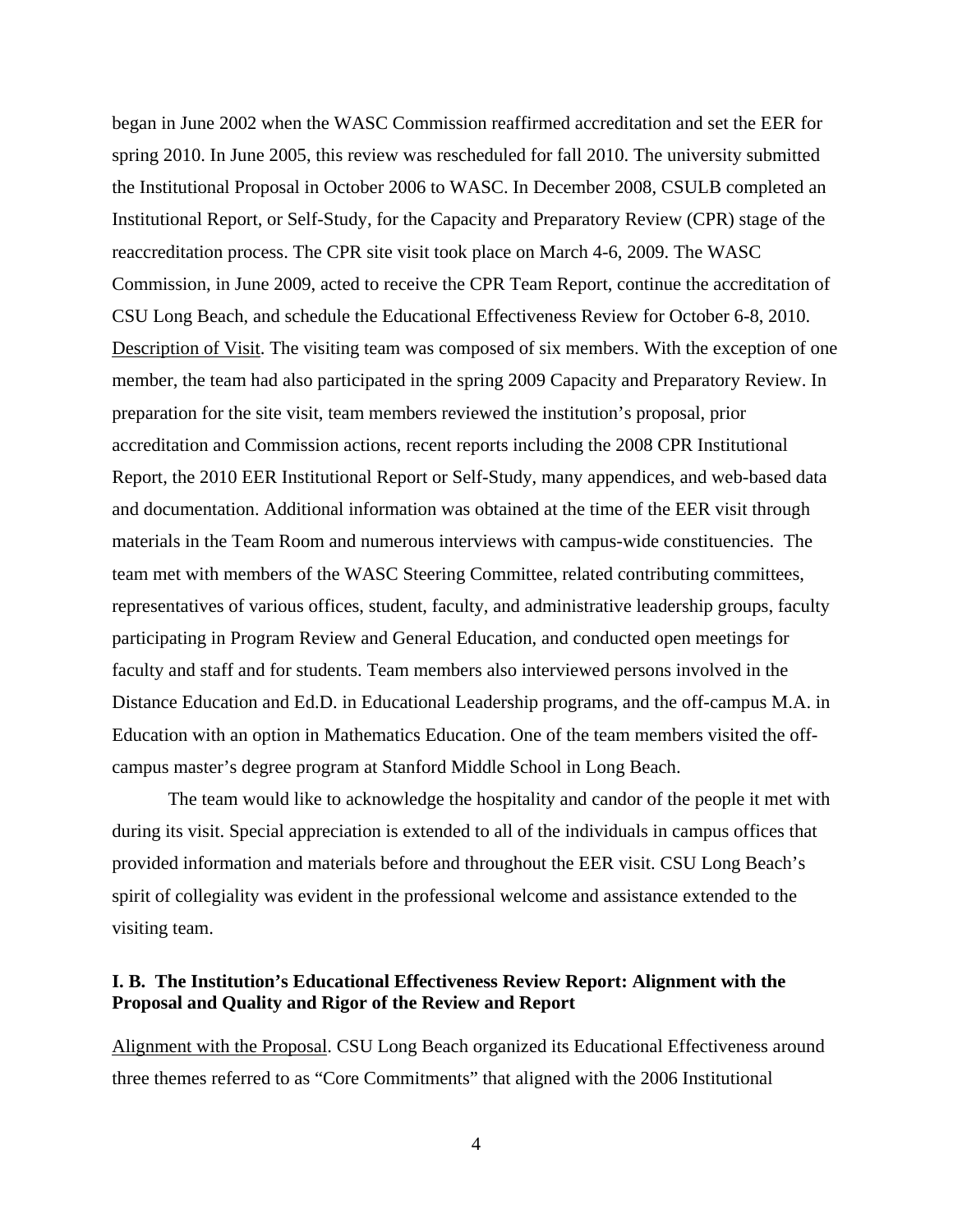Proposal (IR) for Reaffirmation of Accreditation and the document's intended outcomes. An over-arching question for each Core Commitment was presented in the Institutional Proposal and throughout the accreditation review process. These questions were asked in various ways. The three Core Commitments and related questions are: 1) Organizing for Effectiveness. Does the campus organization for decision-making facilitate institutional effectiveness and student success? 2) Staffing for Effectiveness. Are campus personnel policies and practices effective in helping us to hire, retain, make successful the best possible faculty and staff? 3) Assessing Student Success. Are the outcomes data we collect utilized to improve student learning, retention, and timely graduation?

The WASC Self-Study Steering Committee, established in 2005 through the Academic Senate, was actively involved in the review process starting with the Institutional Proposal and continuing with preparation for both the Capacity and Effectiveness reviews. This committee appointed research teams with wide campus representation to study each of the Core Commitments and prepare final reports for the Steering Committee. Campus engagement was obtained through an Outreach Committee as well as through various offices including those of the President and Academic Senate. These processes were utilized earlier in the Capacity and Preparatory Review and more recently in the Educational Effectiveness Review. WASC Committee recommendations were assigned to corresponding Core Commitment research teams for further investigation in preparation for the EER visit.

Overall Quality of EER Report. The institution's 2010 Educational Effectiveness Review Report adhered consistently to the three Core Commitments selected for the 2006 Institutional Proposal and addressed as well in the 2008 Capacity and Preparatory Review Report. Research teams redefined questions and strategies to obtain essential information related to each of the WASC recommendations. The university's EER Report consisted of three essays with appendices for each of the Core Commitments. CSULB's WASC Steering Committee and research teams served a critical role in collecting and distributing information described in the three Core Commitment essays. These essays were presented in different formats although each directed readers to materials in the appendices and related online resources. Overall, the EER Report, which contained considerable information, served as a starting point for the visiting team to broaden its inquiries about CSULB's accomplishments during the time between the completion of the report and the time of the EER visit. One volume could not tell CSULB's whole story,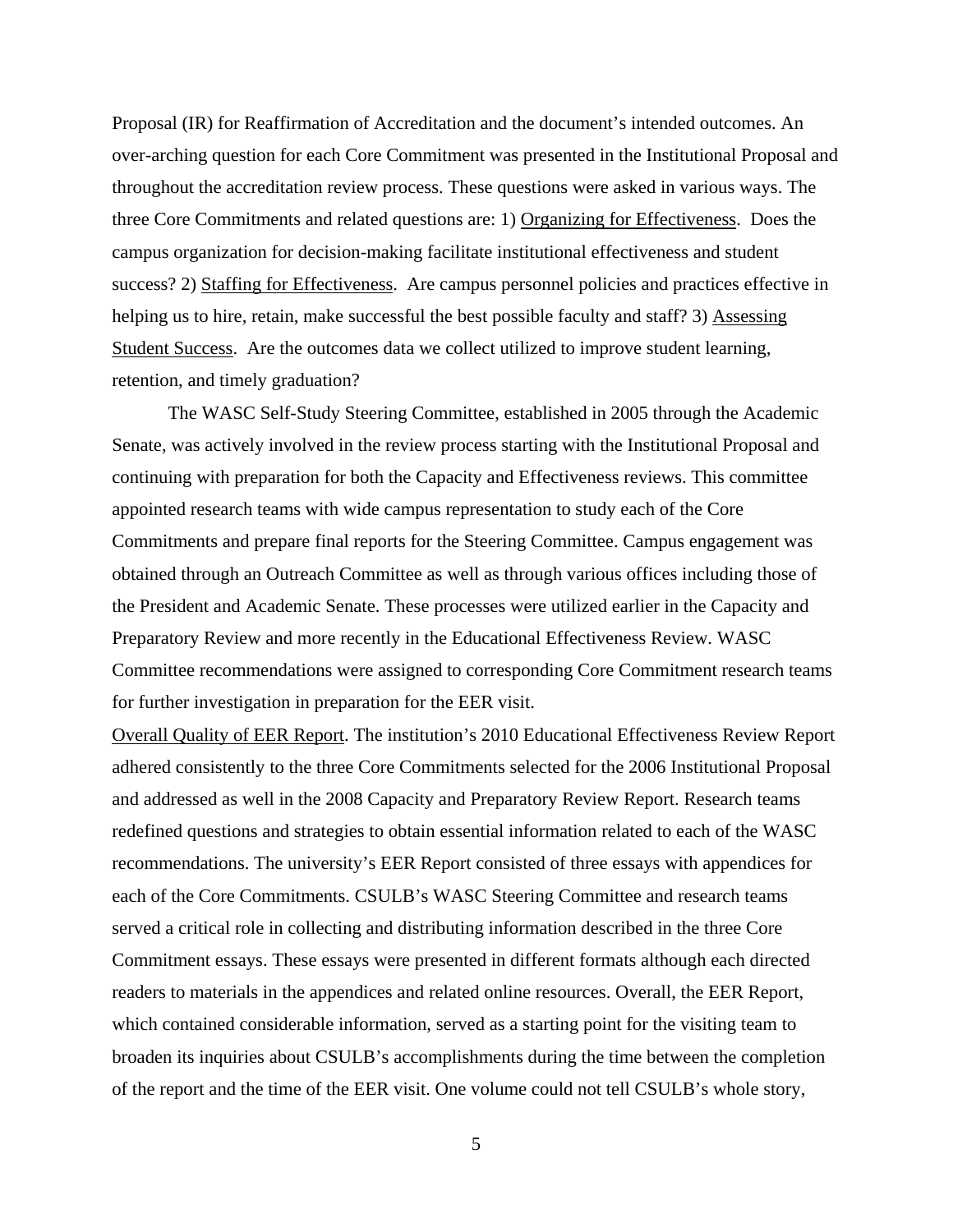especially since it continued to develop rapidly after the report's submission - the rest of the "chapters" were filled in when the team went to the campus.

#### **I. C. Response to Issues Raised in the Capacity and Preparatory Review**

When the WASC Commission met in 2009, issues raised during the CPR visit and presented as recommendations in the CPR Team Report were accepted and incorporated into the recommendations made by the WASC Commission. The accrediting body, in its action letter to the institution, highlighted five areas for attention and improvement. Each of these areas was adopted by the institution within the current self-study and addressed both within the body of the Educational Effectiveness Review Report and its appendices. The WASC recommendations, along with selected subsequent institutional responses, are as follows:

Recommendation 1. Evidence of Use of Data for Decision-making: The Commission recommended that CSU Long Beach provide *evidence throughout the university of data collection, analysis, and use for decision making (CFRs 4.3, 4.4, 4.6).* 

CSULB chose to study the "use of data in decision-making" through Core Commitments I and III. The self-study process served as a campus-wide opportunity to examine how data are used in planning, setting priorities, and making decisions. (A description and analysis of this and other efforts appear in Section. II. A. of this report.)

Recommendation 2. Evidence of Institution-wide Assessment of Programs: The Commission recommended that CSU Long Beach provide *evidence of institution-wide assessment of student learning outcomes at the program and institutional levels, and including general education and program review. Direct methods, analysis, and use of findings for feedback, decision making, and improvement should be demonstrated (CFRs 1.2, 2.2, 2.3, 2.7, 4.6, 4.7).* 

In response, CSULB created a Statement of Institutional Level Learning Objectives and continued to complete more program reviews. Core Commitment III research teams focused on a self-study of this recommendation. (A description and analysis of this and other efforts appear in Section. II. A. of this report.)

Recommendation 3. Financial Plan to Address Economic Downturn: The Commission recommended that CSU Long Beach develop a *financial plan for dealing with budget cuts to the CSU system and other impacts of the economic downturn (CFR 3.5).*

The University conducted a case study with "the financial crisis" as its focus to identify communication strategies, consultation and decision-making as the economic downturn issue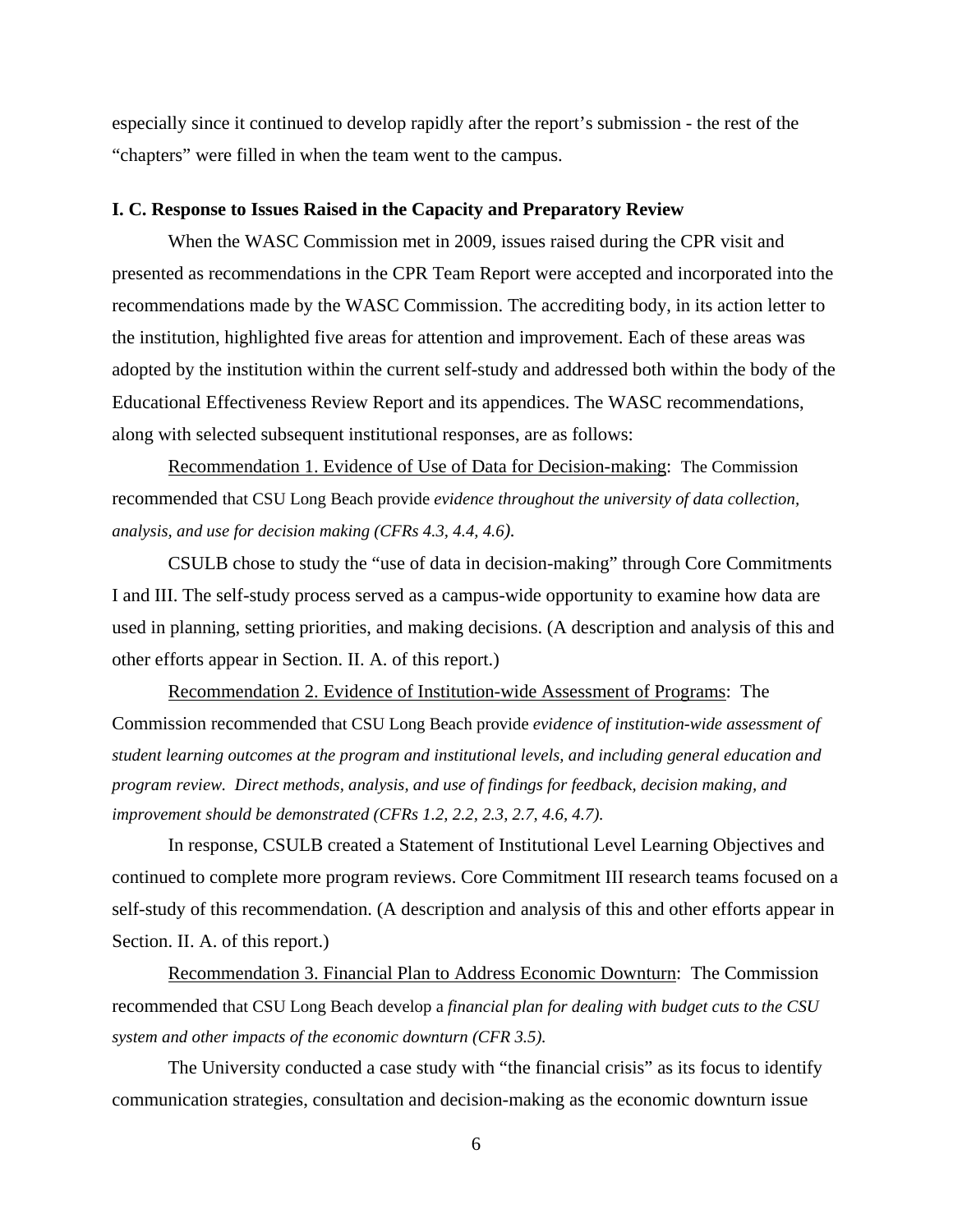unfolds. Although a campus budget plan was included in Appendix F of the EER Report it is not a financial plan developed in response to the economic downturn.

Recommendation 4. Diversity Plan: The WASC Commission recommended the development of a *plan for increasing diversity among faculty and staff (CFR 1.5).* 

CSULB expanded data gathering to obtain information about diversity from a larger representation of the campus. The Faculty and Staff Diversity Plan, discussed in the Core Commitment II essay and presented in Appendix E of the EER Report was designed and completed in summer 2010. The plan was developed based on widespread involvement across the university and includes specific actions to be taken in a number of areas. (A description and analysis of these and other efforts appear in Section. II. A. of this report.)

Recommendation 5. Plan to Strengthen Communication and Outreach: The Commission recommended *a plan for strengthening communication and outreach to all members of the University community (CFRs 1.7, 3.8, 3.11).*

CSULB's case study with "the financial crisis" as its focus, served to investigate the effectiveness of campus communication. Multiple communication strategies were used to engage the entire university community, the Academic Senate, faculty and staff, students, and department chairs. (A description and analysis of these and other efforts appear in Section. II. A. of this report.

## **SECTION II. EVALUATION OF EDUCATIONAL EFFECTIVENESS UNDER THE STANDARDS**

## **II. A. Evaluation of the Institution's Educational Effectiveness Inquiry Core Commitment I. Organizing for Effectiveness**

CSULB's responses to WASC Commission Recommendations 1, 5, and 3 and team findings are discussed in this section: Core Commitment I. Recommendation 1 is also addressed under Core Commitment III. The Institution's Response to **Financial Impacts of the Budget Crisis** is embedded throughout discussions related to Core Commitment I. Team members asked the following strategic financial planning questions: 1) Does the institution have a resource plan to invest in areas that are strategic priorities for improved educational outcomes and how will it know if it has been successful in making these investments? 2) If the institution is reducing spending, what evidence is there that reductions are being made strategically, to spare areas that are most critical to educational outcomes? These two principal questions addressed the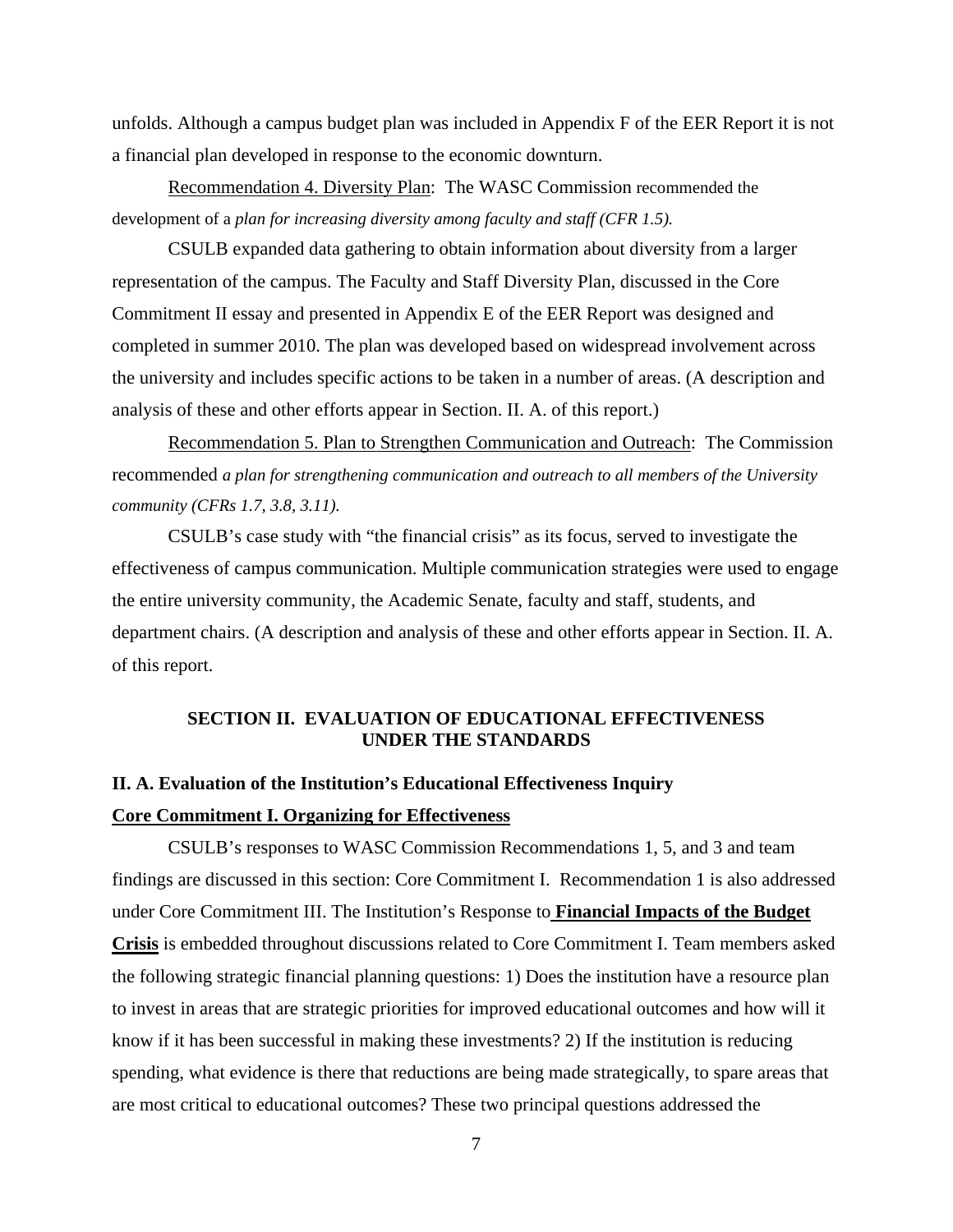requirement that CSULB, as part of the CSU system, be queried about the impact of the financial recession on the institution. Information contained in this section of the report covers the two main questions noted above as well as those suggested by WASC: 1) How has the financial recession affected your institution? 2) How has your institution responded? 3) What plans are in place in case the current state of affairs becomes permanent?

**WASC Recommendation 1**: *Evidence throughout the university of data collection, analysis and use for decision-making (CFRs 4.3, 4.4, 4.6).* 

Actions. Since evidence regarding this recommendation was threaded throughout the Self-Study, each team member looked for evidence within her assigned area of emphasis. Team members kept a common set of questions in mind as they met with people who participated in the study itself, individuals who have used the findings to develop actions to be taken, and people who are participating in the implementation of the strategies or programs developed as a result of the study. In general, the team sought to discern how the campus advisory and decisionmaking bodies work when they are not engaged in a self-study. The team explored the extent to which the campus has moved from a "culture of data" toward a more comprehensive "culture of inquiry" or "culture of evidence" approach to defining their goals and creating strategies for achieving them. An overarching question was: To what extent is the leadership across all constituencies learning from this experience and how are they applying what they have learned as CSULB moves into its next budget and planning cycle?" Specific questions are as follows: 1) What information was collected during the self-study process and how was that information obtained? 2) How is the information being utilized? 3) Who has reviewed, interpreted, and applied the results of the self-studies to decisions related to each core commitment? 4) What process is in place to learn from the experience of implementation of any strategies developed and implemented on the basis of the findings of each study?

Findings: As part of its self-study, CSULB designed an approach to a much broader and more frequent exchange of information about the budget situation and the choices being considered for managing a \$58 M budget cut. The self-study dovetailed with the budget crisis, and while it is not possible to tease out whether the budget crisis or the WASC self-study process (most likely some combination of both) drove the changes, the changes appear to all be for the good. The change with the greatest impact has been in the areas of communication and transparency.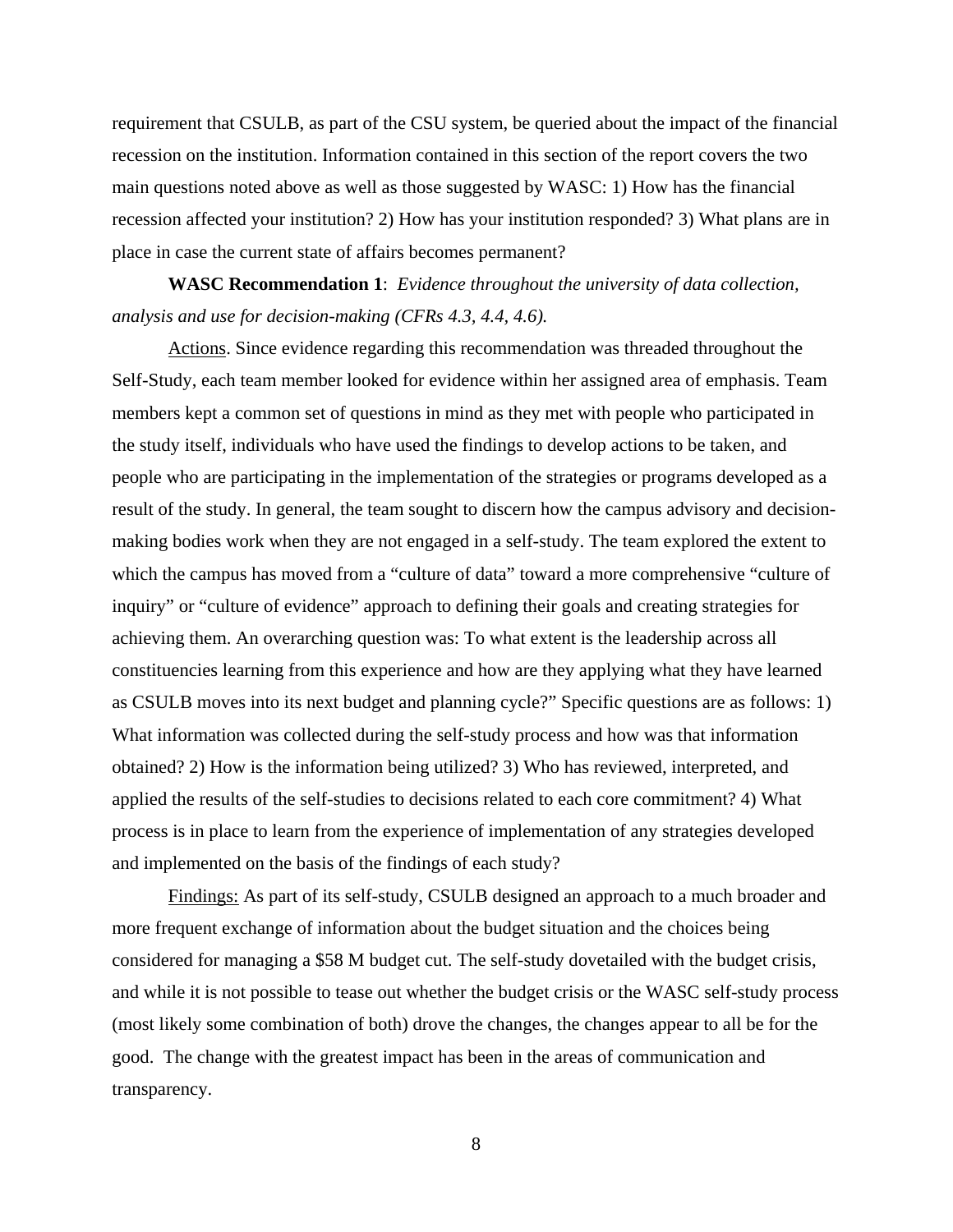The responses to providing more information, more often and to more people using multiple channels of communication yielded valuable feedback and the expression of concerns about the impact of the choices being considered. In turn, this has led to some new strategies for promoting deeper understanding and the ability to use the data that have been collected and compiled to guide these discussions. For example, a new "chairs toolkit" is being designed that will configure information at a departmental level in a more usable form across the many disciplines represented at CSULB. In the past several years, there have been significant changes in how the campus community uses data and information as well as how that material is interpreted and applied.

Starting a decade ago, in recognition of the uncertainties of the state budget and the changing demographic patterns affecting enrollments and the interactions of institutions within CSU, CSULB initiated an approach to planning that was deliberately designed to be nimble and easily adaptable to new information and changing conditions. Rather than adopting a three year horizon, the plan is updated annually and changes in emphasis and priority of the initiatives undertaken in support of planning goals are adjusted based on the results obtained in the implementation of each project or initiative. This model has created a more flexible and adaptable model for building the annual budget. Over 90 percent of the goals have been addressed and significant results obtained. The budget process is integrated with this strategic planning process, which starts in the fall with a review of the prior year's goals and continues with a vetting of priorities and putting issues on the table for discussion. The groups' recommendations are predicated on an assessment of what is realistic, both politically and fiscally. In a typical year, the fall is dedicated towards planning; the spring towards making budget decisions, within the overall planning parameters set by the President. The planning and budget process has been adapted to respond to the current circumstances that the campus faces and the goals have shifted from ambitious forward-looking priorities to plans to maintain current capacity. The more ambitious goals are now contained in a new (beyond the three-year horizon) section of the plan supporting a meaningful convergence of enrollment planning, facilities usage, and IT environment and it guides the priorities set in the capital campaign which is currently in its silent phase. The President has placed a strong emphasis on growing the CSULB Endowment which is considered quite low for an institution of CSULB's size and the Provost has place a high priority on supporting faculty scholarship and growing external research support. Other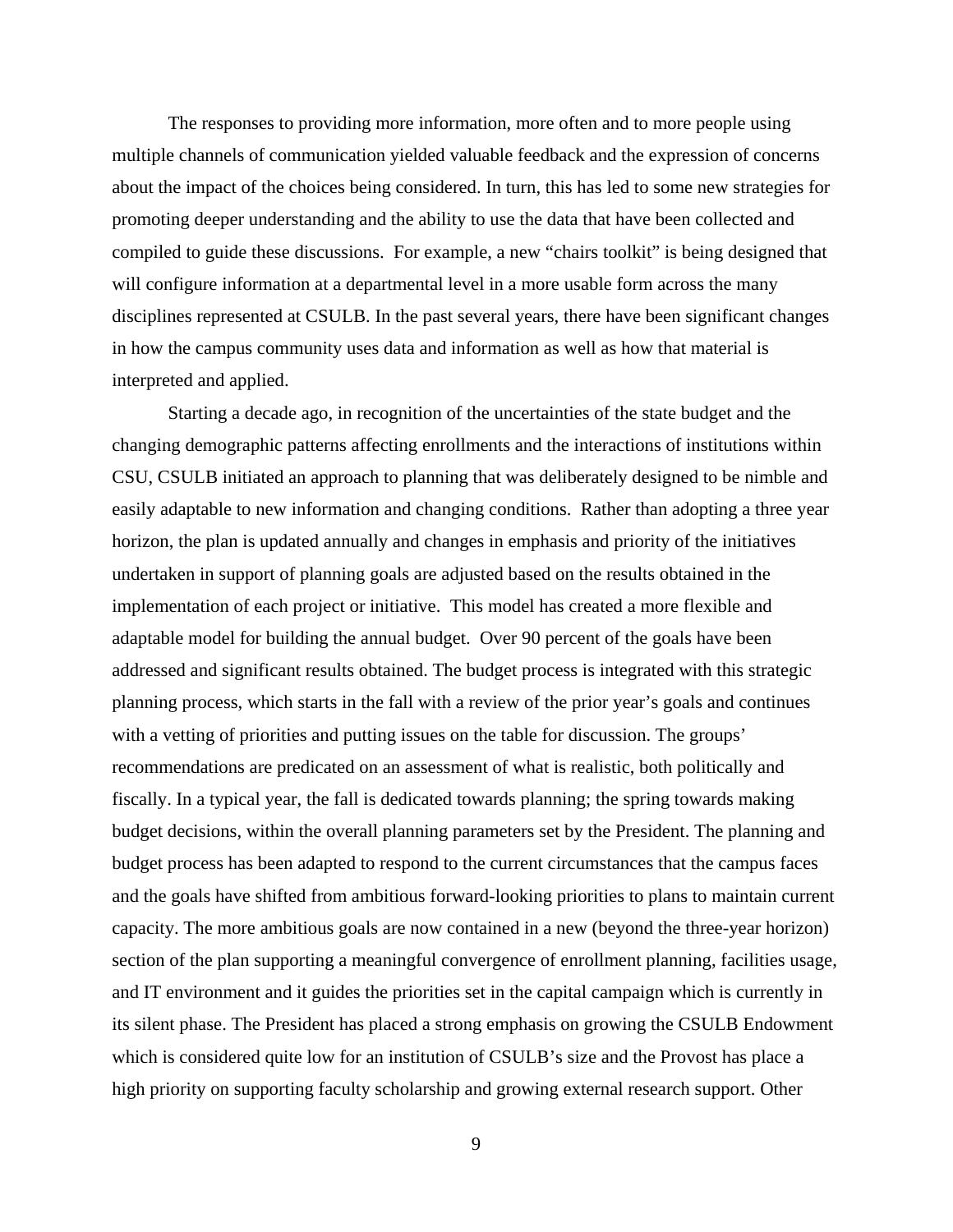efforts are underway on a system-wide basis to identify other sources of revenue and support for the mission of CSULB and its sister institutions. In sum, as one administrator said, "Planning is now a part of our culture. I couldn't have said that fifteen years ago." It is clear that the priorities defined by the President to "graduate students with highly valued degrees" and to ensure that CSULB students "finish what they start" have driven campus attention and focused institutional efforts and attention as well as investments in the future.

The campus was emphatic in its view that the process itself has been important. The process resulted in greater confidence that planning - especially during periods of budget uncertainty - is going on and is a reinforcement that campus priorities are shared, resulting in a renewed commitment to the mission of providing access and opportunity. The outcome has been expanded relationships and the ability to talk about controversial issues in a collegial manner. Through the process, it seems that more constituents feel they have a stake in the outcome.

**WASC Recommendation 5**: *A plan for strengthening communication and outreach to all members of the University Community (CFRs 1.7, 3.8, 3.11).*

Actions. In response to the report prepared by the Site Visit Team in the first phase of the reaccreditation process (Capacity and Preparatory Review), the CSULB WASC Steering Committee elected to address the second recommendation by focusing upon communication and decision-making directed at the "current financial crisis." The case study, which was conducted through face-to-face interviews with key constituencies, explored the communication strategies, consultation processes, and decision-making as the budget situation unfolded. The study, therefore, touched partially on Recommendation 1 as well. While conclusions were drawn from the interviews that were conducted as a result of this case study, the report did not provide any suggested responses or follow-up activities or a description of any adaptations to these processes that might result from the case study and its findings.

Discussions with members of the campus community who helped design a more expanded approach to exploring the budget situation and its implications for CSULB yielded a much clearer picture of what was done, what the leadership of the campus has learned from this experience, and how those lessons have begun to influence both the approach that will be taken to building the budget and the way that the campus community is developing a set of related plans, including its approach to accessible technology and the campus sustainability and climate commitment agenda. In summarizing the findings and conclusions, the EER Report (p. 10)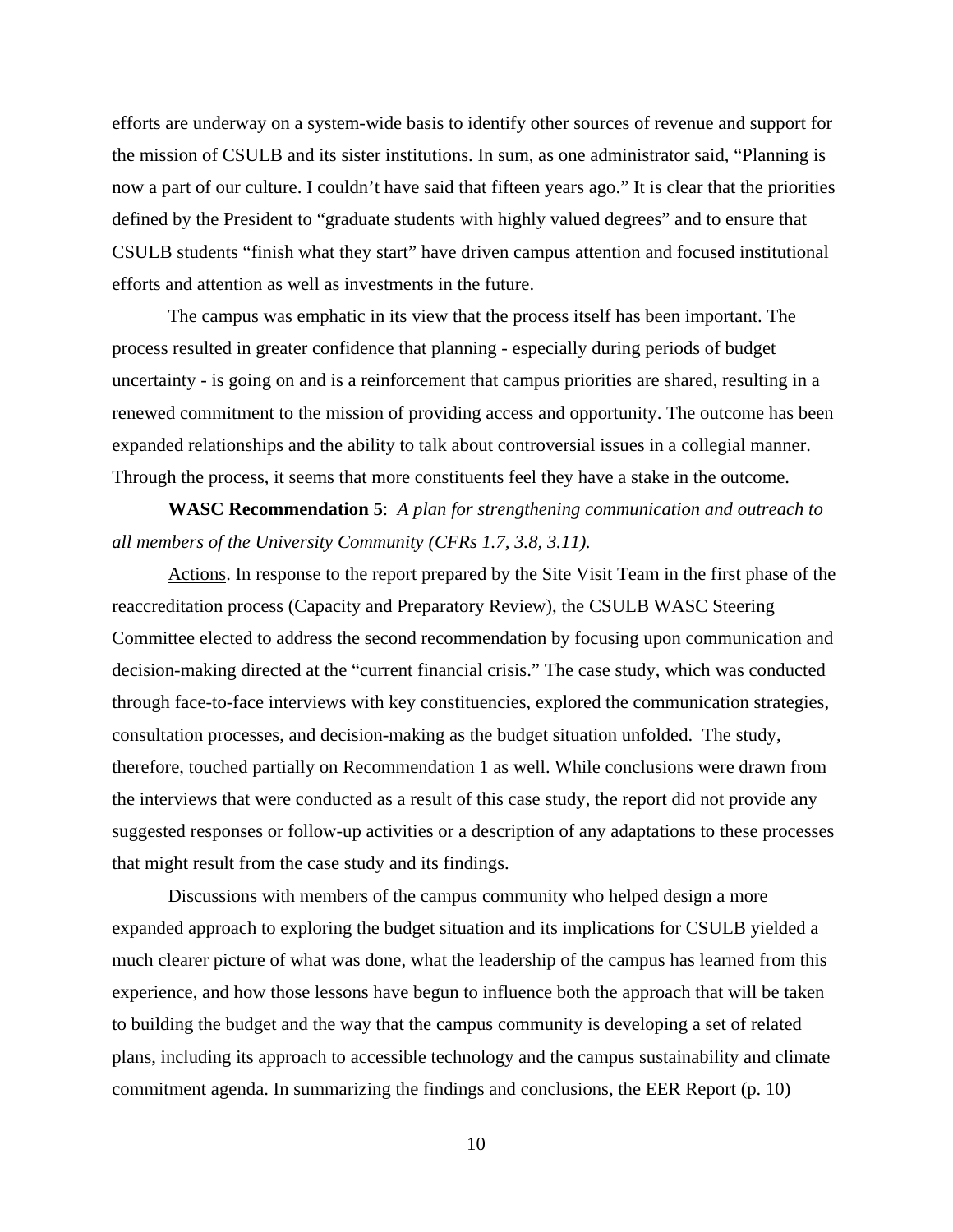concludes with a comment that "there is no doubt that there is room for improvement as this unprecedented and very threatening situation is addressed, but the balance of evidence is that the campus has managed quite effectively on the whole."

The case study yielded the following conclusions, as articulated in the EER Self-Study document submitted to WASC in July 2010 (p. 9): 1) Faculty, staff, and students have been represented in the key committees that have dealt with the crisis. 2) The campus has engaged in a wide range of frequent communication strategies to the entire campus community and to targeted audiences… through a variety of communication vehicles (face-to-face, e-mail, web pages). These communication strategies are considered to have been effective in reaching "the vast majority of campus individuals." 3) The campus has effectively coordinated individuals from different divisions of the university to achieve key campus goals critical to successfully handling the budget crisis. 4) Efforts to disseminate information to, and solicit input from, various groups are generally perceived as contributing to a participatory culture on the CSULB campus.

Each of these conclusions was evaluated during the site visit. A significant amount of time has elapsed since the study was completed and more information is now available regarding the economic situation in California and in the CSU system. The test applied was whether the patterns and activities reported as a consequence of the case study have continued and whether a habit of reflection and continued observation has been instilled in the repertoire of the campus as a result of the case studies during the two phases of the WASC reaccreditation process.

Findings: The conclusions presented in the case study were affirmed through conversations with senior administrators and, to a somewhat lesser extent, from observations of faculty, staff and students. A number of "take-aways" were mentioned by senior administrators. Among the lessons learned from the more expanded approach to engaging members of the campus community in understanding and responding to the budget crisis were that reaching a larger audience refined and improved the choices made in responding to budget cuts; the process has changed how the campus community gathers and uses information; there was clear affirmation of the campus values (student success in particular) and the role of a shared commitment to access and opportunity in guiding responses to the budget and to directives from the Chancellor's Office and a growing understanding of the value of clear learning goals assessment in promoting student success and highly valued degrees.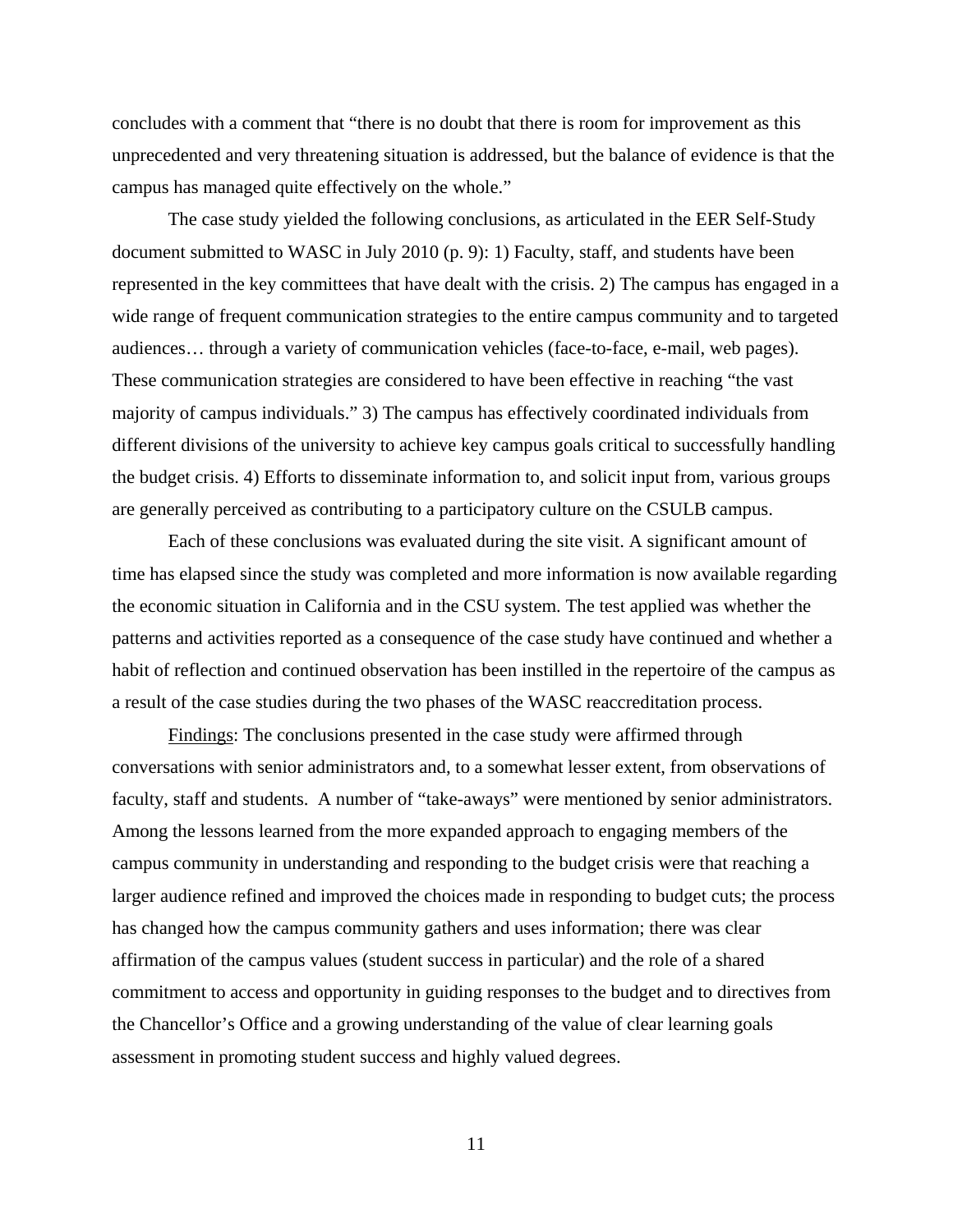The broader consultative process is an effective response to the realities of the current budget climate. CSULB operates in a volatile external environment characterized by last minute switches in funding levels and directives from both the Legislature and the Chancellor's Office regarding enrollment targets. The institution has worked on a more comprehensive and broadbased approach to keeping members of the campus community informed and engaged in understanding the conditions that the institution faces and the choices that are being considered for managing those conditions. During FY 2009-2010, in accordance with Core Commitment I, the consultative process was expanded to include additional opportunities for discussion and exchange. A retreat was held by the Academic Senate that yielded fifteen pages of comments about the proposed budget reduction plan. The senior leadership of CSULB then reviewed the comments, looking for clusters of related responses and indications of any points of convergence. The three areas that were identified were support for faculty, the need to increase the campus-specific student fees, and support for student success. After further discussion with governance groups, this input guided the development of the final budget package. The process of consultation is quite complex.

As an example, CSULB has historically had among the lowest campus-based student fees within CSU. Although the administration has reported the institutional consequences of this pattern over the years, this time, there was a response. The explanation for this shift was that broader participation and the active involvement of the President set the stage for people to take this issue seriously. As one administrator put it, "People really listened this time." The decision by the President regarding where to set campus-based student fees will be informed by the responses from the Academic Senate Retreat (favorable to an increase), a student referendum (did not endorse a fee increase), the Student Fee Advisory Committee (recommended a modest increase to support a "Beach Legacy" fee), input from the Deans Group (supportive of an increases) and input from the Resource Process Planning Group (supportive.)

**WASC Recommendation 3.** *A financial plan for dealing with budget cuts to the CSU system and other impacts of the economic downturn (CFR 3.5).*

Actions. The Self-Study included a section on the economic crisis and its impact on CSULB as well as a description of the CSULB planning and decision-making processes and the goals that have been set for the year in response to the President's call for a "managed approach that protected student success (p.7)". The team sought to determine what has been done to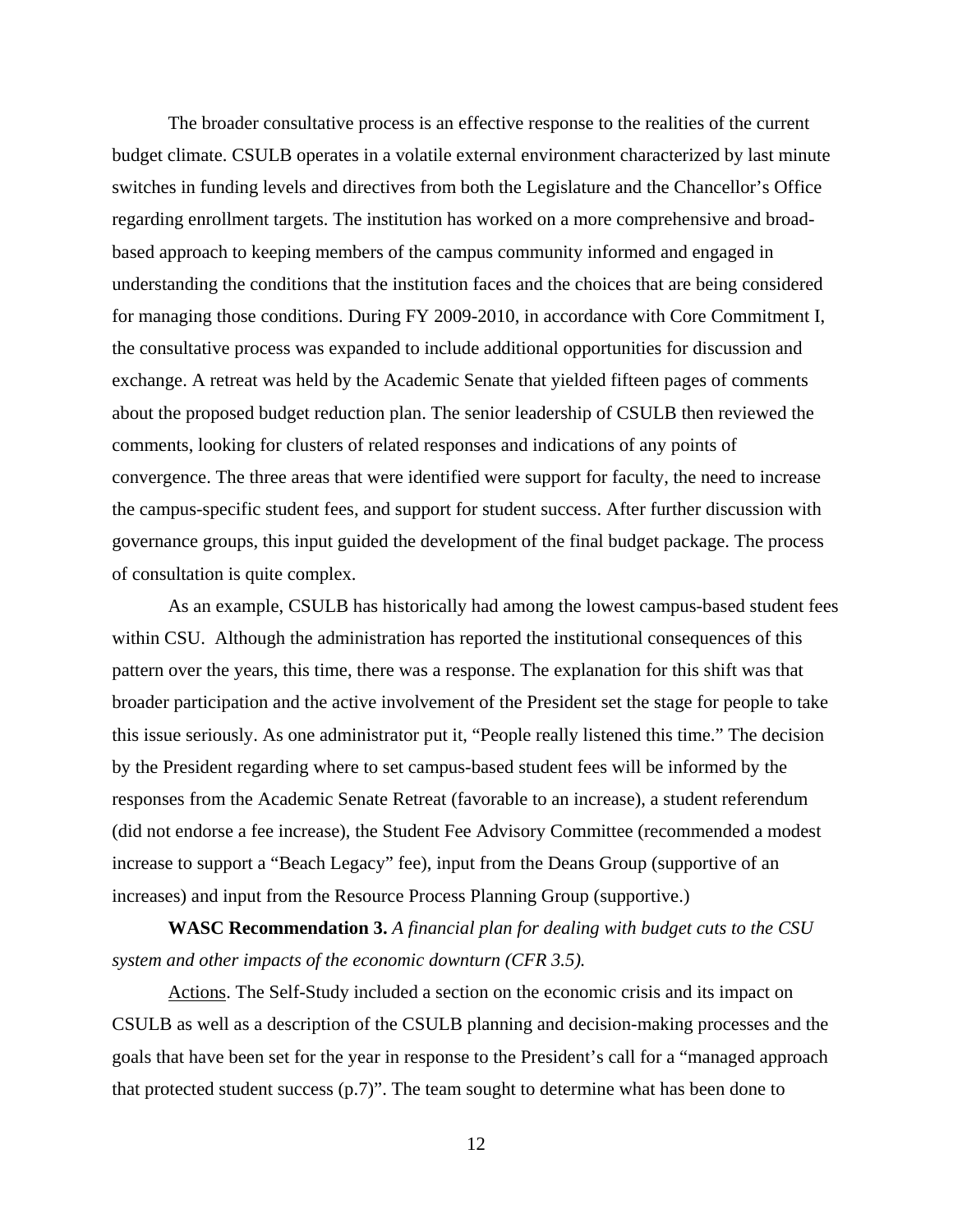protect student success and how student success was defined and monitored. Questions were asked about what data are collected, who analyzes those data, and how data are used to assess the possible impact of various budget solutions on this key parameter of institutional life. CSU Long Beach is one of 23 CSU campuses and relies heavily on State funds and fee revenues to support its operating budget. State funds (increases/decreases) flow from the State to the Office of the Chancellor and are then appropriated to each campus. System-wide mandatory fee levels are set by the Board of Trustees. Proposals to increase campus-based fees require a recommendation by the President and, then, approval of the Chancellor. As part of the CSU system, the campus is subject to central decisions regarding enrollment and other policies in managing the budget

Findings. The campus had an operating budget of \$480M in 2009-2010. Excluding financial aid and auxiliaries, over 70 percent of the remaining budget comprises State funds and fee revenues. During the two-year periods of 2008-2009 and 2009-2010, State funds were reduced by over \$30M, the impact of which was buffered to some extent by the availability of one-time Federal Stimulus Funds. In 2009-2010, the campus budget was reduced by \$58M of which \$25M was dealt with on a one-time basis primarily through the use of staff/faculty furloughs (\$20M) and President's reserves (\$5M). In the short term, the campus reduced the number of new freshmen, and reduced the number of lecturers correspondingly. However, because providing access to California students, whether as freshmen or as junior transfers, is a priority for CSU Long Beach and for the State of California, deciding how many students to enroll has a political as well as a practical dimension. Also, given the increase in fee levels approved by the CSU Board, the campus appears (in the short run) to lose more in fee revenue than the savings achieved by reducing instructors. The remainder of the "budget hit" was accommodated through a series of one-time actions that included reducing supplies and travel and implementing time-base reductions. The campus deliberately chose to maintain all academic programs on the basis that the campus felt that it would lose more in terms of trust and morale than it would gain in savings. Any future decision to modify academic programs would be made in a thoughtful and strategic way. Based on a review of the campus's financial statement, campus expenditures remain higher than operating revenue meaning the campus is relying, in the short run, on campus reserves, one-time savings, and, possibly, transfers from the Foundation. This is a reasonable short-term strategy but it should continue to be closely monitored over the long run.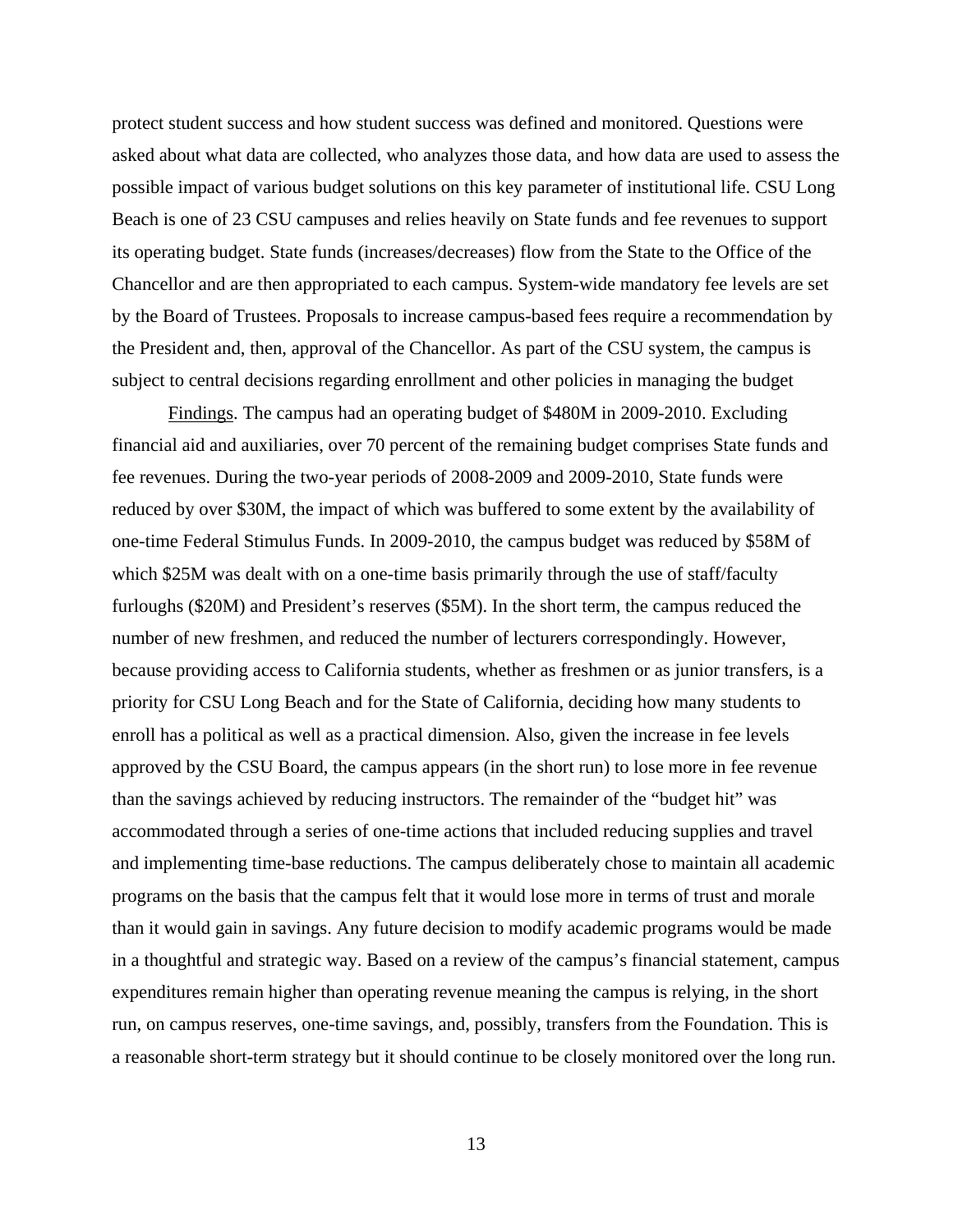Despite the apparent reprieve from the State in 2010-2011, the visiting team encourages the campus to continue its longer term planning (CFRs 3.5, 3.8).

At the time of the EER site visit, the State was actively considering a budget compromise for 2010-2011 (almost four months into the new fiscal year and two months into the academic year) that would restore \$305M to the CSU system and would provide an additional \$60M to support enrollment. Of the \$305, \$106M would be one-time Federal Stimulus Funds. In response to the increase in enrollment funding, CSULB will open enrollment for the spring semester and seek to enroll significantly more students. The campus view (shared by the team) is that the major challenge facing the campus could come in 2011-2012 when the State will continue to face significant deficits under the oversight of a new - and unknown - administration. For 2011- 2012, the campus has indicated its intent to increase the number of new freshmen, thereby increasing fee revenue. At the same time, it is likely that the CSU Board of Trustees will consider an increase in systemwide fee levels and the campus may consider an increase in campus-based fees. CSULB recognizes that the focus on student success, faculty support, and instruction translates into the need to be more efficient and centralized, administratively. The campus cited several examples of intentional restructuring - purchasing of parking permits, UPASS (an agreement for students to utilize city bus service), upgrading the student administrative system to be more self-service, off-site hosting of student e-mail, engaging in strategic energy partnerships with the local utility company, and so on. At the same time, the campus continues to monitor key administrative areas to ensure sufficient personnel, as an example, with the opening of spring enrollment, student services will face an enormous workload.

The campus recognizes that it is subject to external factors, like actions by the State and the Federal government that are not within its control, and it does not believe there are alternative revenue strategies that would position it to "buy" its way out of the fiscal challenges it faces. Notwithstanding, CSULB is actively working to expand enrollments and to provide the research infrastructure to support faculty in successfully competing for extramural funds. These efforts focus more on achieving excellence, than on filling the existing budget hole. Through the strategic planning process and the events of this last year, there appears to be a clear consensus on campus-wide priorities, starting with student success and instruction, closely followed by developing an appropriate research infrastructure for faculty support. As evidence of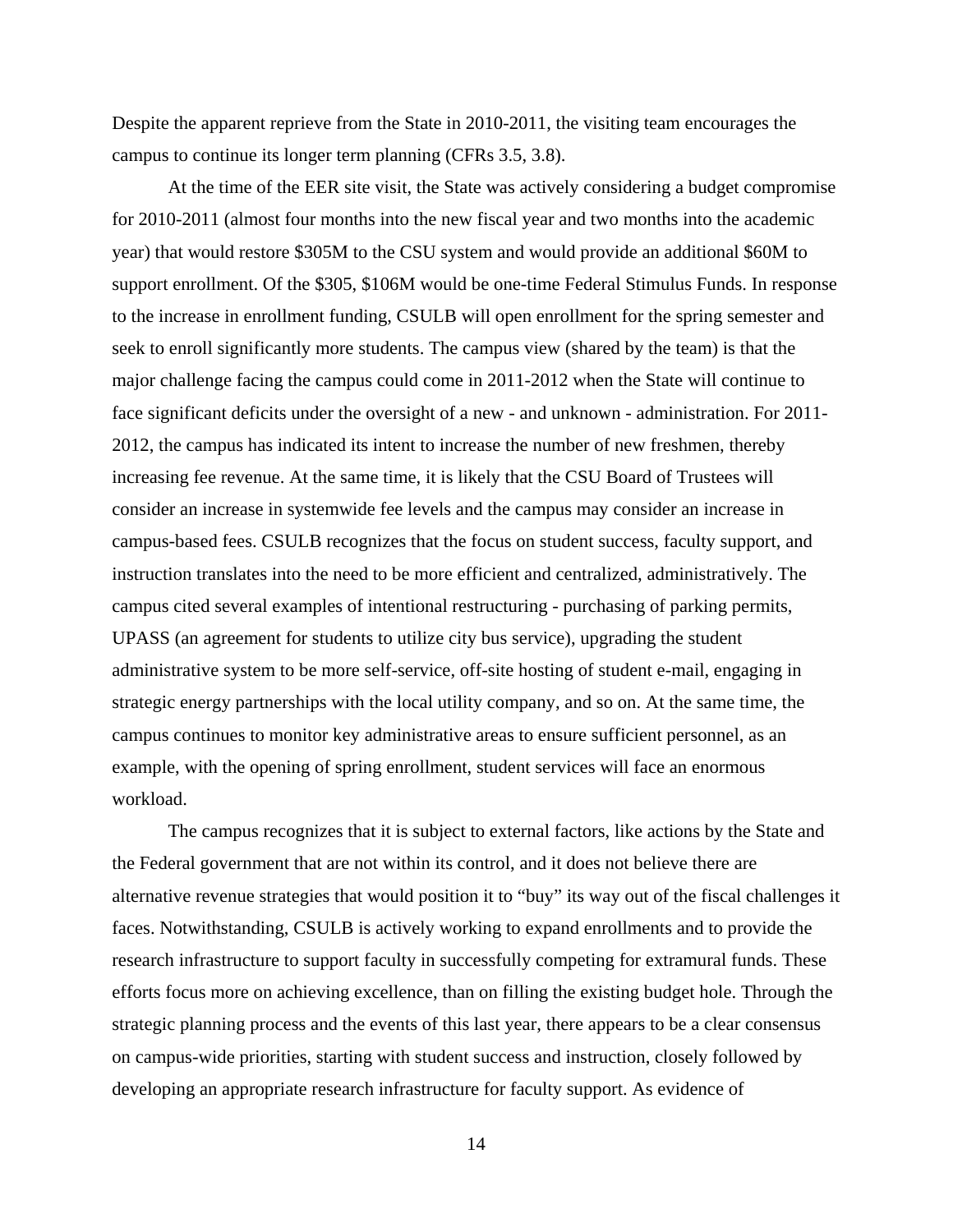commitment to these priorities, student services were exempt from cuts in the current year and this year's strategic planning process has begun with a discussion about technology (CFR 3.8).

#### **Core Commitment II: Staffing for Effectiveness**

CSULB's responses to WASC Commission Recommendations 4 and team findings are discussed in this section of the report:

**WASC Recommendation 4:** *A plan for increasing diversity among faculty and staff (CFR 1.5).* 

Actions. In the 2009 Capacity and Preparatory Review Report, CSULB identified diversity as an institutional priority for inquiry. Although the university has a very diverse student population (above the CSU systemwide average in all ethnic categories), the CPR team noted that this diversity was not reflected in the faculty, staff, and administration. Based on information provided in the CPR team report regarding diversity issues, the WASC Commission recommended that CSULB develop a robust plan of action to increase diversity among faculty and staff. Demonstrating its commitment and acknowledging its responsibility to address diversity, the institution used the EER process as an opportunity to gather additional data, establish goals, identify strategies, and develop a diversity plan. The Core Commitment II: Staffing for Effectiveness research group refined CPR questions and widened its qualitative data collection to include greater participation of diverse campus representatives. The collaborative process used in putting together a plan for diversity also addressed the Commission's recommendation that CSULB engage in decision-making that is informed by data analysis (CFRs 4.3, 4.4, 4.6).

The "CSULB Faculty and Staff Diversity Plan" was completed in July 2010 and addressed four action areas: 1) Education and Training, 2) Recruitment, 3) Retention and Campus Climate, and 4) Assessment. For 2010-2011, specific actions in the area of "Recruitment," call for building diversity through: 1) an expanded faculty recruitment initiative, 2) tenure-track searches, 3) meetings with search committees, 4) support for visiting faculty, 5) faculty thematic hires and cluster hires, and 6) staff administrator recruitment. Under "Retention and Campus Climate," exit interviews for faculty, staff, and administrators and mentoring are to be given special attention. While the plan is quite specific in actions to be taken, its implementation is still under development but moving forward, as confirmed by participants in EER visit interviews. Because the diversity plan is so new its results will not be known for some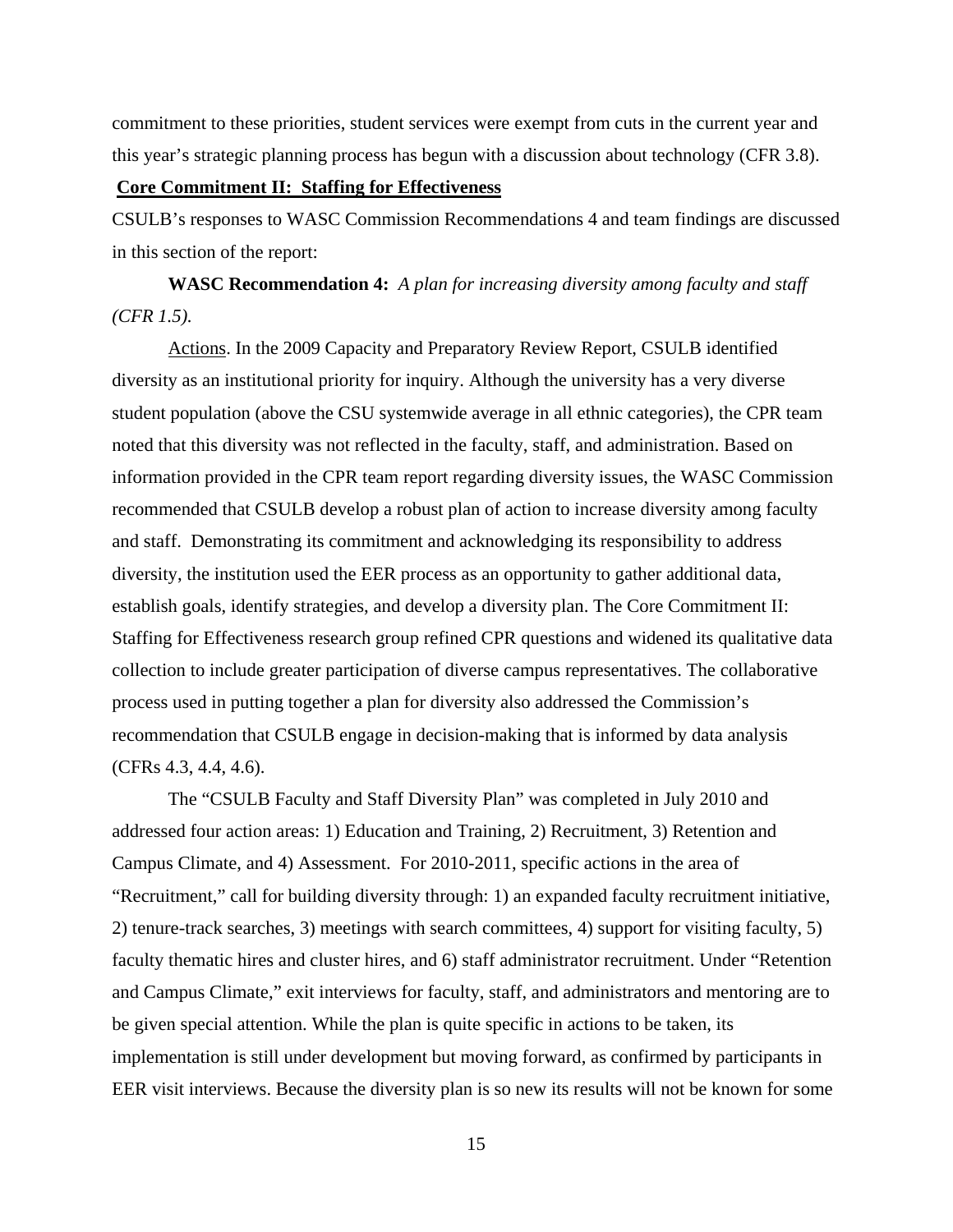time. Consequently, the EER team could not determine whether it has accomplished its intended outcomes. Instead, the team examined the plan to see how lessons learned during its development were incorporated into planned actions and whether issues or concerns remain that might need further attention during the implementation phase.

Findings: From 2001-2009, CSULB experienced a net increase in the number of tenured and tenure track faculty of color from 189 to 276. The primary gain was among Asian and Asian Americans; the least growth was among American Indians and African Americans. Of twentyseven African American faculty hired during that time period, several left for reasons besides retirement. Other reasons given for leaving were family concerns, a better offer, failure to achieve tenure, or department climate (Faculty and Staff Diversity Plan, p. 2). During the EER visit, a small group discussion with faculty of color and LBGT representatives generated conflicting information regarding the campus commitment to diversity; however, the institution's diversity plan acknowledges the need to focus on retention as much as on recruitment (p. 2).

CSULB has given considerable attention to the retention and graduation of different members of the student population and the results are significant, particularly, as they relate to faculty recruitment activities described in the campus diversity plan. For example, one planned action is to: "Develop a strategy that better tracks the progress of recent CSULB graduates who have pursued terminal degrees at other campuses nationally. Remain actively engaged in their recruitment thereafter" (p. 4). Another specific action is that "CSULB faculty should identify diverse graduate students in their discipline and initiate a long term exchange…and, if feasible, develop a mentoring relationship" (p. 4-5). The intended outcome, as described in the campus diversity plan, is to cultivate a long-term social network exchange with these graduates for the purpose of recruiting them to the campus sometime in the future so that the diversity of CSULB's student body becomes a pool from which to "grow one's own" diverse faculty and staff. During EER interviews, a number of staff members claimed CSULB as their alma mater, indicating that the concept of "growing one's own" already exists on the campus.

The diversity plan recognizes that the campus has a "hidden treasure" in its diverse student population but what is less apparent is how undergraduate students are guided to pursue advanced degrees. The team was pleased to see that graduate student mentoring is part of the diversity plan and encourages steps to extend "career ladder" assistance into the upper division undergraduate levels as well.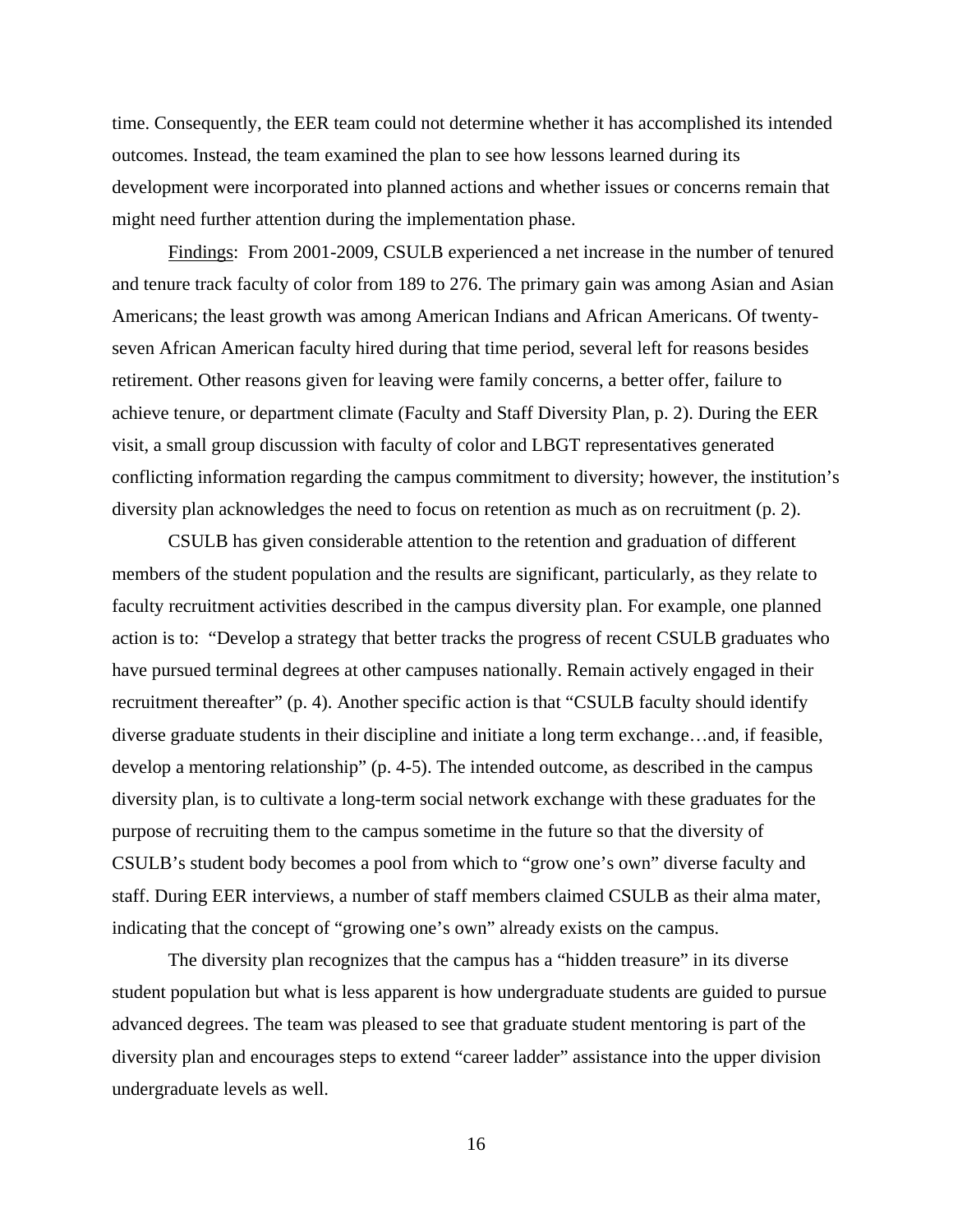Faculty recruitment, at any campus, faces multiple challenges requiring guidance. CSULB's diversity plan articulates an intentional course of action to direct the university's approach in increasing recruitment and hiring of a diverse faculty but does not describe specific goals or targets. Specific action steps mentioned earlier in this report; however, are forwardthinking but faced with significant challenges. For example, the availability of doctorates among women and people of color is limited and not likely to change in the near future. Additionally, given the lingering fiscal and budget constraints, it is unclear how successful CSULB will be in implementing proposed faculty recruitment initiatives. In conversations with numerous campus representatives, the team found a commitment to implement as much of the diversity plan as possible within available resource capability, as illustrated by offering recruitment sessions to search committees within each college to help them build diverse applicant pools. Universitylevel sessions with college representation are already in place. Although the budgetary situation has adversely impacted recruitment efforts for new faculty and staff at CSULB, leaders are optimistic that the diversity plan will assist the campus in recruiting and hiring qualified and diverse faculty and staff applicants to the campus.

In addition to recruitment, the diversity plan notes the importance of retention. Mentoring is highlighted as a planned action to support retention and a new campus climate survey is intended to shed more light on factors that encourage or discourage new faculty to leave. The extent to which information gathered for CPR self-studies and in focus groups following the CPR visit was built into the proposed biennial campus survey is unclear but the EER team remains confident that messages heard have not been lost. The approach used in collecting information between the CPR and EER visits was collaborative. Tenured and tenure-track faculty, lecturers, and staff were invited to help design, develop, and participate in an extensive qualitative data collection effort (CFRs 1.3, 2.8.) While the approach fosters a sense of ownership and tends to accurately reflect the needs and concerns of employees, it also raises the expectations of participants that actions will result. At this point, how data collection will lead to the use of information in decision-making is a question for the future, due to the newness of the diversity plan.

In analyzing the EER Report, it was apparent that CSULB attempted to represent candidly the concerns raised by campus constituents. While some faculty members in the focus groups perceived a highly positive campus climate, there were those who disagreed. The report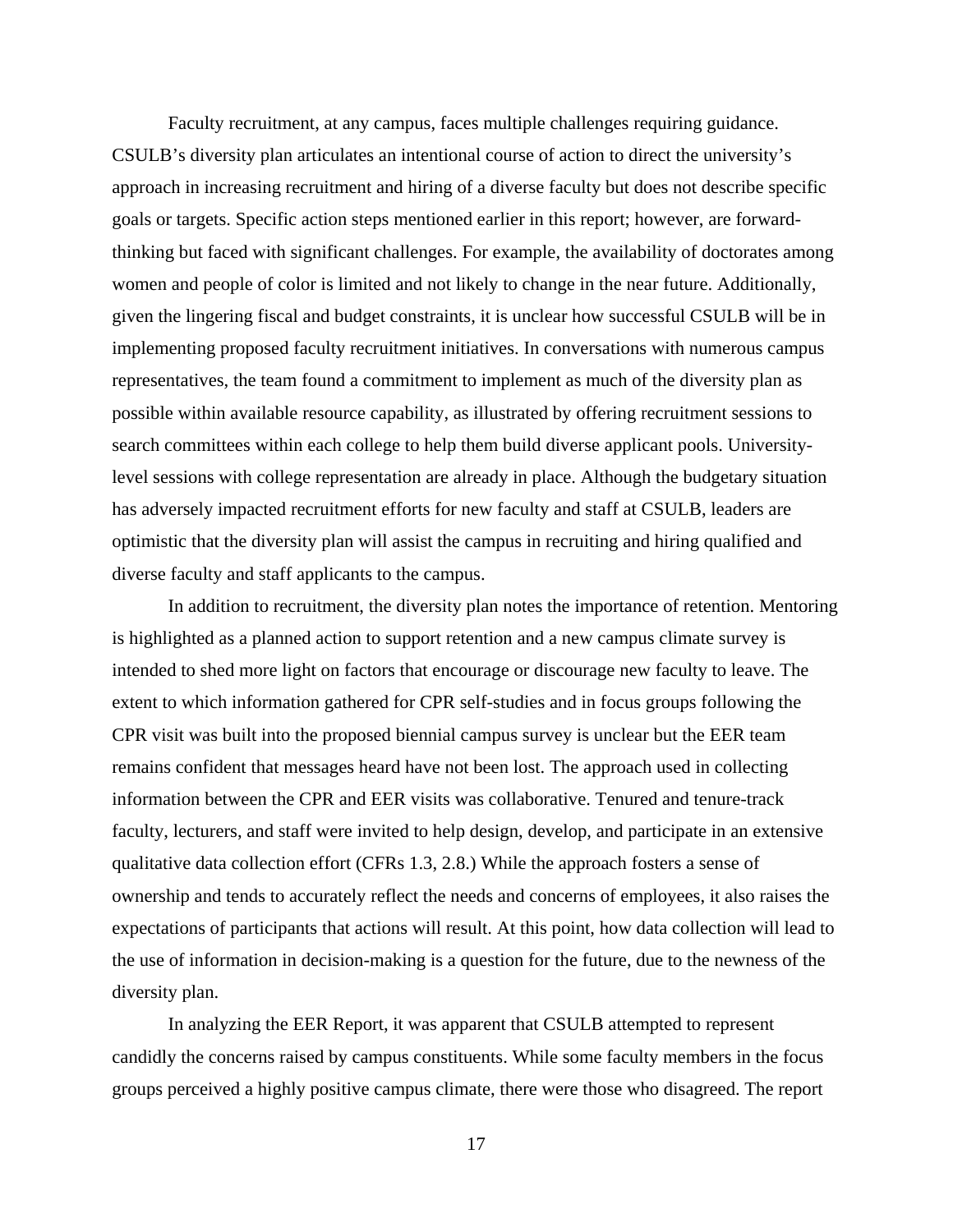acknowledged limitations inherent in focus group research and pointed out that the voluntary participation and small sample size of participants might not be representative of the total population (p. 11). CSULB employs approximately 1900 faculty and 1350 staff members (University Fact Sheet, spring 2010). Fifteen focus groups for faculty were conducted with a portion tailored for faculty of color and LGBT faculty; structured questions regarding campus climate and equity and diversity were included in the sessions. A total of forty-eight faculty participated in the focus groups (EER Report, p. 11). Although the focus group data can be viewed as a "snapshot" of a much larger population, the nature of the comments presents a serious message for the campus community. The majority of faculty of color participating in focus groups challenged the university's level of commitment to diversity. Faculty of color reported experiencing racism, lack of fairness in the evaluation of their work, and bias on student evaluations in their retention of tenure (p. 14). These opinions corresponded with similar findings obtained in an earlier COACHE survey which revealed that faculty of color had experienced racism or ignorance in their interactions with colleagues. Some of the faculty in the more recent data collection, expressed hesitancy in recommending CSULB to other potential candidates (EER Report, p. 14).

 Lesbian, Gay, Bisexual, and Transsexual (LGTB) faculty in the focus groups expressed concern about campus support for diversity regarding LGBT issues, particularly at the university level. Since both faculty of color and LBGT faculty, who took part in the EER self-study inquiries, expressed that they would hesitate to recommend CSULB as an employer, the university's ability to attract faculty from these two groups may be impaired. It is unclear to what extent the recommendations, provided by faculty of color LGBT faculty for improving campus climate, were adopted or incorporated into the Faculty and Staff Diversity Plan. Among these recommendations were: providing incentives to departments that increase faculty diversity, increasing campus dialogue, and training faculty members regarding diversity in general and LGBT issues in particular. The team also found it reassuring that one of the planned action items in the plan is to "arrange informal meeting opportunities among campus affinity groups and incoming faculty, and consider additional steps to support the retention of faculty of color and LGBT faculty" (EER Report, p. 14). The proposed concept of "cluster" or "thematic faculty hires" can also serve to enhance campus diversity. An exit interview for faculty who leave CSULB is to be implemented by the Office of Faculty Affair. The staff and administrators exit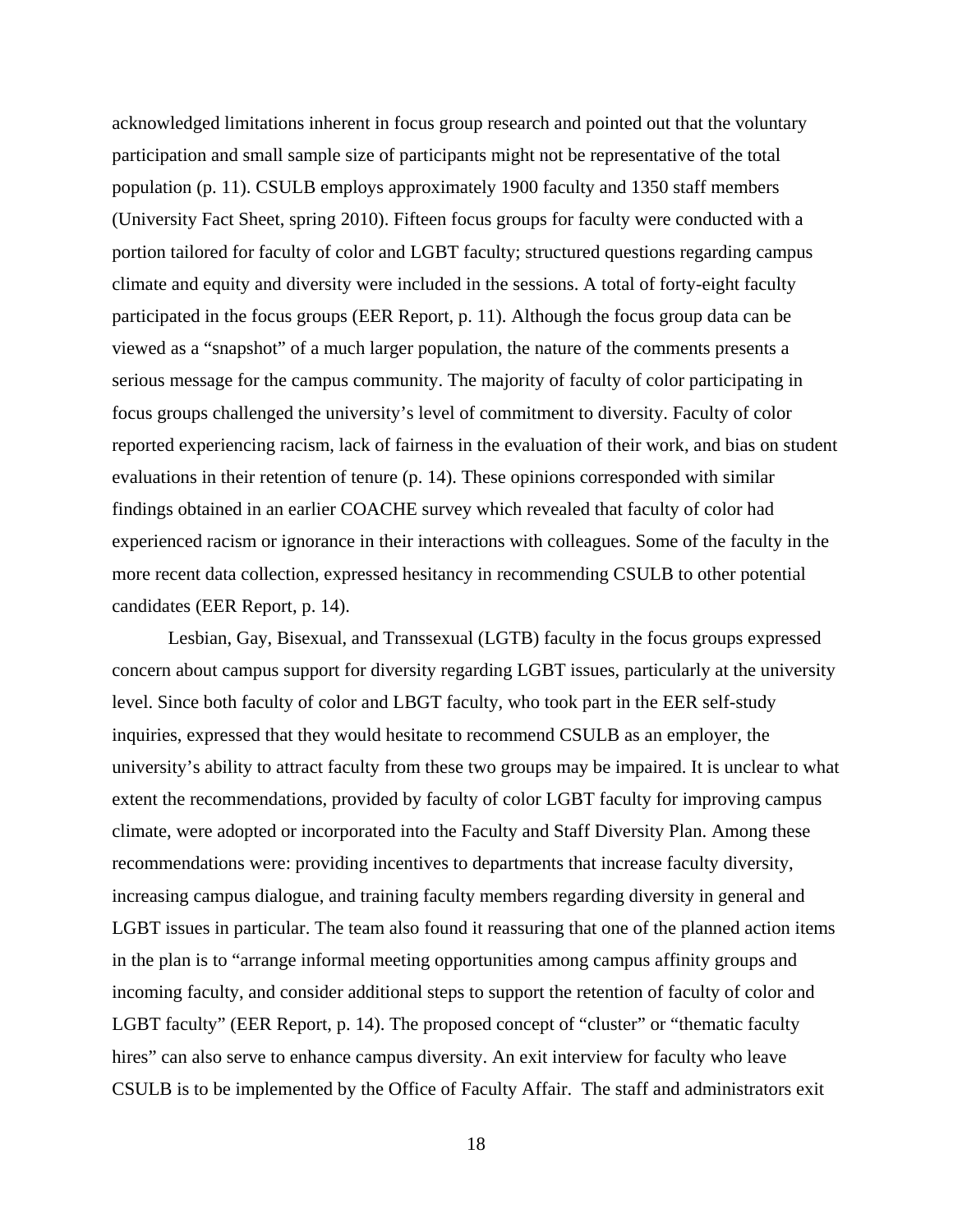interview process augments an existing program by including questions pertaining to campus climate and diversity on campus (p. 6). Given the comments voiced by faculty of color and LGBT faculty, it would appear that much information can be gained by also including the same questions in the faculty exit interviews.

With reference to staff, CSULB has seen an increase in managers of color although opportunities for advancement to management positions remain limited. The highest increase has been among Latinos/as managers. In spite of limited opportunities for advancement, there is a low turnover rate among the staff (Diversity Plan, p. 2 and EER Self-Study, p. 16).

Workload concerns are recognized by CSULB as factors affecting a number of working conditions including quality of service and retention of employees. The "2009-2012 Strategic Priorities and Goals" document identifies the following need: "Continue to examine and address faculty and staff workload and worklife conditions." The EER Report also addresses the issue of workload and it is gratifying to see the workload issue contained in both documents, since concerns continue to plague the university. The loss of temporary faculty due to the 2009-2010 budget reductions resulted in increased workload for the remaining faculty. Mandatory furloughs, coupled with meeting the heavy demands of instruction, scholarly and creative activity, and professional service, most likely exacerbated the situation (CFRs 2.8, 3.1., 3.2, 3.3). The EER Report begins to address this issue; however, the university needs to be aggressive in developing a strategy for dealing with the workload concerns heard by the team during interviews with faculty and administrators.

The EER Self-Study essay on "Staffing for Effectiveness' included a summary of actions taken relative to recruitment, professional development, and equity and diversity. One of these was the approval of a new university Reappointment, Tenure, and Promotion (RTP) policy. Within each college's department, faculty are outlining expectations and voting on specific delineations of reassignment, tenure, and promotion criteria. The process of revising RTP policies and procedures on any campus is an overwhelming and sometimes insurmountable task, but CSULB will have the new RTP process in place by 2014 and will have accomplished it in a spirit of cooperation and collaboration. This revision aligns with the institution's mission which advocates "…educational opportunities through superior teaching, research, creative activity and service" (CFR 1.1). The team commends the actions taken regarding such an important aspect of faculty workload. CSULB has, for a number of years, given newly-hired tenure-track faculty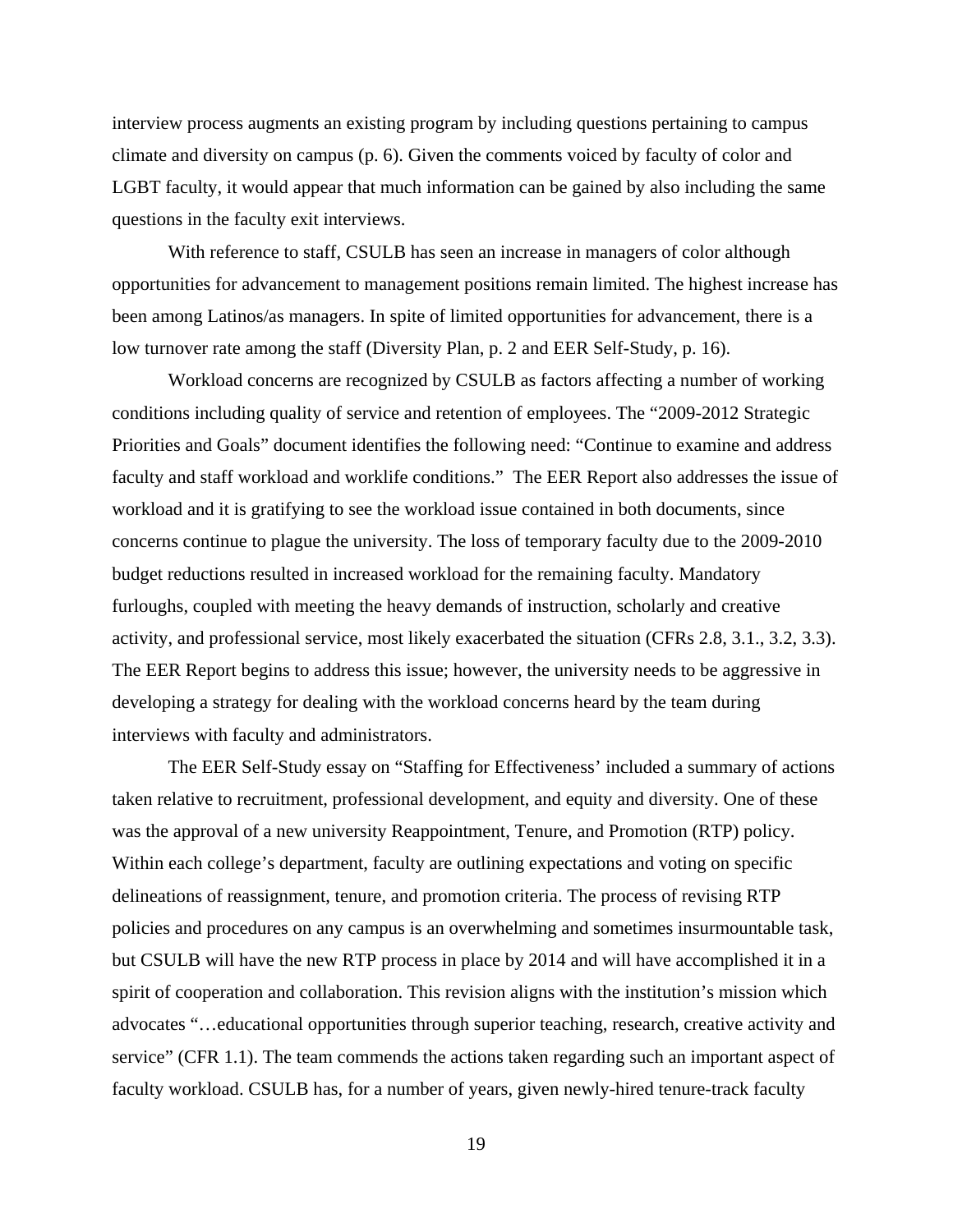assigned time to reduce the expected teaching load of 12 units by three units per semester for a three-year period. The purpose is to allow more time to engage in required research and scholarship. At the present time, deans are assessing the impact of this allocation on senior faculty members who are required to teach classes ordinarily taught by new colleagues. It is an unresolved issue which could become more complicated given financial uncertainties.

Staff workload issues are a little more complex to define since tasks and responsibilities are not formula-based as they are for CSU faculty. Clearly, though, staff members have been impacted by budget cuts resulting in increased workload responsibilities. There is evidence that the campus has taken substantial actions with regard to management training, the staff development and reward system, and equity and diversity issues. The diversity plan reflects attention to this matter. A campus leader spoke about the increased work that staff will be required to do in spring 2011 to process new student applications made possible through increased enrollment funding. Although the plan notes that expanded mentoring programs will be developed to support faculty, the plan does not indicate that additional mentoring support systems will be made available to staff. Perhaps survey and focus data did not support this action, but the institution is encouraged to continue finding ways to systematically support staff as well as faculty.

The EER team found, and campus leaders acknowledged, that not all aspects of the university's diversity goals have been achieved. For example, a shortcoming of the EER Report and Faculty and Staff Diversity Plan is that concerns raised in the CPR Team Report, specifically, cost-of-living and salary disparity, are not adequately addressed. Also, each of these documents focuses on diversity issues in a narrow sense rather than in a broader concept of diversity that extends beyond race, ethnicity, gender, and other categories.

 CSULB has responded to WASC's recommendation to develop a diversity plan in a thoughtful, collaborative, and constructive way. As the different actions in the plan move into practice, the team expects that the impact of new or expanded efforts on diversity issues will be monitored (CFR 4.6). As an example, the plan proposes several new or expanded activities to be integrated into the campus's existing academic framework but it is unclear what data or assessments were used, or will be used, to identify gaps in existing program or current practices leading to further enhancements. Because implementation plans are in a development stage and not fully formed, there exists an excellent opportunity to establish identifiable, measurable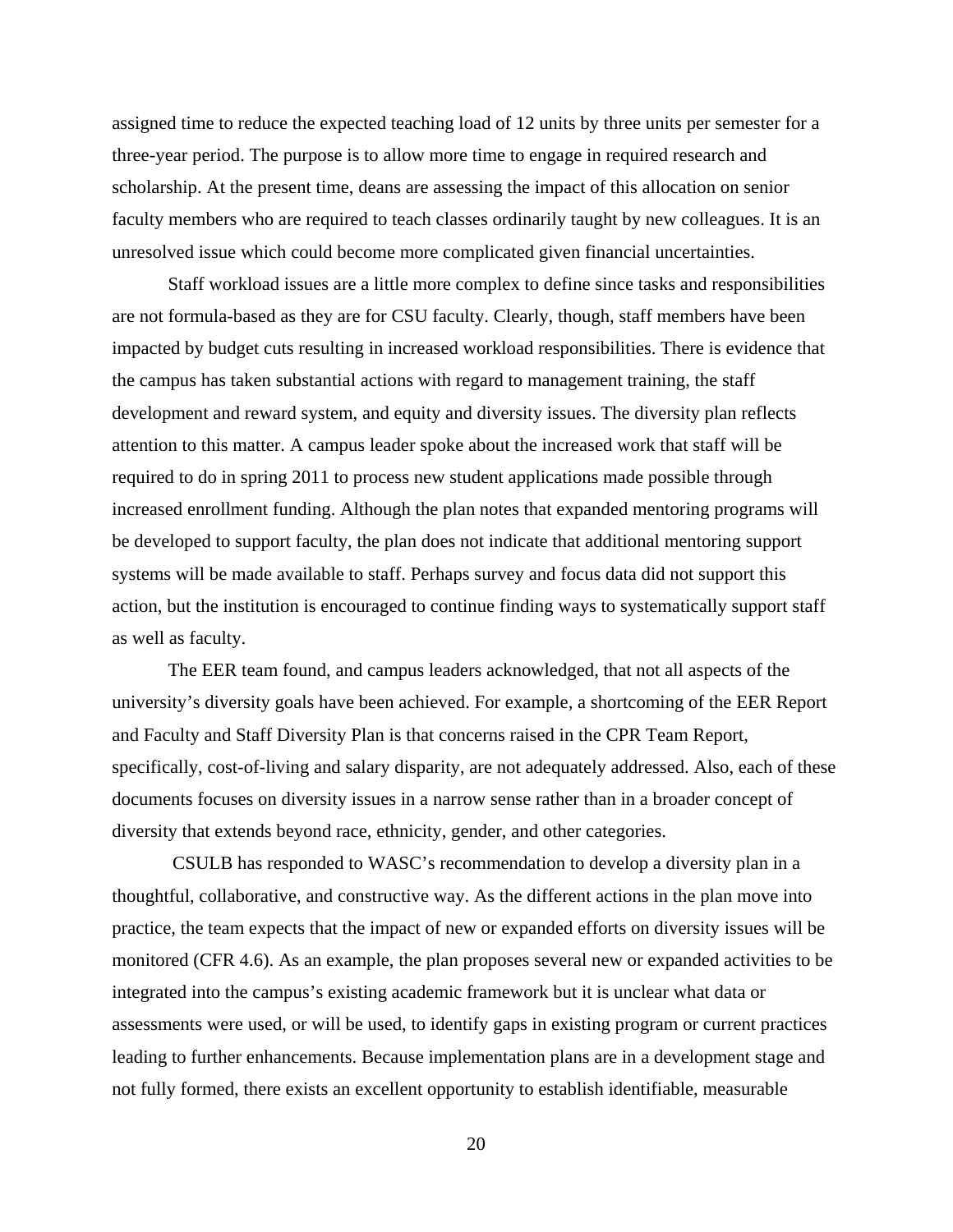outcomes to provide tangible evidence that diversity goals are being met. In order to demonstrate how data collection will move toward decision-making, implementation plans could include "information flow and feedback loops." This would build on what has already occurred at CSULB in engaging a broader sector of the campus community in responding to data as well as identifying where decisions are made at various levels.

Various campus representatives indicated that, in order to be successful in addressing diversity issues, it might be necessary to use a distributed approach to implementation and monitoring at multiple levels, e.g. division, college, and department. The team suggests that it could be helpful to identify in the implementation process the offices or personnel accountable for carrying out the various aspects of the diversity plan. Perhaps, administrators and managers might be held responsible for appropriate diversity initiatives and activities within their units through performance reviews. To determine levels of effectiveness, some universities have created high-functioning oversight groups or committees such as the President's Faculty Diversity and Equity Committee or the Provost's Faculty and Diversity Council charged with the responsibility of studying reports, monitoring progress, and making recommendations on issues relevant to increasing faculty and staff diversity. CSULB has its own culture which the team recognizes as an asset in ensuring that key underlying principles described in the plan will be enhanced. These are: student success, academic freedom, respect, appreciation, inclusiveness, engagement, equity, modeling, and academic quality. How CSU Long Beach assesses and monitors the effectiveness of the Faculty and Diversity Plan will, most likely, reflect the institution's attention to inclusive and collaborative dialogue, as shown in its responsiveness to WASC's recommendation that a plan be developed.

### **Core Commitment III: Assessing Student Success**

CSULB's responses to WASC Commission Recommendations 1 and 2 are discussed in this section of the report. Related issues of **Program Review** and **Student Success** issues are discussed in the following sections, II B. and II. C.

**Recommendation 1:** *Evidence throughout the university of data collection, analysis and use for decision-making (CFRs 4.3, 4.4, 4.6).*

Actions. The EER Report describes substantial development of systems to support the collection and use of data for decision-making related to assessment and student success since the CPR visit. The Office of Institutional Research has adopted Cognos, a more intuitive utility,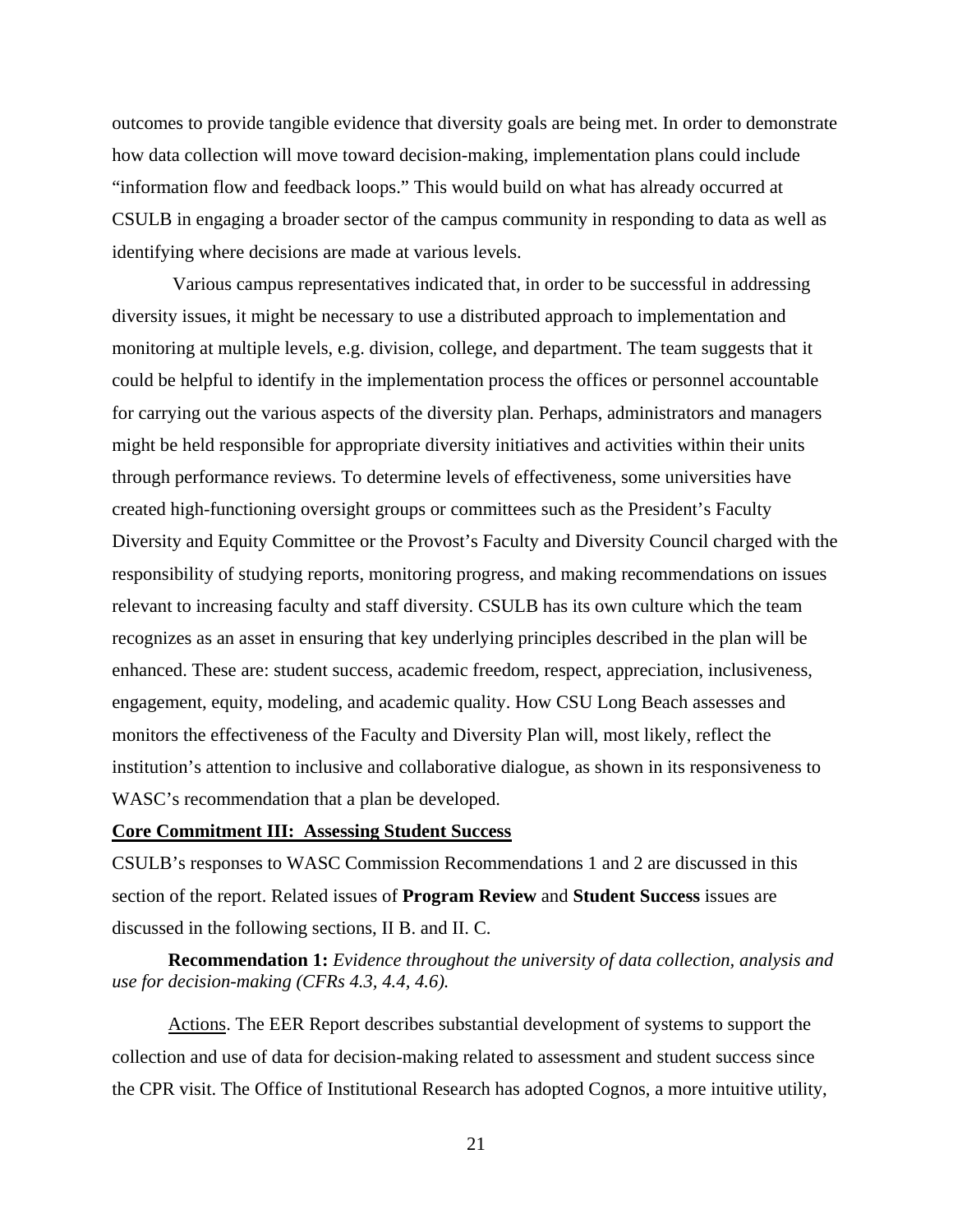allowing users to generate reports for use in decision-making. This capacity, in turn, forms the basis of the CSULB Institutional Dashboard which allows members of the campus community to track developments in such areas as graduation trends, enrollment trends, retention, and faculty appointments. Users are able to generate reports that are disaggregated along a variety of criteria (by academic unit, student level, student economic status, etc.) in order to track the success of student groups or specific initiatives (CFR 4.5).

Data have also been made available for detailed and immediate planning purposes (CFR 4.3). The Interactive Enrollment Planning Report supports the management of classes and schedules. CS Links provides data on class enrollment patterns and room utilization for enrollment managers, as well as data on individual students for academic advisors. Standardized program-specific data reports have been designed for inclusion in the program review process.

The report outlines actions taken by the campus in response to data from various sources (CFR 4.4). National Survey of Student Engagement (NSSE) data indicating that CSULB students scored below comparisons on measures of student-faculty interaction resulted in the initiation of a popular Provost's Summer Research Award supporting undergraduate and graduate student collaboration with faculty members on research projects. Data showing marked improvement in the success of students participating in a pilot of the Beach Learning Community (BLC), a program for students who require remediation in both English and Mathematics, resulted in plans to expand the program to all eligible students in 2010. The success rates and satisfaction levels of students in pilot Graduation Writing Assessment (GWAR) courses have resulted in improvements to the courses and portfolio assessments along with a proposed revision to the GWAR policy under discussion by the Academic Senate, which would allow students to enroll in the GWAR course without having to attempt the Graduate Writing Exam first. Data regarding the different needs of students in different majors, and on how those needs influence student success in remedial and General Education mathematics courses, led to a restructuring of the prebaccalaureate math curriculum into two pathways, one for students whose majors require them to prepare for taking calculus and one for other students who need only to prepare for meeting General Education math requirements. Most of these changes have resulted in substantial improvements in student passing rates for the remedial courses in which they were enrolled.

A few other efforts have been less successful. For example, the use of data to identify and improve low-success courses has not resulted in lasting improvement in student success; some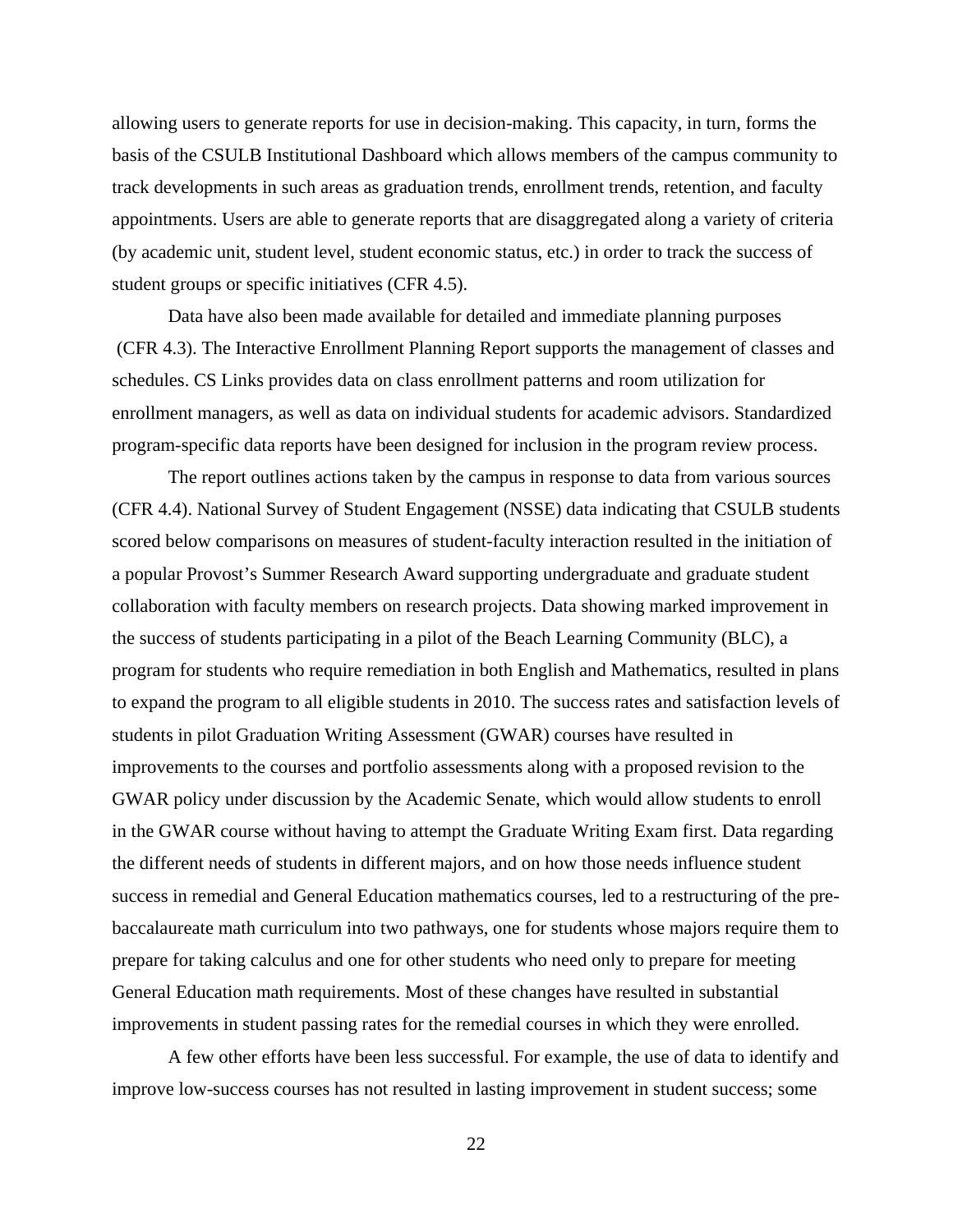departments, however, are continuing their own efforts along these lines, as the campus community considers the research suggesting appropriate next steps to take in improving student success in such courses. The team encourages the university to build on departmental momentum in using data to improve low-success courses in ways that better support student learning.

Another action connected to Recommendation 1 is the "Highly Valued Degree Initiative," launched as part of the CSU's Access to Excellence efforts to improve graduation rates and reduce achievement gaps for historically underrepresented students. The initiative is organized into five areas: Curriculum Pathways, Support Services, Advising, Faculty Development, and Research and Evaluation (CFR 4.6). This effort and the data used to guide and support it are described in a separate section on Student Success, below.

Findings. The description of initiatives resulting from analysis of data, both in the Educational Effectiveness Review report and in numerous meetings and conversations during the visit, suggest that the campus is using data for making decisions and monitoring progress in improving institutional support of student success. The actions described above provide evidence that CSULB can do that effectively.

It is probably not an accident that many of the successful initiatives grounded in solid data have been collaborative across different functions, units, and areas of expertise. The team heard in many venues about the cross-functional and mutually supportive collaborations that have moved these initiatives forward and made them so rewarding for participants. Beginning such efforts by looking at solid data takes a problem out of the realm of story and anecdote, which is by definition told from the perspective of an individual or particular group and can make it difficult for those with other perspectives to see the story in the same way. Beginning instead, with a set of data that participants can agree is accurate or representative can open the way for very different approaches to converge on novel and creative solutions. The team saw evidence of this effect in a number of successful campus initiatives.

**Recommendation 2:** *Evidence of institution-wide assessment of student learning outcomes at the program and institutional levels, and including general education and program review. Direct methods, analysis, and use of findings for feedback, decision making, and improvement should be demonstrated (CFRs 1.2, 2.2, 2.3, 2.7, 4.6, 4.7).* 

Actions. The EER Report outlines CSULB's efforts to improve assessment of student learning outcomes that began to build momentum in 2005 with the adoption of a timetable and statement of assessment responsibilities (actions and findings related specifically to Program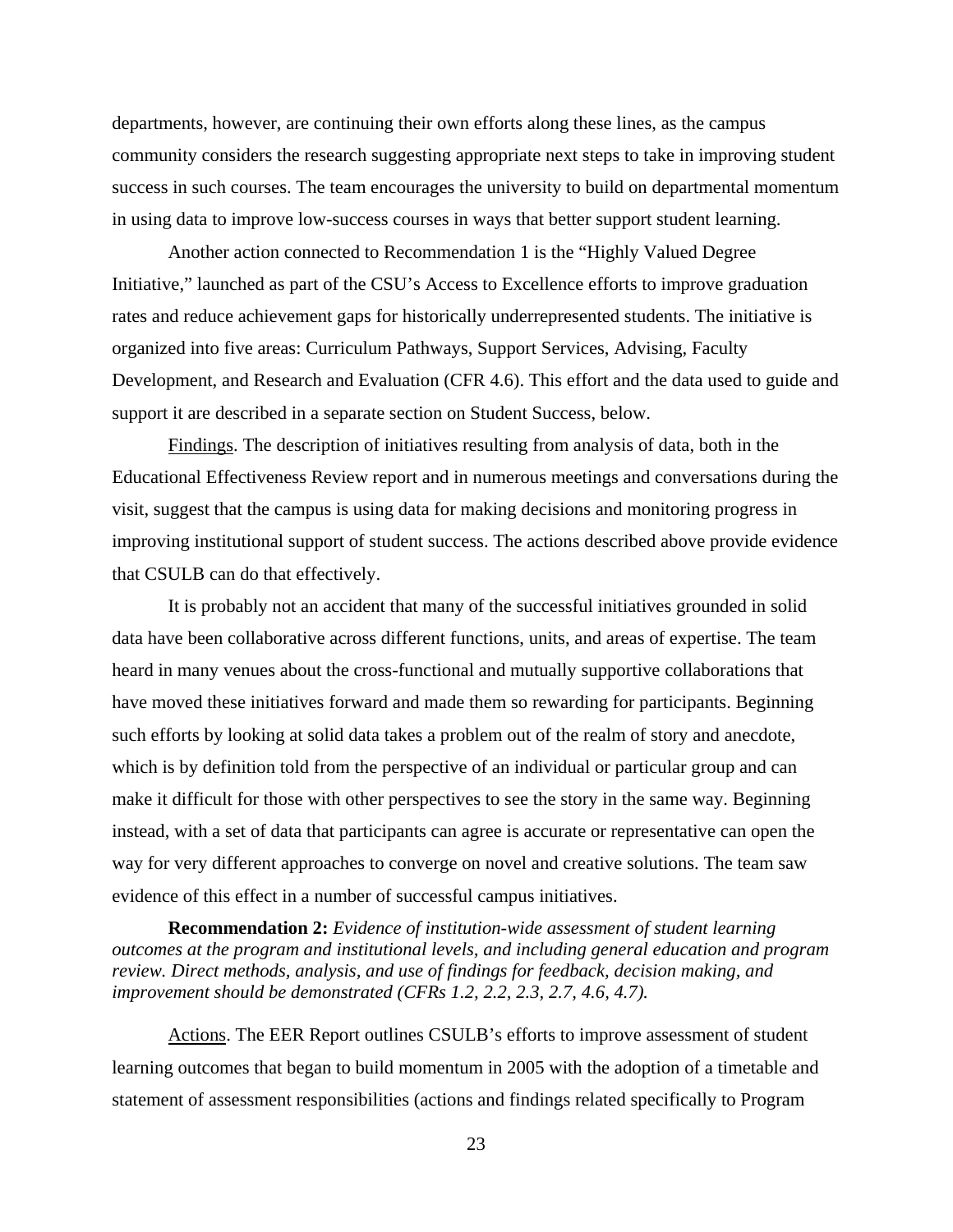Review are described in a separate section, below). Progress was gradual at first, but the report indicates that in the fairly brief period of time since the CPR visit, the university has built considerable capacity for learning outcomes assessment. The report describes a newly-refined rubric that has been employed to shape useful feedback to departments on their annual assessment reports, offering support and suggestions related to the assessment processes, measures, results, and plans for curricular and/or pedagogical changes.

Participation rates have also increased, with close to 100 percent of academic programs submitting annual assessment reports in 2009. Moreover, while the vast majority of reports in 2006 reported on assessments that were still in the planning stage, by 2009 fully 95 percent reported on assessment activities that they had completed. A number of programs still included indirect measures of student learning among the assessment strategies they used in 2009, but almost 80 percent of the programs used or planned direct measures (CFR 1.2). Programs are still working to clarify their understanding of assessment purposes and processes. The team found that the submission rate of graduate level assessment reports closely approximated that of undergraduate level reporting. The new Ed.D. in Educational Leadership program was studied as a separate part of the EER visit and its well-developed assessment plan could serve as a model for other graduate programs that are in the process of articulating outcomes and assessments.

General Education assessment has also been through several changes in recent years, with a major one occurring since the CPR visit. The "Student Achievement in General Education" (SAGE) approach was suspended last year in the wake of furloughs and budget cuts, presumably because it relied on a small number of trained faculty members to conduct focused assessment activities. Instead, a course-based assessment approach was adopted, and the program review and annual assessment report templates were revised to include data on the GE courses offered by the program, to encourage efficiency by including GE review and assessment in program-level review and assessment. Curriculum maps for the GE outcomes are being completed by all departments offering GE courses, indicating which of the GE skill areas are fostered by each course. This closer connection between major programs and GE outcomes will be further developed by the integrative capstone experience developed by the General Education Governing Committee to support students in synthesizing GE skills and disciplinary knowledge.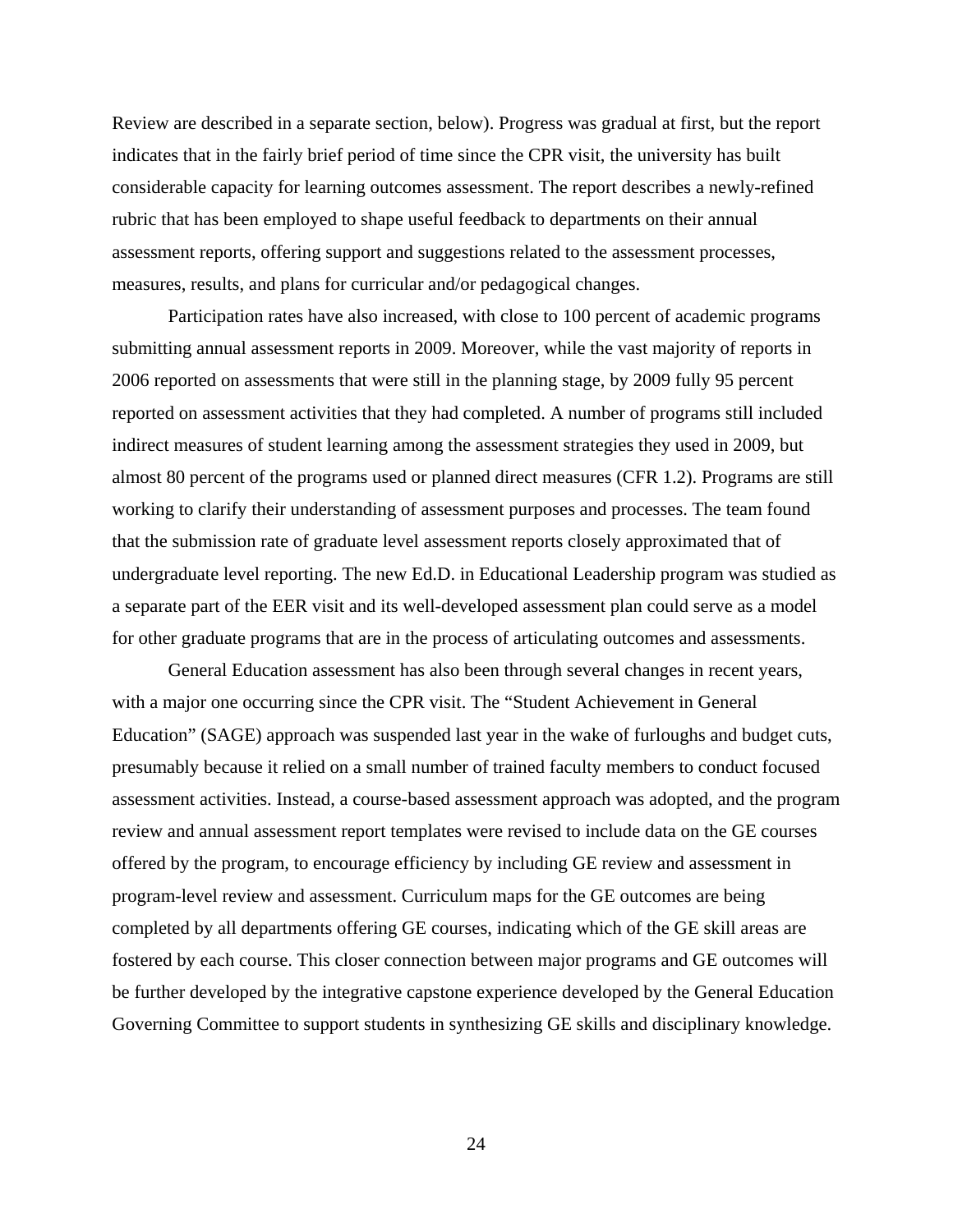The EER Report also announced the development of institutional learning outcomes drawn from CSULB's Mission, Values, and Vision Statement. The outcomes are listed in the report and have been posted on the university website (CFR 2.3).

Findings. In exploring the institution's response to this recommendation for Core Commitment III, the team consulted the Inventory of Educational Effectiveness Indicators 2008; conducted meetings with members of the campus community, including the General Education Governing Committee, the Program Assessment and Review Committee; reviewed selected student portfolios, annual assessment reports, and the subsequent feedback provided to the programs; talked with the current Director of Program Review and Assessment; and navigated the websites for selected programs, including the hybrid online/face-to-face faculty development resources developed on the "Designs4" framework.

One of the institution's research questions asked: "How has student learning been impacted by our efforts to assess student learning outcomes in every academic program, including General Education?" The team found that the EER Report itself does not answer the question, focusing instead on the substantial improvements in capacity that have been achieved , the participation that was fostered, and a summary of the types of changes reportedly made by programs. The report states that the assessment program "demonstrates that attention to evidence of student learning can be part of a comprehensive, university-wide approach to enhancing student success through educational effectiveness." No doubt this is true - but the report does not provide examples of the evidence, nor whether the evidence of student learning indicated that students were performing at levels acceptable to a specific program or to the institution. The team expected to see information about how well CSULB students were achieving some specific outcomes, particularly in the General Education program, and evidence of reflective practice in descriptions of what the programs did in response to those particular results; instead, we saw aggregated reports of activities and of general types of "improvements in student outcomes due to assessment of learning" such as "improved knowledge/skills" (p. 34).

The team was therefore gratified when discussions on campus revealed a very different picture. Meetings with those actually engaged in assessment efforts were notable for the range of specific results that were thoughtfully and knowledgeably discussed (CFRs 2.4, 4.6). For example, we learned that students in the criminology program fell short of department expectations for writing when they wrote the 30-page ethnography required as part of their field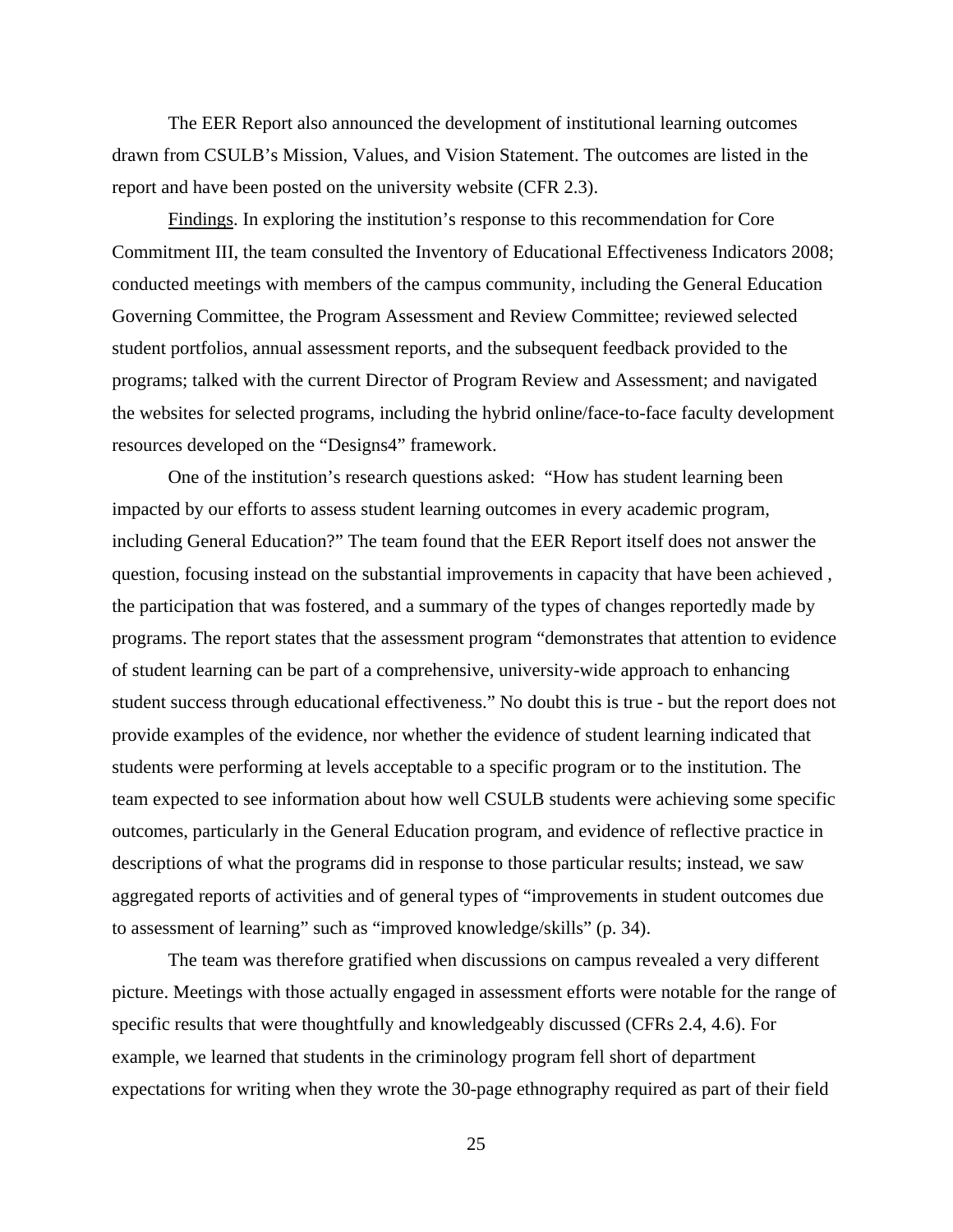experience. In response, the department created a discipline-specific writing program within the department. Students who have been through the program are just now reaching their fieldwork experience, so formal assessment of the program's impact on student learning will occur soon (CFR 2.6). Examples like this one provide evidence of the institution's progress toward building a culture infused with curiosity about student learning, with evolving practices of data collection and analysis, and with the subsequent actions steps that characterize meaningful assessment. The team encourages the university to sustain the momentum of this progress.

Another dimension of the university's assessment progress relates to the way that its identification of learning outcomes has supported the coordination of multiple sections of the same course (CFR 4.7). In a number of settings, reference was made to the development of "signature assignments" common across all sections of a key course. In the case of the Liberal Studies program, for example, the five core liberal arts areas are assessed through signature assignments for each area as part of a three-unit capstone experience. Analytical rubrics are used to score the assignments in group scoring sessions, and the results are used to adjust the assignments and reading materials for subsequent offerings of the course across multiple sections.

Meetings during the visit also provided insight into why the report includes no GE assessment results yet, what progress has been made toward getting such results, and how programs are using the information that is already available. The hiatus in assessing General Education outcomes under the old model allowed the General Education Governing Committee (GEGC) to become aware of - and to consider how to incorporate - all the assessment and analysis connected to GE that was already going on in connection with other activities. Currently, each department assesses achievement of General Education student learning outcomes in the GE courses that it offers, and the assessment results for General Education courses are included in departmental assessment reports. Departments are also contributing to the development of curriculum maps, which are intended to show which departments address the same learning outcomes so that communities of practice can be formed to engage in collaborative assessment of those particular outcomes; in the meantime, however, as one member of the GEGC noted, the maps also provide major programs with a "silhouette" that shows gaps where their students may not be getting adequate attention to the development of specific skills, and awareness of those gaps can guide advising and curricular changes even before the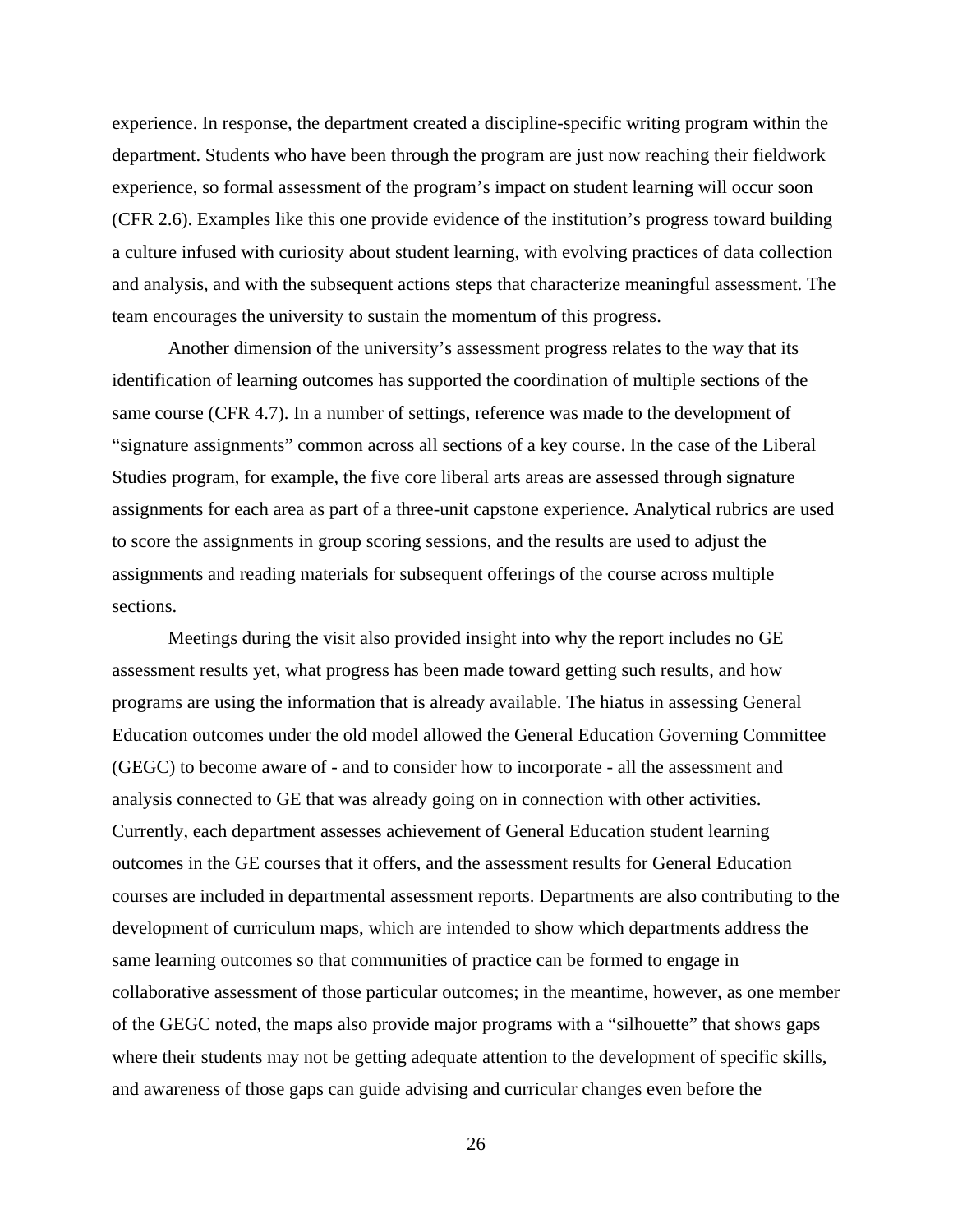communities of practice are identified and convened. On the whole, the visiting team was impressed with the progress that has been made toward developing a sustainable model for assessing and improving General Education, and it encourages the university to build on this work through collecting and analyzing student learning data, convening communities of practice, and including the General Education program itself in the Program Review cycle.

In addition to the assessment work being done in academic programs, learning outcomes assessment is also being incorporated into the work of all Student Services units. Two case studies were presented in the EER Report, demonstrating the integration of Council for Advancement of Standards in Higher Education (CAS) frameworks with learning outcomes. One of the case studies traces the efforts of the Educational Opportunity Program to improve the math and English skills of its students. The fact that results were better for math than for English provides useful information that should help the program work with Academic Affairs to strengthen the program's ability to improve students' writing skills (CFRs 2.11, 4.6).

While the team found a number of ways in which assessment progress exceeded the level represented in the EER Report, we also found that this was not the case with the institutional outcomes. The institutional outcomes that have been identified since the CPR visit have not been explicitly connected to course, program, General Education, or co-curricular experiences or outcomes. CSULB needs to map the institutional outcomes onto the other levels of outcomes that have already been established so that assessment of outcomes at other levels can also provide information about the extent to which students have achieved what is expected of a CSULB graduate through all dimensions of their university experiences.

Also, while CSULB has set benchmarks for improving graduation rates and closing the achievement gap for traditionally underrepresented groups, programs have not yet set targets or benchmarks for student learning outcomes as critical measures of student success (CFR s 2.2, 2.6). Accordingly, the university is encouraged to articulate its expectations for student learning achievement at the general education, major, and institutional levels, compare assessment results with those expectations, and use such analyses to inform decisions about institutional priorities in ways that parallel campus uses of graduation rate data.

#### **II. B. Program Review**

**Recommendation 2**: *Evidence of institution-wide assessment of student learning outcomes at the program and institutional levels, and including general education and program*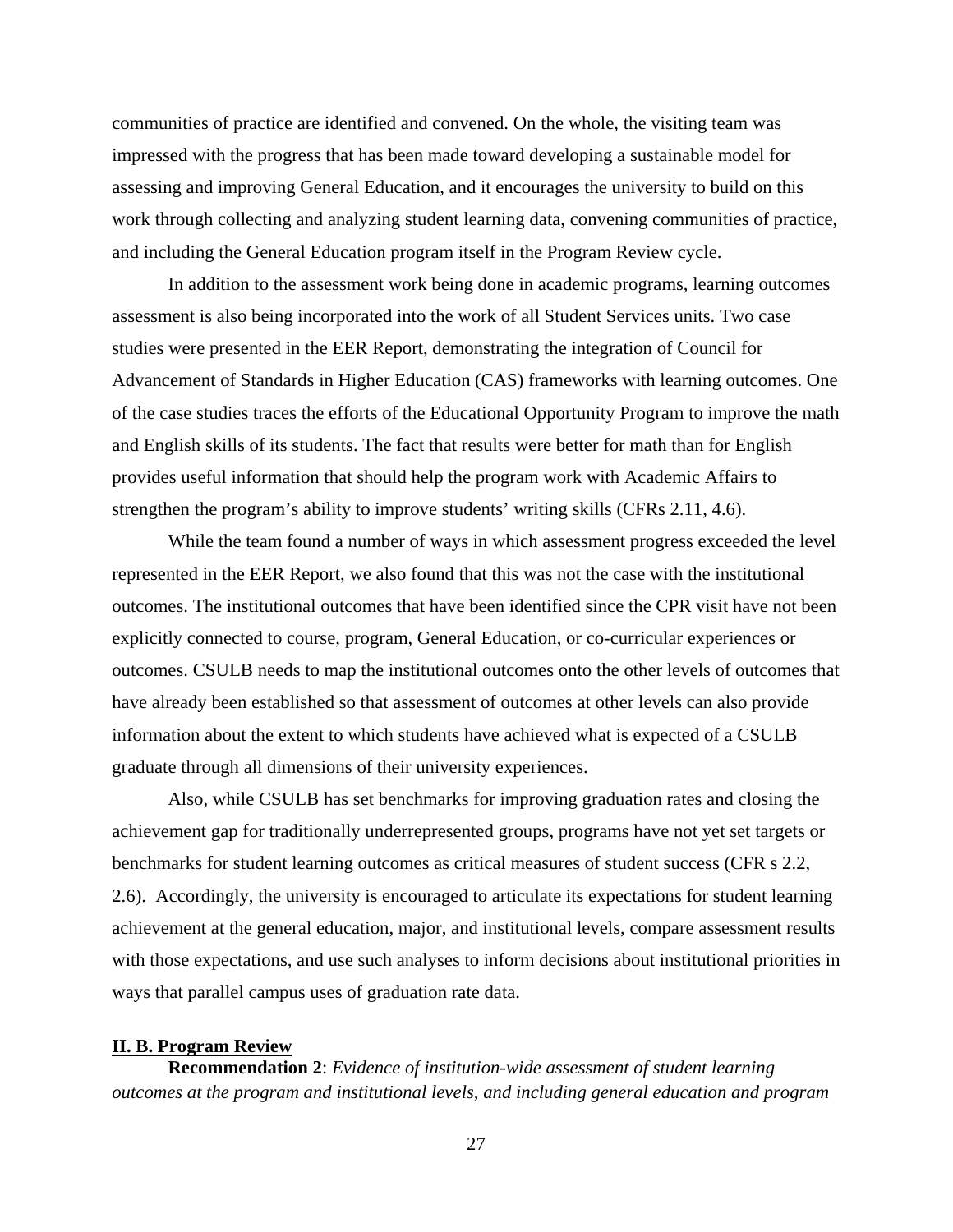*review. Direct methods, analysis, and use of findings for feedback, decision making, and improvement should be demonstrated (CFRs 1.2, 2.2, 2.3, 2.7, 4.6, 4.7).* 

Actions. Managed by the Program Assessment and Review Committee (PARC), the program review process at CSULB was updated in 2005 and again in 2010. The inquiry-based process begins with a proposal submitted by the program or department, the purpose of which is to identify the themes on which the self-study will focus; additionally, annual university-wide themes to be addressed by all programs undergoing review that year are identified by the Vice Provost. These campus-wide themes provide a way to make progress on university priorities at the department level, because they are drawn from the university's strategic goals. The improvement of student learning has been among those themes for each of the past several cycles; requiring "a description of assessment findings and the changes that have been implemented based on those findings," this level of focus has no doubt contributed to the recent building of momentum around the assessment of student learning outcomes (CFR 2.7).

The Program Review process, which meets the goals of the WASC Program Review guidelines, takes two years. During the first year, the self-study is prepared and potential external reviewers are identified; during the second year, internal and external reviews are conducted and discussed, and a Memorandum of Understanding (MOU) is developed to outline commitments made by the department and the college/university-level administrations as a result of Program Review findings and recommendations. Once the MOU has been finalized, it forms the basis for annual reports submitted by the program (these are in addition to the annual assessment reports) and for subsequent written administrative responses to those reports. The MOU also provides a connection between Program Review and allocation of resources, though no systematic role for MOU commitments in regular budget planning was described. Programs are typically reviewed every seven years, adjusted when necessary to allow externally-accredited programs to align their Program Review cycles with their accreditation self-studies when the period between reviews does not exceed ten years.

Not all academic and co-curricular programs are currently subject to program review. For example, as stated above, the General Education program is not currently part of the Program Review cycle. However, plans to enhance and broaden the scope of program review to be more inclusive have been reported by the Program Assessment and Review Committee, the Director of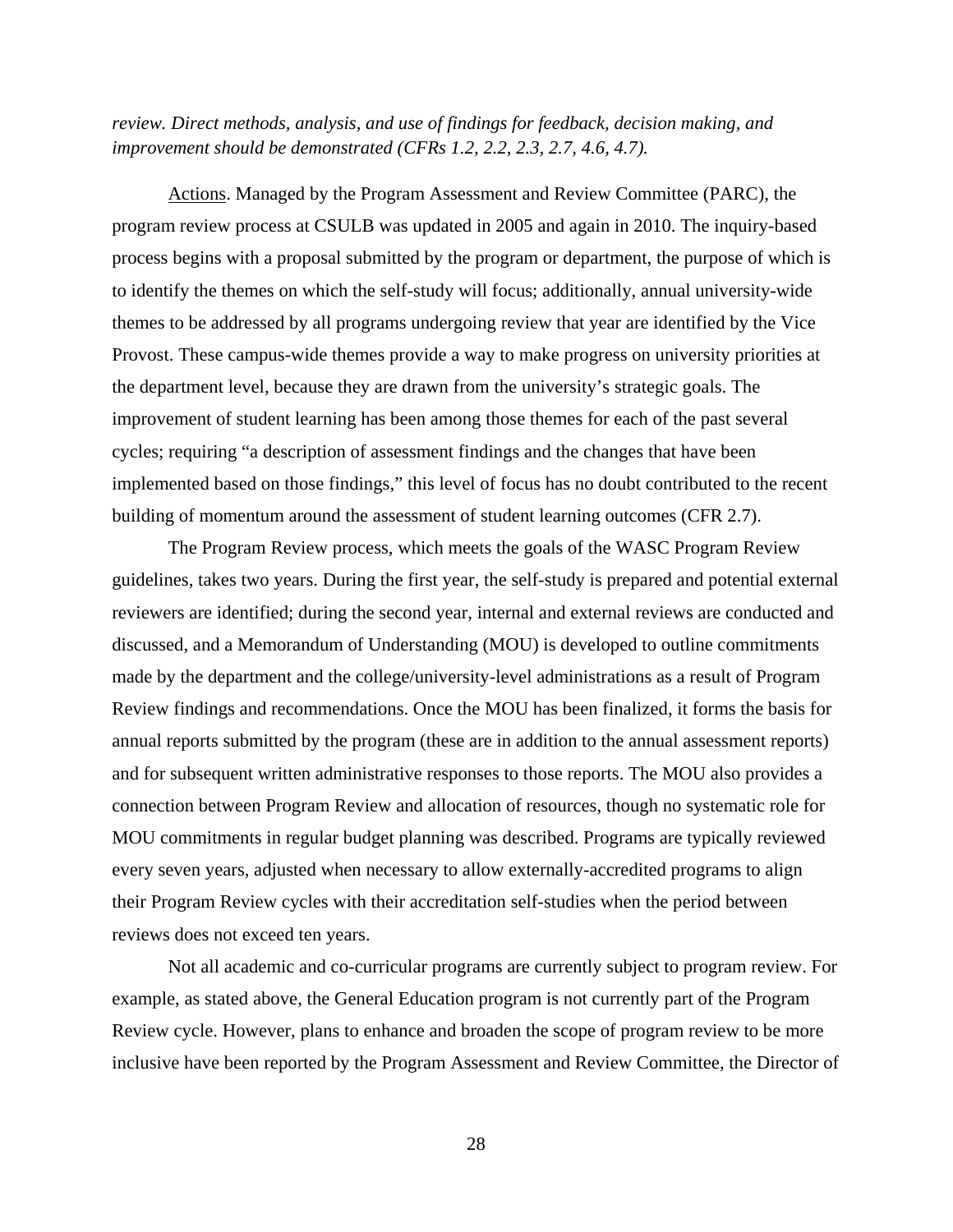Assessment and Program Review, and the Vice Provost for Academic Affairs and Dean of Graduate Studies, and the visiting team applauds these developments.

Findings. The visiting team examined Program Review documents prepared by the Advanced Studies in Education and Counseling, Civil Engineering, and English departments (completed in 2007, 2008, and 2009, respectively) as part of its evaluation of the program review process at CSULB. The selection of these programs allowed the team to examine how Program Review was implemented by a graduate-level program (MA ED, Education Administration option), a professional program (BS in Civil Engineering), and an undergraduate liberal arts program (BA in English). Members of the visiting team also met with faculty and administrators associated with each program, with members of the Program Assessment and Review Committee, and with the current Director of Program Review and Assessment.

The visiting team found that Program Review is assuredly used to improve program effectiveness. Faculty members in the MA ED program now devote one faculty meeting per semester to reviewing students' mastery of student learning outcomes and their progress against established benchmarks. Further, they noted that the Program Review process provides an opportunity for them to develop a priority list of resource needs (e.g., faculty, academic support services, computer laboratories, library resources, etc.) with significant emphasis on assessment, accountability and data-driven decision making, and that these needs are communicated to the Resource Planning Process Committee for consideration. The undergraduate Civil Engineering program used the Program Review process to identify student learning issues, analyze the curricular components and pedagogy involved, and make changes in course design to provide additional active learning opportunities. They subsequently tracked the results of student response to the changes and used that analysis to further adjust the program elements, leading to improved student outcomes. The institution supported these program activities with assigned time, approval of curricular proposals, and additional administrative resources for other adjustments identified by the program.

As noted above, the review process has been evolving, and, while there is not a formal process for systematically reviewing the Program Review procedure itself, CSULB has been responsive when a need for adjustment to the procedure is demonstrated. For example, in the course of preparing its self-study, the English department raised questions about the accuracy of the available data, and Institutional Research is currently developing standard departmental data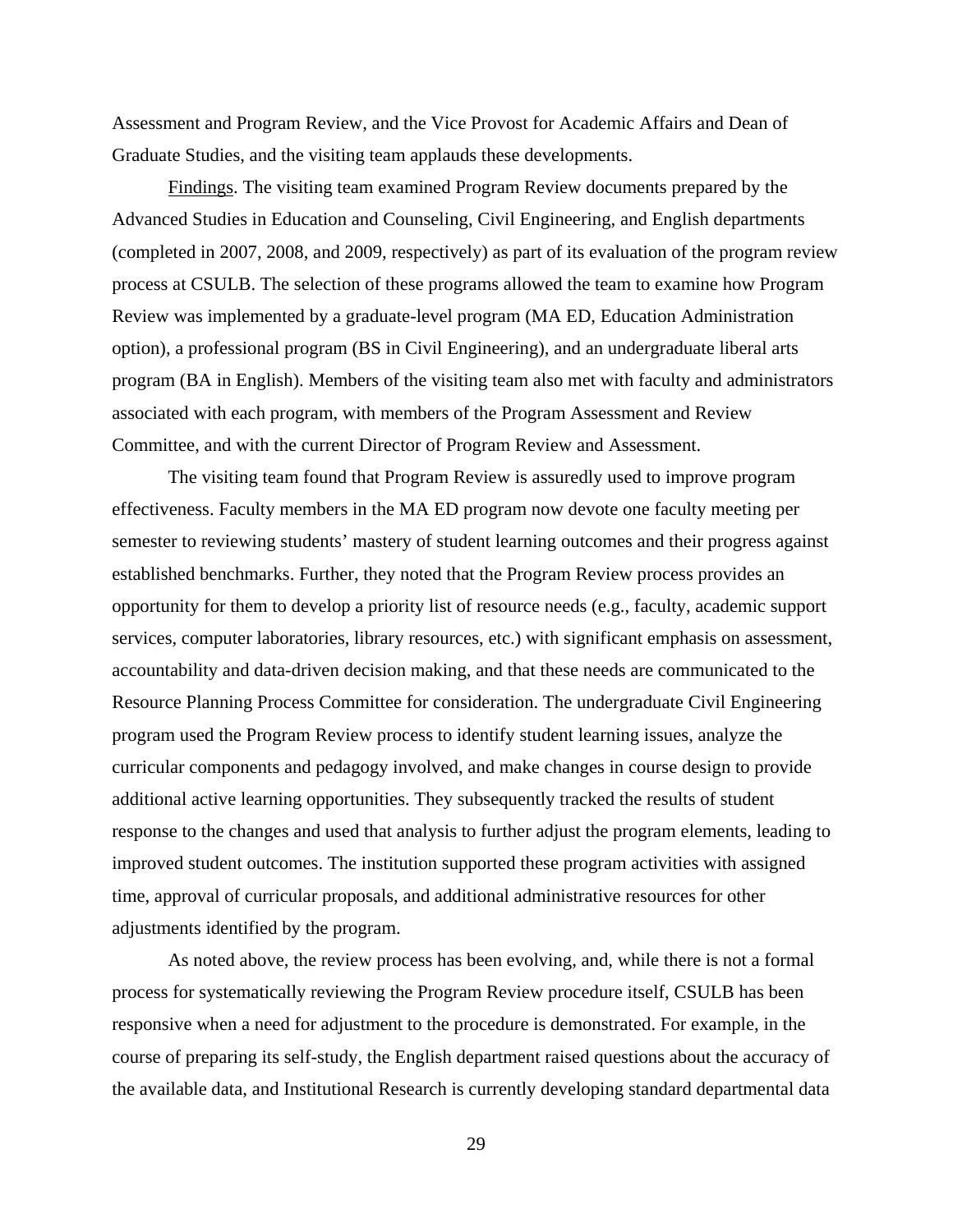sites to provide accessible, accurate, and reliable data for program review and other purposes. The English department also struggled with the quality and relevance of its external review. The Program Assessment and Review Council (PARC) confirmed that the quality of external reviews has been uneven and, in order to address this gap in the process, PARC is working on a template for external reviewers to use in preparing reports that more consistently meet departmental and institutional needs (CFRs 4.4, 4.6, 4.7).

#### **II. C. Student Success**

*WASC expects that at the time of an EER visit, institutions will have deepened the analysis of its own data, and that it will have obtained comparative data on graduation and retention rates, year-to-year attrition, campus climate, and so on. The WASC-required campus response is described below*.

Consistent with its mission as a "diverse, student-centered, globally-engaged public university," CSU Long Beach demonstrates a strong commitment to student success. Based on the systemwide "CSU Graduation Initiative: Closing the Achievement Gap," CSULB established the Highly Valued Degree Initiative (HVDI) building on graduation and retention data analyses and student success initiatives already in place. A letter from the President, in the spring 2010 edition of "The Beach Review," began, "No student succeeds alone." It ended by saying, "Students are why we are here." This message of campus engagement in helping students succeed and attain quality degrees was heard by the EER team throughout the visit in different venues and from different members of the campus community. CSULB's Strategic Priorities and Goals 2009-2012" lists "Student Success" among the five institutional priorities.

In reviewing presentation materials from the Office of the Provost and through campus conversations, the team learned that CSULB has set HVDI graduation rate goals with particular attention given to current minority freshman rates and those of transfer students (CFR 2.10). During the fall 2010 semester, graduation rate goals for each of the seven academic colleges are being assigned with discussions occurring with the Provost and Deans. To implement the HVDI further, five task forces consisting of faculty, staff, and students have been formed. The task forces and their charges, as noted in an April 2010 online report, "CSULB Student Success Efforts" from the Planning and Budget Office are:

1) Curriculum Pathways - to identify reasons why average units of graduation for CSULB students are high and identify ways to simplify requirements and reduce excess units, giving special attention to low income and underrepresented minority students.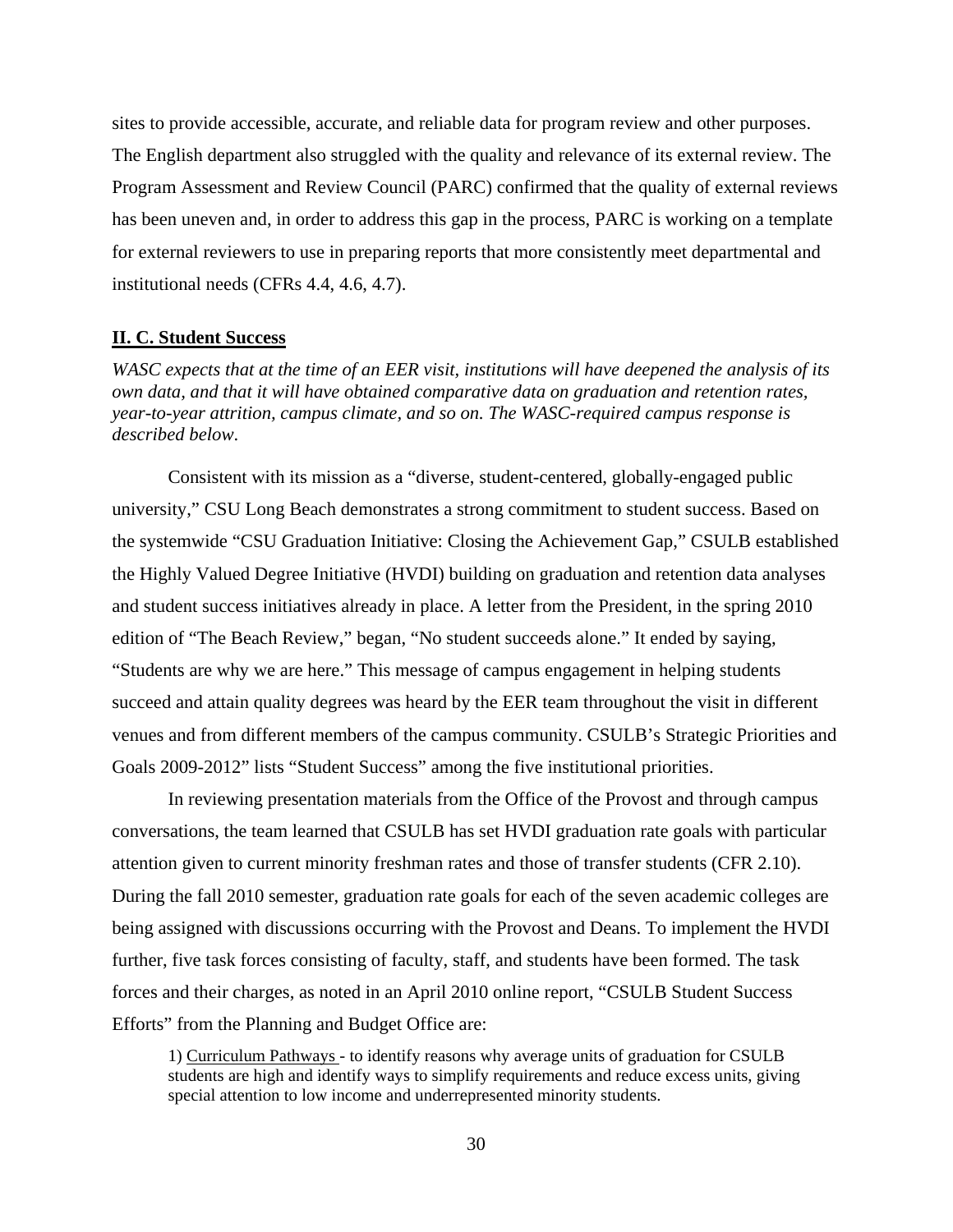2) Support Services - to identify student support needs, with special attention to needs of low income and underrepresented minority students.

3) Advising - has the goal of ensuring that all students, especially low income and underrepresented minority students receive needed advising.

4) Faculty Development - to identify the most effective instructional methods that contribute to retention and learning, especially for low income and underrepresented minority students.

5) Research and Evaluation - to support the other task forces with data.

Successful student success initiatives already identified by task forces include the Beach Learning Community (BLC) that focuses on entering freshmen who need assistance in mathematics and writing skills. The BLC was designed in response to analysis of low-retention rates for these students. When the CPR visited in March 2009, the BLC was found to be a source of pride; at the time of the EER visit the team found that the BLC had been broadened to serve more students in baccalaureate programs. Retention services for Latino/a and African-American students have also been expanded. The designation of CSULB as a Hispanic-Serving Institution allows for grant-funding opportunities to support graduation rates. In an EER interview, three students spoke eloquently and confidently about their opportunities to serve as mentors or interns through Student Services programs for Latinos/as. An Engineering major indicated that he probably would have left in his first year had it not been for student assistance programs. Representatives from the Office of Student Services together with other campus representatives shared other initiatives such as the expanded use of electronic reporting through which students can check on their progress toward degree completion (CFR 2.12). Graduation Green Light is the umbrella term for three data-driven graduation initiatives in the University Advising Center. These are just a few examples of student success initiatives designed and implemented in response to data-identified needs (CFR 2.13).

CSULB has deepened data analysis and conducted comparative analyses expected by WASC for this part of the accreditation process. With reference to "Campus Climate," the team found that CSULB has designed a comprehensive survey that, at the time of the EER visit, was almost ready to be distributed with information obtained by core commitment research groups incorporated into its questions. Regarding student success data analysis, the Vice-Provost was quoted in the online CSULB News and Events, "This Week @ The Beach" – week of April 05,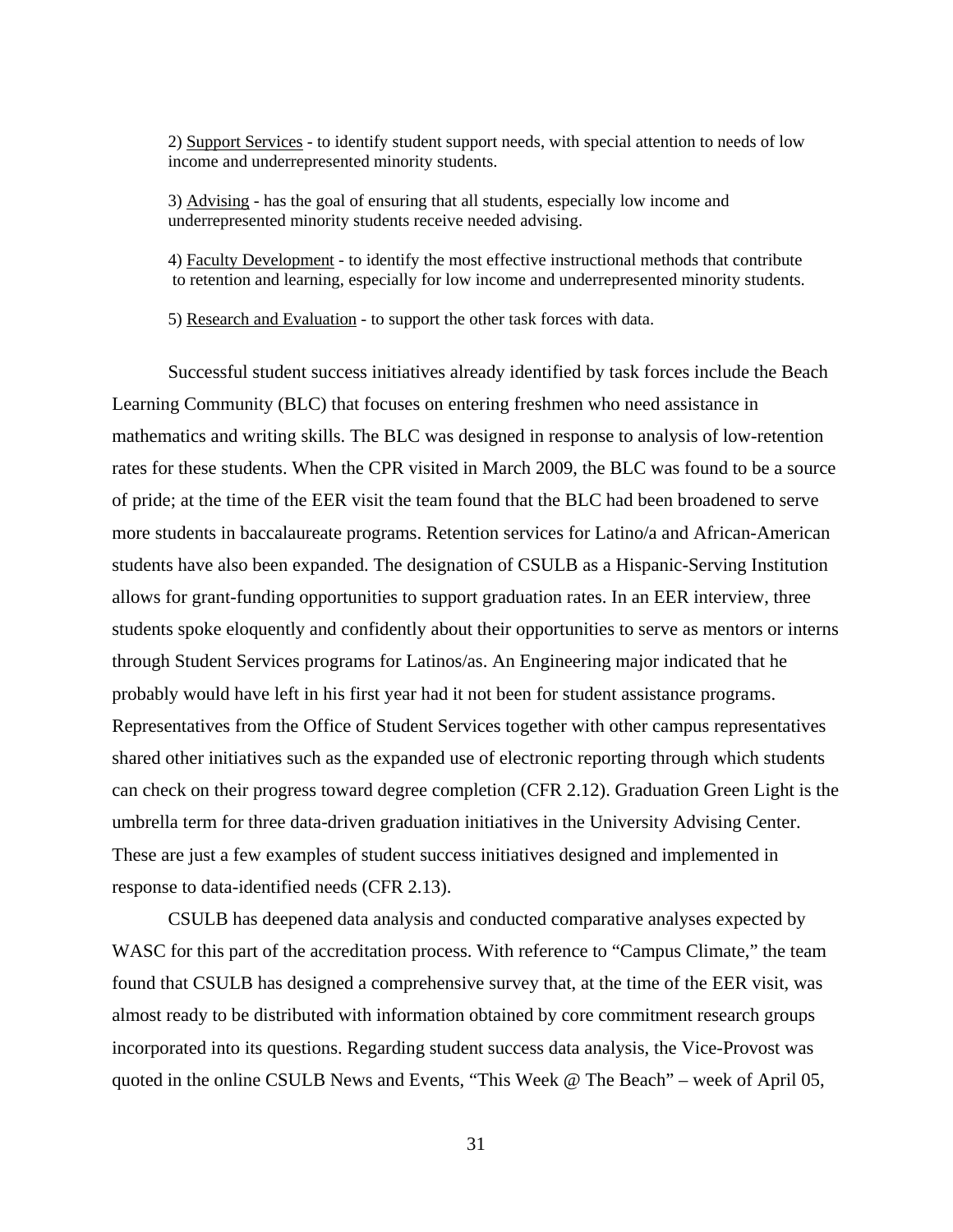2010 that, "For over a decade, CSULB has doubled graduation rates and we have seen significant recent gains for many groups." The article, "Cal State Long Beach Graduation Rate Efforts Pay Off, Especially for Underrepresented Minority Students," further notes a seven percent increased graduation rate for underrepresented students over the past two years; a six percent increase for Latino/a students, and a six percent increase for African-Americans. Institutional Portfolio Summary Data Tables found in the EER Self-Study (p. 92) revealed a corresponding trend of increased 6-year cohort graduation rates for underrepresented students.

CSULB compared itself on a national basis using the CRO or College Results Online that aggregates graduation data for first-time, full-time freshmen from the federal government's Integrated Post-Secondary Education Reporting Data System(CFR 4.4). A power-point progress report on "Student Success at CSULB" highlighted increased graduation rates. For example, in comparison to 74 similar public master's universities, CSULB's "all students" 2007 graduation rate was in the top 25 percent; in 2009 the rate increased to the top 10 percent. Rates for Latino/a students for the same years increased from the top 40 percent to the top 10 percent; African American graduations rose from the top 20 percent in 2007 to the top 10 percent in 2009. Graduation increases were also noted on the basis of gender: female graduation rates increased from the top 25 percent in 2007 to the top 5 percent in 2009. Male graduation rates increased from the top 30 percent in 2007 to the top ten percent in 2009.

CSU Long Beach has made considerable progress in improving its graduation rates through campus-wide efforts that have supported these accomplishments. Graduation and retention rates are certainly important indicators of success and the team was impressed with the increases that have occurred. However, the team wishes to remind the institution that data regarding the quality of student learning are also significant in identifying a successful graduate and encourages CSULB to continue to broaden the definition of "student success" to encompass academic achievement among other factors of a highly valued degree.

## **SECTION III. FINDINGS AND RECOMMENDATIONS FROM THE CAPACITY AND PREPARATORY REVIEW AND THE EDUCATIONAL EFFECTIVENESS REVIEW**

Overall Findings. In March 2009, The Capacity and Preparatory Review Team visited California State University Long Beach to review and seek to understand actions that had been taken in response to the first phase of the accreditation process. Based on the CPR visit, the team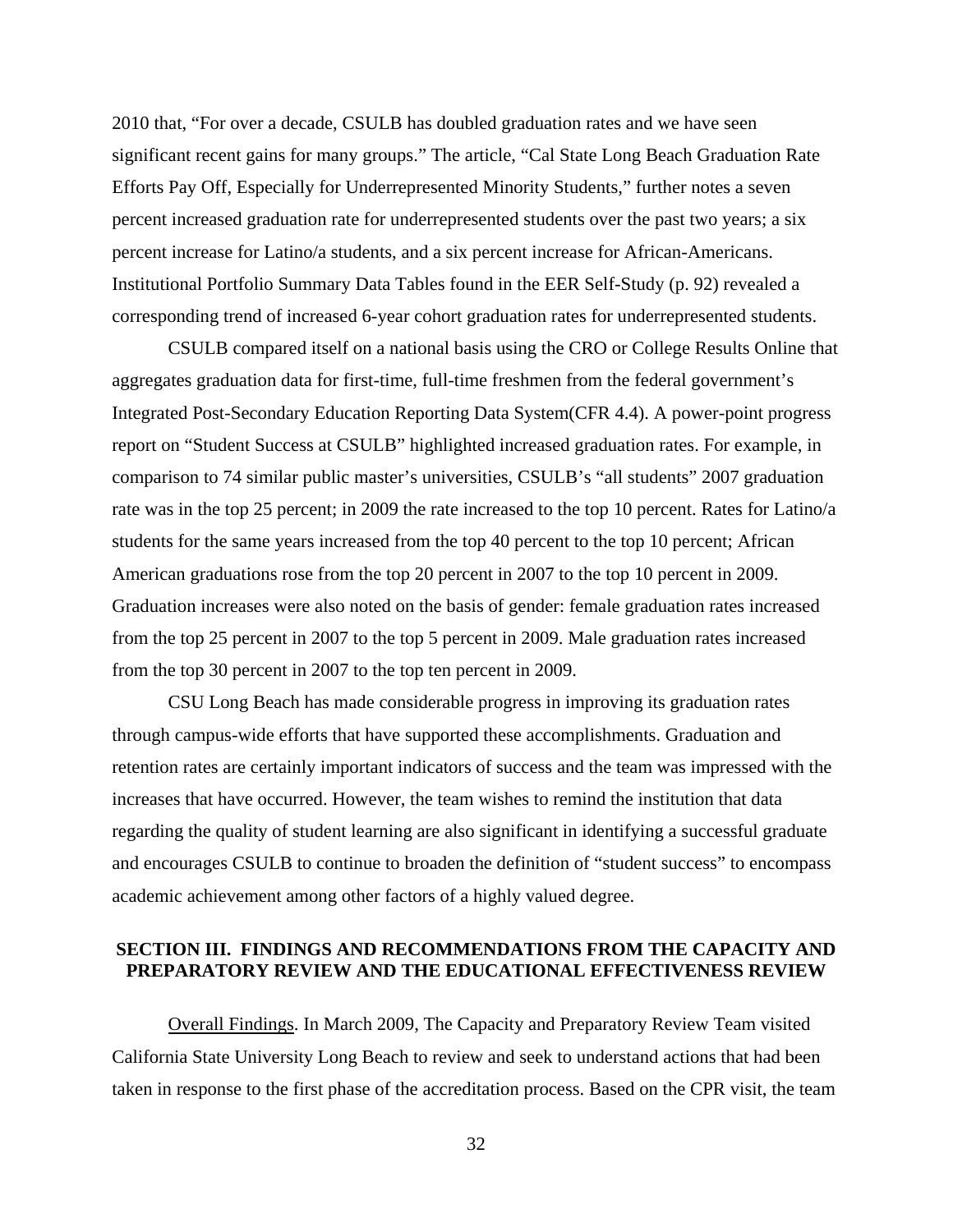made a set of recommendations to the WASC Commission which became the starting point for the continued self-study that was undertaken and reported in the Educational Effectiveness Review. These recommendations have been addressed by the institution and findings are discussed in this report within Section II. Evaluation of Educational Effectiveness under the Standards.

At the exit interview on October 8, the EER Chair presented a team statement that reflects the impact of the entire review on the institution:

In our opinion, CSULB is opening up a new chapter in the practice of institutional development and the use of collaborative and reflective practice during a time of rapid and unpredictable change. Your approach to planning and the connection between your mission and the priorities you have set as well as the link between your goals and how you invest in your capacity are exciting. There is much that your colleagues in higher education can learn from you about how to move from anecdotes to data collection to effective use of data and the journey toward a culture of discovery and a habit of learning from experience. You are thinking your way into the future in an admirable way and we thank you for the privilege of getting to know you better.

#### **Commendations**

#### Core Commitment I. Organizing for Effectiveness

1. The planning and budget process used at CSULB is admirably suited to the difficult and rapidly changing social and economic environment in which the institution operates.

2. The introduction of a consultation model that allows for much broader and more frequent exchange of information and ideas about the budget situation and the choices being considered for managing the budget is compatible with the campus culture. The new working relationship with the Academic Senate as an effective sounding board has improved the ability of the administration to tell the budget story and to talk about critically important issues in a collegial manner. Campus leadership across all constituencies has learned to focus sharply on the critical questions of what is already known, what isn't known yet, who needs to know and what do they need to know, and what tangible results to expect from the enhanced exchanges made possible by the broader collaborative model. Lessons learned from this experience are already being used to design the next Academic Senate retreat and other ways to support planning and budgeting.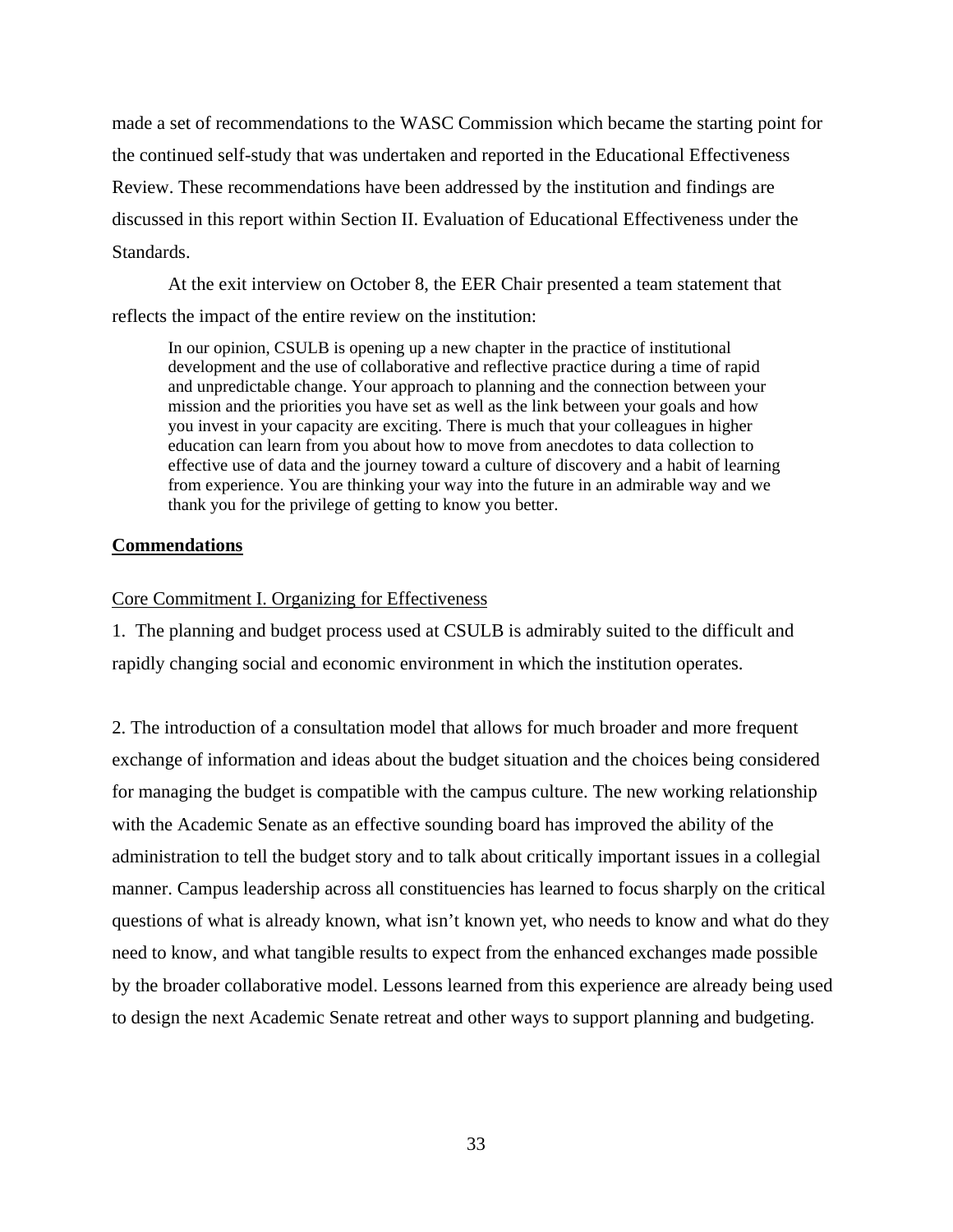3. The Wednesday memos updating the campus community on the budget situation and the enhanced web presence for information about planning and budgeting are excellent ways to keep members of the community informed. The expanded approach to engaging the campus has helped CSULB work its way through a difficult budget crisis in a collegial manner. The campus is learning how to work through contentious and potentially divisive issues in an open and respectful manner consistent with its historic commitment to collaboration.

4. Student participation in university governance is meaningful and influential and faculty, staff, and students value the role that students play in setting priorities and in evaluating success.

5. There is clear evidence that the campus is moving effectively toward using data as a component of reflective practice and agenda-setting in an uncertain environment.

6. The practice of assessment is spreading through the campus community and the value of assessment is being embraced more fully. Efforts are underway to link responses at the unit level to broader institutional goals.

#### Core Commitment 2: Staffing for Effectiveness

1. CSULB has taken the issue of faculty and staff diversity very seriously and has developed a faculty and staff diversity plan. Despite limited opportunities for recruitment, the campus has developed and begun to act upon the financially feasible parts of the diversity plan with an emphasis on mentoring, faculty and staff development, and training for search committees and supervisors.

2. There is clearly a respect for and appreciation of the need to acknowledge the impact of budget constraints on faculty roles, responsibilities, and workload. This has led to an effort to compensate for this impact by adapting and streamlining the approach to Program Review to accommodate review cycles set by external accreditation.

3. In responses to concerns about faculty workload, the RTP process is being revised to allow for department-based RTP policies consistent with each department's areas of emphasis and related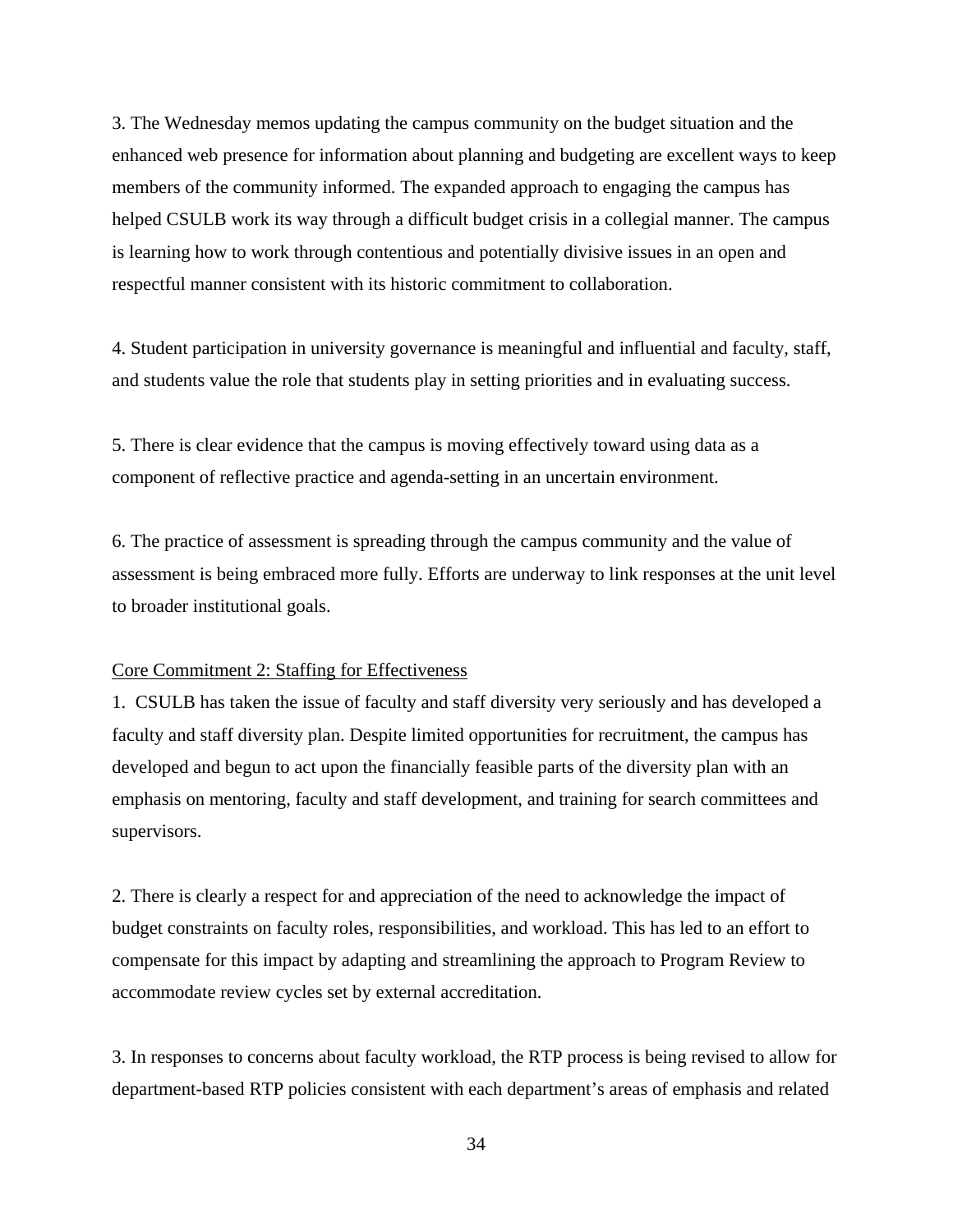teaching, scholarly and creative activity, and service expectations. This new model will be fully implemented by 2014.

4. CSULB has developed a campus climate survey to follow up on the findings of the initial case study conducted for the EER review. The process of regular inquiry will guide the implementation and evaluation of plans to support faculty and staff.

#### Core Commitment 3: Assessing Student Success

1. CSULB has continued to acquire additional information to guide the development of strategies to promote student success.

2. CSULB has demonstrated a willingness to broaden the definition of student success from quantifiable outcomes such as graduation and time to degree to include a consideration of other elements, including the quality of the student experience, both curricular and co-curricular.

3. CSULB kept in close contact with their local community high schools and community colleges during a time of considerable confusion about how many new students would be admitted to the university.

4. CSULB has expanded the scope of consideration of quality and the definition of a "highly valued degree" to include both faculty expectations for their students and the perspectives of the external community, including employers.

5. The team notes with appreciation the strong evidence of increasing collaboration between academic and student affairs and between faculty advisors and student support staff in the design and implementation of programs that support the needs of incoming students and improve student success by increasing the involvement of students in a vibrant campus life.

6. The development of student learning outcomes and the assessment process is laudable, especially given the short time that has elapsed since the CPR visit in March 2009. The team saw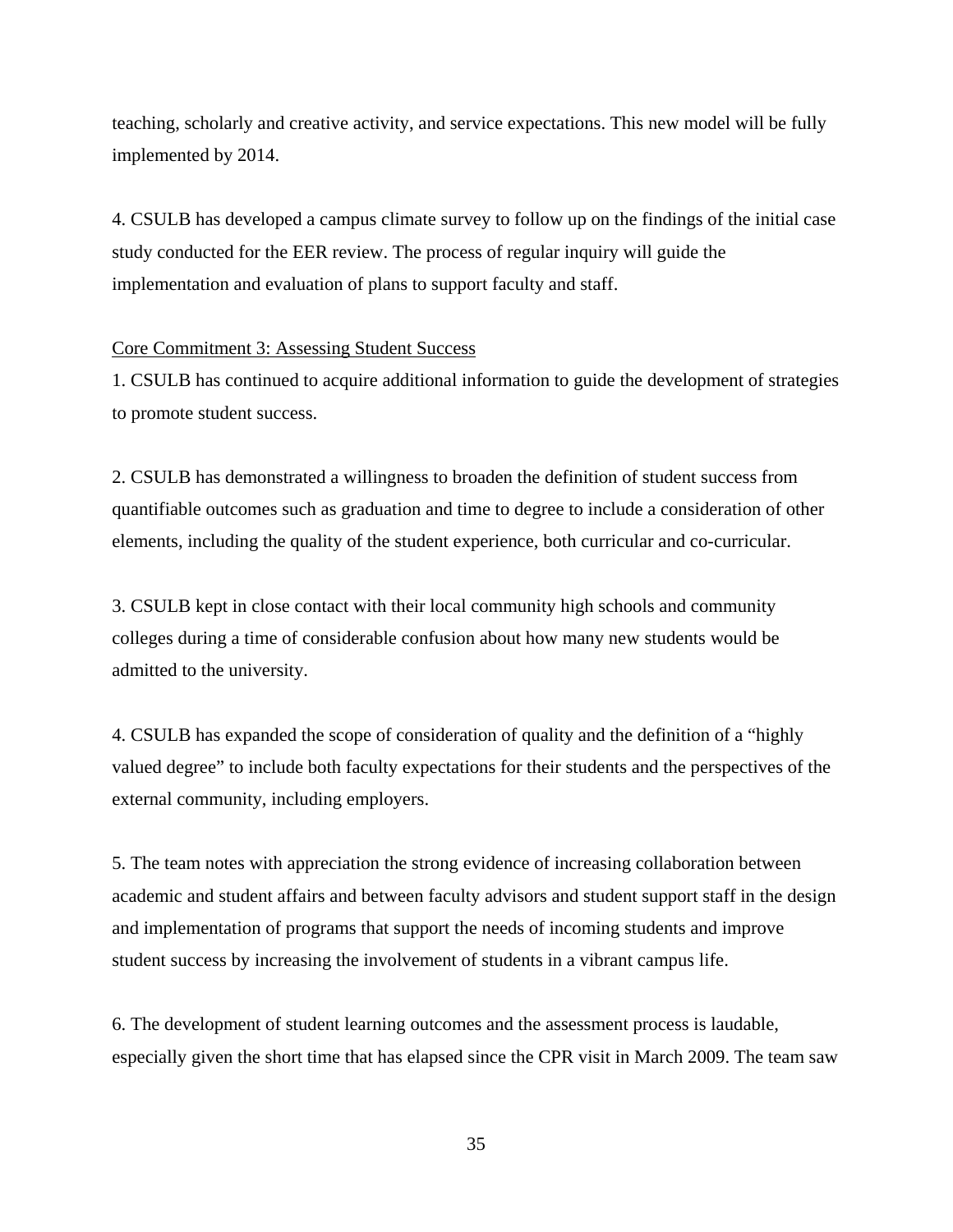many examples of the rapid introduction and enhancement of the assessment process and its impact on the curriculum and pedagogies.

7. General Education outcomes and assessments have been integrated into the program review process for specific degree programs and into annual assessment reports.

8. CSULB has developed exemplary approaches to cross-unit collaboration and effective engagement with the external community. The team especially wishes to recognize the effective use of the Enrollment Advisory Council and the internal Advising Council.

#### **Recommendations**

1. Demonstrate that students are achieving explicit expectations for learning. Student success can be viewed through a variety of lenses. Time to degree and graduation rates are important measures and reflect the most common accountability measures being imposed upon higher education by policy-makers. However, student learning and the design and responsiveness of courses of study to changing conditions in practice are also important. In addition to whether students complete their courses of study, CSULB will want to increase its attention to how wellprepared the students are for what lies ahead. Employment patterns and salaries are related to this issue but are not sufficient surrogates for measuring how well students are prepared (CFRs 1.2, 2.2, 2.3, 2.7, 4.4, 4.6, and 4.7).

2. Broaden the definition of quality. The quality of an education can be studied from both an internal and an external perspective. CSULB may benefit from adding a more qualitative element to its evaluation strategies. Although reputational ratings and hiring patterns are good external reference points for quality and degree completion does connote one aspect of student success, current efforts to define curricular outcomes and to develop ways to collect and then assess measures of those outcomes can offer another valuable perspective on quality (CFRs 2.7, 2.10).

3. Continue to prepare for the future. Despite the apparent reprieve from the State for FY 2010- 2011, it will be important for the campus to continue to develop budget strategies for the long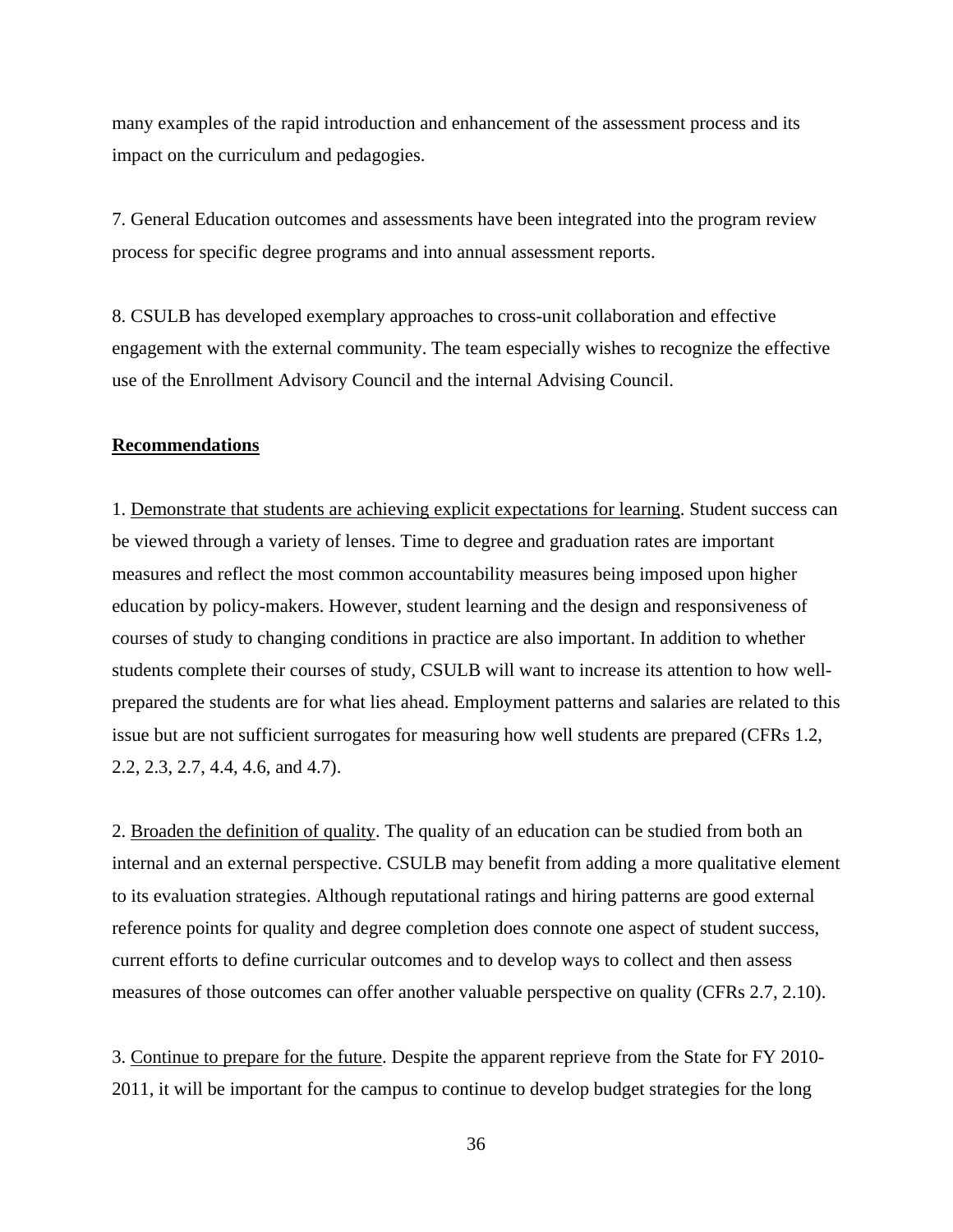term, including alternative approaches to revenue generation. The campus may also benefit from continuing to evaluate the effect of faculty and staff reductions on the workload and responsibilities of the remaining workforce (CFRs 3.1, 3.5).

4. Close the feedback loop. The new communication strategies that were developed in FY 2009- 2010 hold great promise for engaging a broader sector of the campus community in responding to data about the performance of the institution and its progress toward accomplishing its mission. The broadening of participation in planning and budgeting has yielded promising results. The campus should build upon this experience. In future years, the administration should follow up on lessons that have been learned during the past year and close the feedback loop as the budget plan comes together by demonstrating how they have listened carefully, reflected upon what they have heard and have incorporated campus feedback into decisions being made about setting and acting upon campus priorities (CFRs 3.8, 4.3).

5. Continue to build a supportive environment for achieving CSULB's mission. CSULB has made a promising start in creating materials that allow a department to see how it is contributing to overall university goals, such as enrollment targets and time to degree. The team encourages the university to continue to develop ways to allow individual units and their members to see how their efforts contribute to the whole. For example, as the revision of RTP criteria continues to unfold, it would be appropriate to recognize more fully the contribution of faculty members to student success and to the scholarship of learning and teaching (CFRs 1.1, 2.4).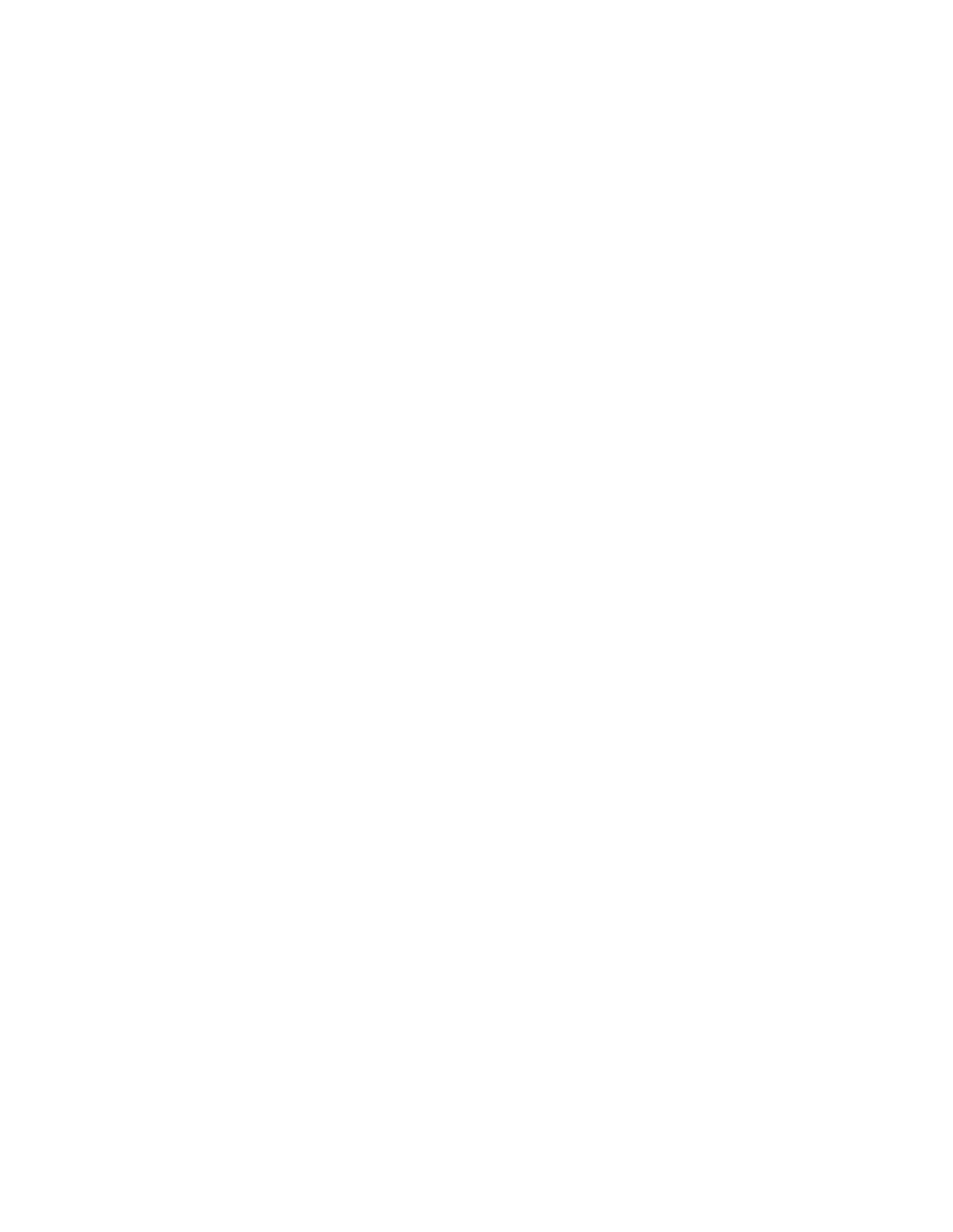

## **APPENDIX A**

## **OFF-CAMPUS SITE SUMMARY**

Summary form for off-campus site reviewers. A completed copy of this form for each off-campus site visited should be appended to the team report. Evidence based on the information collected may be integrated into the body of the team report as appropriate.]

1. INSTITUTION: California State University Long Beach

2. SITE LOCATION (include physical address): Stanford Middle School 5871 Los Arcos, Long Beach, CA 90815

3. TEAM MEMBER(S)/REVIEWER(S): Jacqueline M. Mimms, Ph.D.

4.CONTEXT (for example, number of programs offered at site, degree levels offered at site, FTE enrollment, faculty numbers and composition)

The Master of Arts Degree in Education, Option in Mathematics Education, is designed for high school mathematics teachers to enhance their content and pedagogy knowledge. It is a 30-33 unit program and does not overlap with the Master of Science in Mathematics Education, Option in Mathematics for Secondary School Teachers. There are no other CSU campuses offering a program that is identical to the Mathematics Education Program at CSULB (e.g., with an emphasis on the combination of mathematics assessment, technology integration, investigation of research-based effective teaching strategies for meeting the mathematics needs of diverse students.) Although San Diego State University offers some similar courses, the primary emphasis is on understanding children's mathematical thinking. The CSULB program utilizes a 25-student cohort model at Stanford Middle School which allows candidates to work with the same students throughout the program. Candidates have multiple opportunities to learn from colleagues and share their mathematics teaching expertise. The target audience is classroom teachers, mathematics coaches, curriculum specialists, and teacher leaders in their school districts. The program is strongly supported by local schools with more than 20 local school mathematics department heads signing their support for the program in 2006. Summer courses are offered on the main campus.

The class that was visited was the second cohort to be enrolled in the Mathematics Education Program. Eleven state-supported courses are offered at the off-campus site based on a 3-year course offering plan. Six experienced Ph.D. tenure track faculty teach in the program. All classes are taught in a face-to-face mode with an instructor present. The class in session on the day of the visit was EDME 502, Research in Mathematics Teaching and Learning taught by Dr. Shuhua An. Dr. An was responsible for drafting the original program proposal. The class meets on Wednesdays from 4:00 – 6:45 p.m. for sixteen weeks. A wide array of library resources and academic support services are available for faculty and candidates.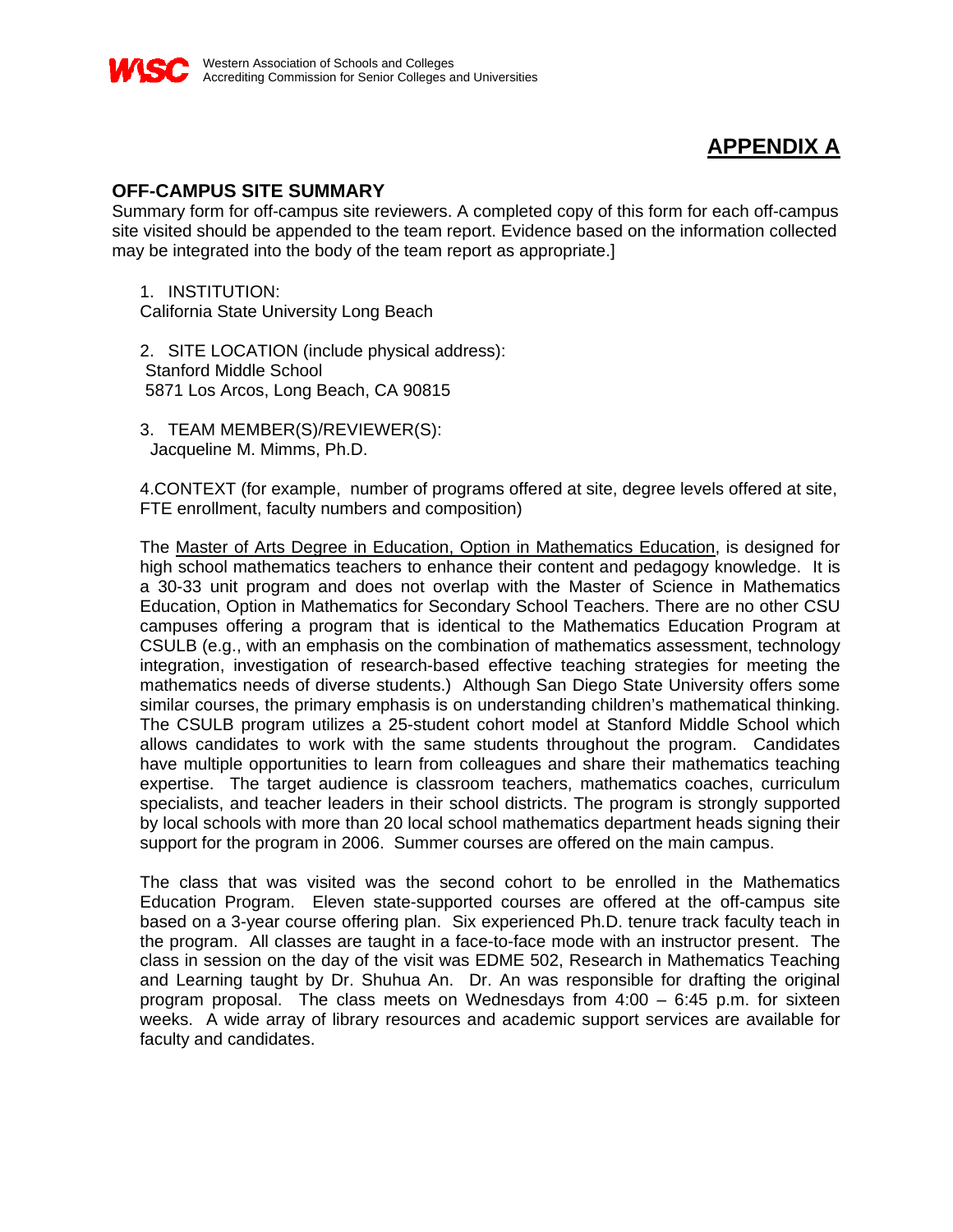

## 5. DATE VISITED and LENGTH OF VISIT:

Wednesday, October 6, 2010 -- 1 ½ hours

- 6. VISITED IN CONJUNCTION WITH (check all that apply):
	- o CPR
	- **X EER**
	- o Special Visit
	- o Substantive Change review
	- o Other (please explain)
- 7. DESCRIPTION OF ON SITE INTERACTIONS (with whom did reviewers speak, in what contexts?):

a. Met with Kathy Cruz, Stanford Middle School Principal. Ms. Cruz stated that there are 8 mathematics instructors at her school. She has promoted the Mathematics Education Program to her math teachers. Two of her teachers have enrolled in the program. Ms. Cruz also described how beneficial the program has been to her teachers and how having the students in the program on the campus program to provide tutoring to her middle school students has been helpful to the mathematics instructors at her school.

b. Also met with two local teachers who arrived early for the class. Both teachers stated that they had learned useful strategies as a result of being in the program. Courses offered at Stanford Middle School are very convenient for working students, some who travel from long distances, and students avoid having to deal with on-campus parking.

c. Dr. Shuhua An was also interviewed. Dr. An was responsible for developing the Mathematics Education Program. She indicated that the primary benefits of the program to students include job preparation, career change, professional development, improvement of math skills, learning useful classroom mathematics techniques, and those simply interested in mathematics. Some students have been able to participate in forums in China where they had an opportunity to present their research projects.

d. Class visitation and interview with approximately 25 students – Students spoke about not only the personal and professional benefits they had obtained by participating in the program but also described how the program is currently being promoted (e.g., E-mails, CSULB webpage, fliers, word-of-mouth, through district offices, etc.). There is adequate access to computers when needed on the main campus. The students do not feel isolated from the campus but, instead, feel very connected to what is going on at the main campus. They stated that Dr. An has an extremely strong commitment to the program and is personally involved with the success of every student in the program. One students said that "she doesn't sleep" in reference to her availability to students. It is clear that Dr. An holds a great deal of respect and is esteemed among all students in the program.

 8. OTHER MATERIALS REVIEWED (prior to visit, on-site, or after the visit): Master of Arts in Education: Option in Mathematics Education Informational Binder containing general Program Information; Program Proposal; Assessment Plan; Curriculum Map; Course Syllabi; Program Data; and Faculty Roster Teaching in Program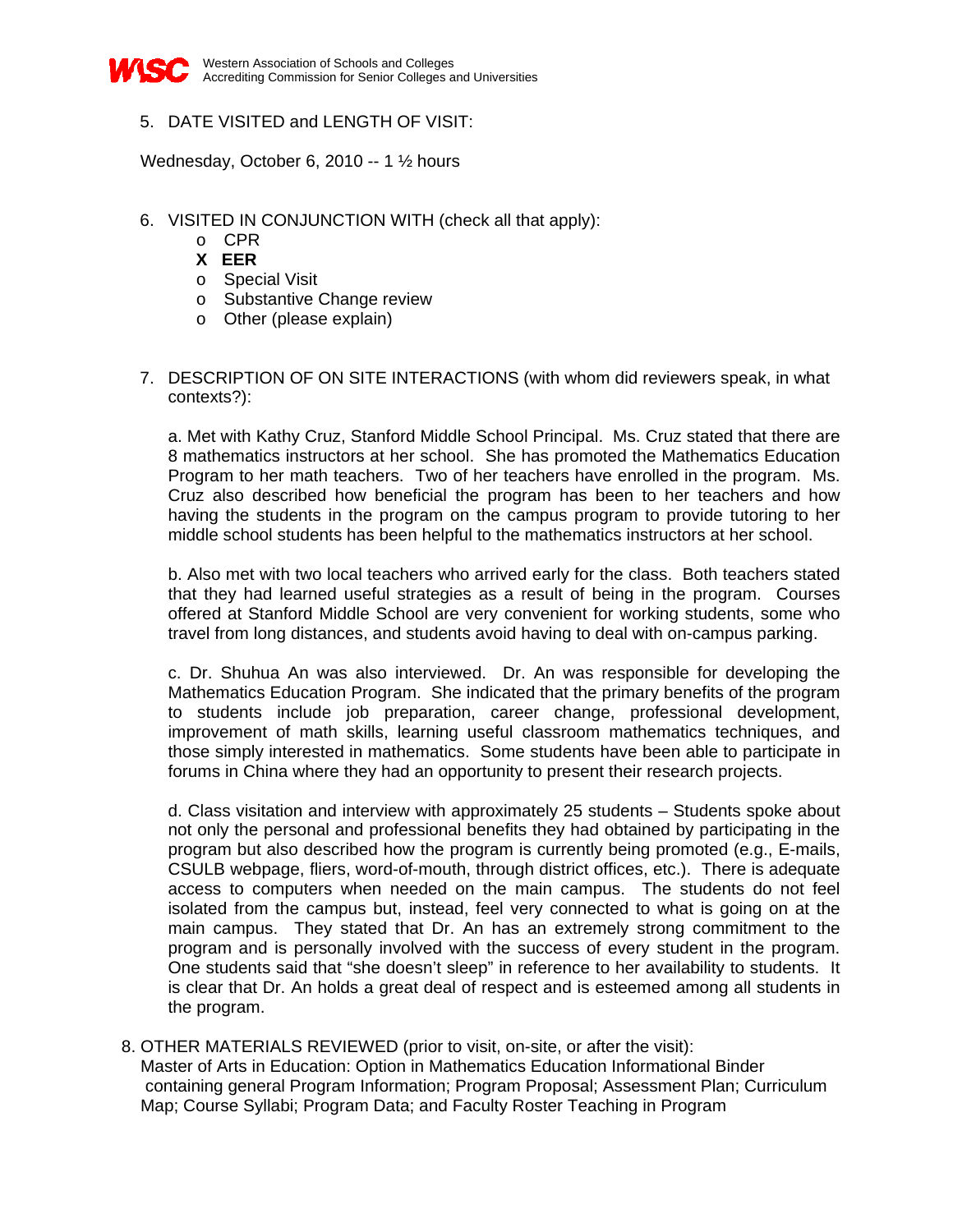

| Suggested Lines of Inquiry: Please address<br>each of the following. Representative CFRs<br>are noted in each cell below.                                                                                                                                                                                                  | <b>Observations and Findings</b>                                                                                                                                                                                                                                                                                                                                                                                                                                                                                                                                                                                           | Check (X)<br>here if<br>follow-up<br>is needed. |
|----------------------------------------------------------------------------------------------------------------------------------------------------------------------------------------------------------------------------------------------------------------------------------------------------------------------------|----------------------------------------------------------------------------------------------------------------------------------------------------------------------------------------------------------------------------------------------------------------------------------------------------------------------------------------------------------------------------------------------------------------------------------------------------------------------------------------------------------------------------------------------------------------------------------------------------------------------------|-------------------------------------------------|
| Quality of the Learning Site. Is the physical<br>environment and academic infrastructure of<br>the site conducive to the fostering of learning<br>and dialogue between faculty and students?<br>(CFRs 2.1, 2.5, 3.5)                                                                                                       | Yes. Stanford Middle School serves as a<br>middle school during the day hours and<br>provides adequate space for the MAED in the<br>evening. The classrooms seat approximately<br>30 students and are modestly equipped with<br>essential tools necessary to conduct classroom<br>teaching (e.g., blackboard, audiovisual<br>equipment, etc.).                                                                                                                                                                                                                                                                             |                                                 |
| Student Support Services. What is the site's<br>capacity for providing advisement, counseling,<br>library, computing services and other<br>appropriate student services? (CFRs 2.13,<br>3.6)                                                                                                                               | Students at the off-campus site have access to<br>the same level of advising, counseling, library<br>and computing services as main campus<br>students. Students interviewed stated that<br>even though their classes meet at an off-<br>campus site, they feel very connected to the<br>main campus activities. They are kept informed<br>through E-mails. In addition, the students<br>collectively spoke about Dr. An's commitment<br>to ensuring student success and indicated that<br>she, and other faculty, are extremely<br>responsive to their needs and make every effort<br>to insure that their needs are met. |                                                 |
| Connection of Students and Faculty to the<br>Institution. How visible and deep is the<br>presence of the home campus (or broader<br>institution) at the off-campus site? (CFR 2.10)                                                                                                                                        | Stanford Middle School is located<br>approximately 1.5 miles from CSULB and is not<br>visible to the main campus. However, as<br>previously indicated, it appears that there is a<br>strong connection between faculty and<br>students. During the interview, students<br>reported that faculty are accessible,<br>approachable and very helpful. Students also<br>have access to the academic support services<br>they need (e.g., advising, counseling, technical<br>support, etc.).                                                                                                                                     |                                                 |
| Relationship of institution's goals for CPR/EER<br>Reviews to off-campus activities. In what<br>ways, if any, do the institution's efforts to build<br>capacity and enhance educational<br>effectiveness through the reaffirmation<br>process on the home campus carry over to<br>activities at this site? (CFRs 4.1, 4.8) | The program is built around the core standards<br>and concepts contained in the college<br>Conceptual Framework as well as state<br>guidelines and NCATE and professional<br>standards. In addition, the home campus is<br>committed to providing Ph.D. tenured faculty to<br>teach in the program. Since the program was<br>developed to meet the needs of classroom<br>teachers, mathematics coaches, curriculum<br>specialists and teacher leaders, they can                                                                                                                                                            |                                                 |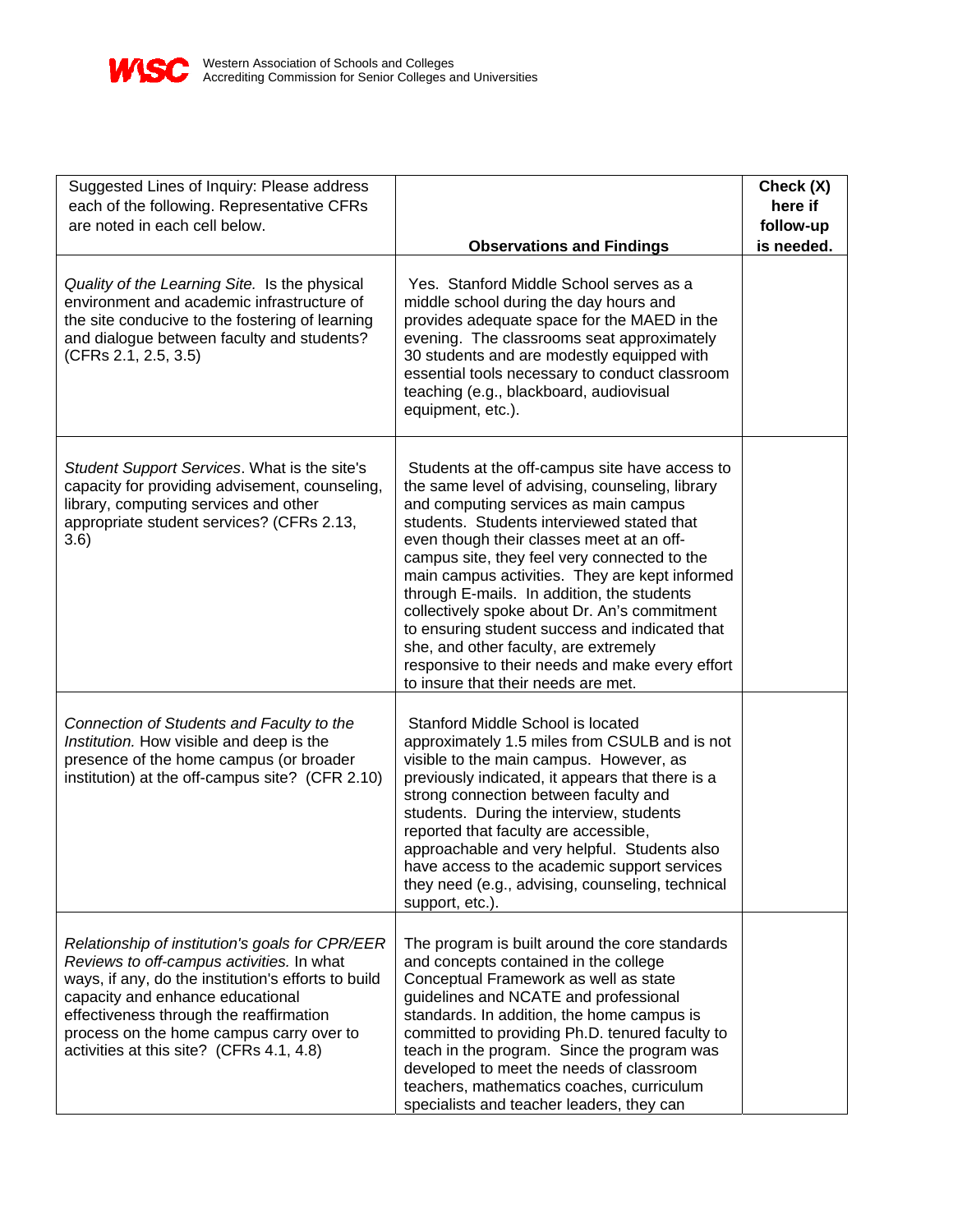

|                                                                                                                                                                                                                                                                                                                                                         | provide feedback on program effectiveness in<br>relationship to their abilities to implement the<br>standards-based mathematics curriculum,<br>technology and assessment in their teaching<br>practices. Based on data analysis, constructive<br>feedback from program participants and the<br>local community, program revisions and<br>improvements are implemented.                                                                                                                                                                                                                                                                                                                                        |  |
|---------------------------------------------------------------------------------------------------------------------------------------------------------------------------------------------------------------------------------------------------------------------------------------------------------------------------------------------------------|---------------------------------------------------------------------------------------------------------------------------------------------------------------------------------------------------------------------------------------------------------------------------------------------------------------------------------------------------------------------------------------------------------------------------------------------------------------------------------------------------------------------------------------------------------------------------------------------------------------------------------------------------------------------------------------------------------------|--|
| Context of this site in the broader institution.<br>How does the institution conceive of this site<br>relative to its mission, other current and<br>potential remote sites, and administrative<br>structure? How is this operationalized? (CFRs<br>1.2, 3.1, 3.8                                                                                        | CSULB has a history of community<br>engagement and maintains close contact with<br>its local community and strives to meet the<br>needs of students within their service area. As<br>a result, several off-campus programs have<br>been implemented. The Mathematics<br>Education Program evolved after substantial<br>community participation between the<br>mathematics education faculty and local school<br>representatives. The same mission and vision<br>exists for on-campus and off-campus sites.<br>Students utilize the same application and<br>admission processes as main campus for<br>graduate standing candidates. Faculty hiring<br>and evaluation meet the same standards as on-<br>campus. |  |
| Educational Effectiveness Preparedness. How<br>has the institution organized itself to address<br>student learning and educational effectiveness<br>at this site? What are the quality and nature of<br>institutional data analysis systems, quality<br>improvement systems and systems to<br>evaluate student learning at this site? (CFRs<br>4.6, 4.7 | The University has placed considerable<br>attention to developing student learning<br>outcomes and assessing program<br>effectiveness. Instructors determine tools to<br>assess competency in course related activities<br>and assignments related to SLOs. The Student<br>Learning Outcomes Assessment Plan focuses<br>on 8 SLOs and students who successfully<br>complete the Mathematics Education program<br>are expected to be competent in all areas. The<br>program also uses the National Council of<br>Teachers of Mathematics Principles and<br>Standards for School Mathematics guidelines.                                                                                                        |  |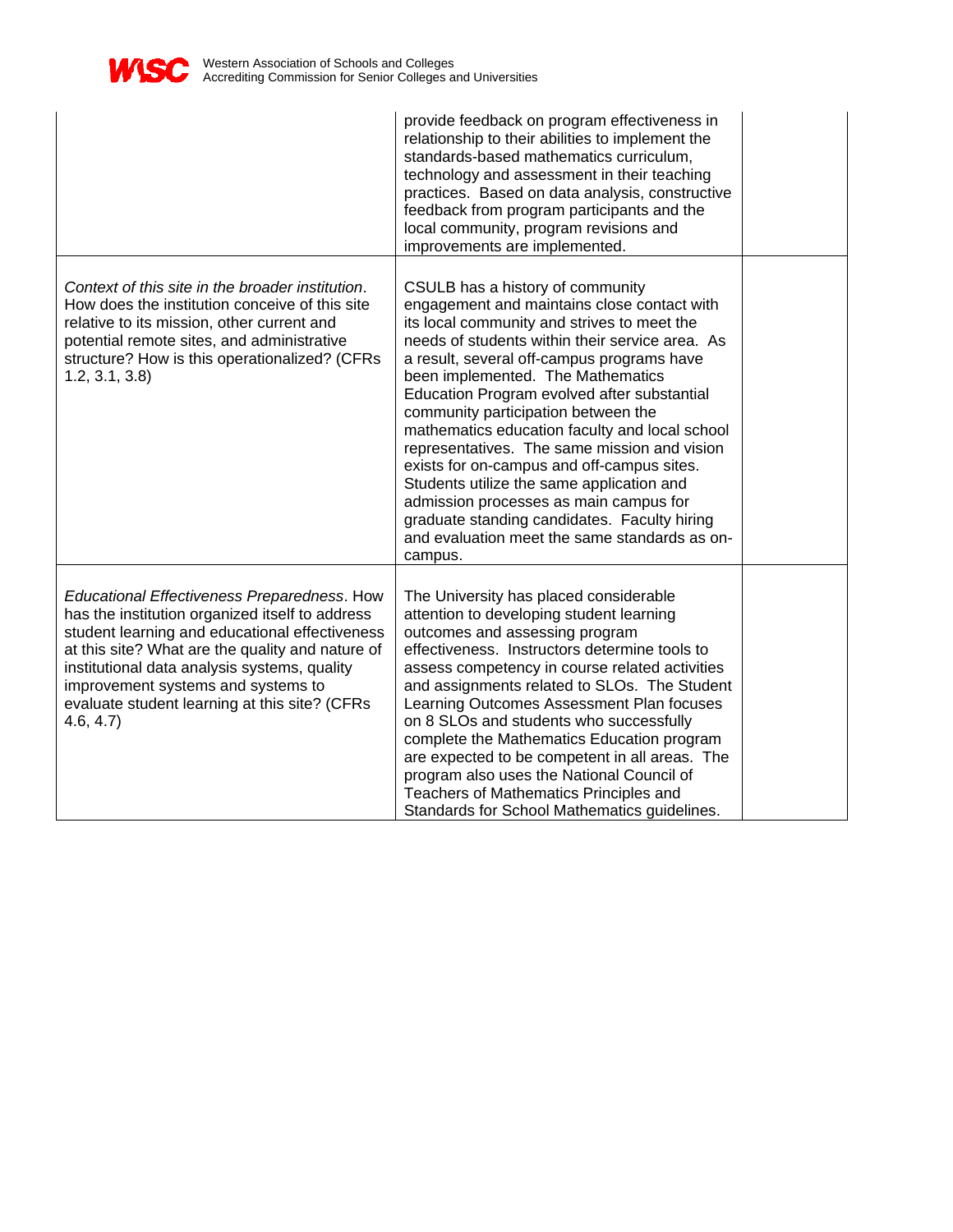

*Additional Findings, Observations or Comments.* Please provide any other information that you believe it is pertinent to note. Also, if any of the boxes above are checked, elaborate here. Finally, please include any recommendations you might have for subsequent team members/reviewers concerning this site.

The Master of Arts Degree in Education, Option in Mathematics Education program provides a unique opportunity for students to not only gain knowledge and skills in mathematics and pedagogy, but also allows candidates to conduct research and assess the learning needs of diverse students. The research component of the program was highlighted by program participants interviewed during the EER visit. For example, at least one student participated in an opportunity, made available through the institution to present research findings alongside a CSULB faculty member to professors and colleagues in China. The program director is hopeful that this practice of having students present their research will be extended to other program candidates in the future.

California schools are in dire need of teachers with mathematics backgrounds. This program addresses the shortage and takes into consideration the benefits of using a cohort model in an off-campus delivery format which is responsive to schedules of working professionals. The College of Education at CSULB's response to community needs is laudable.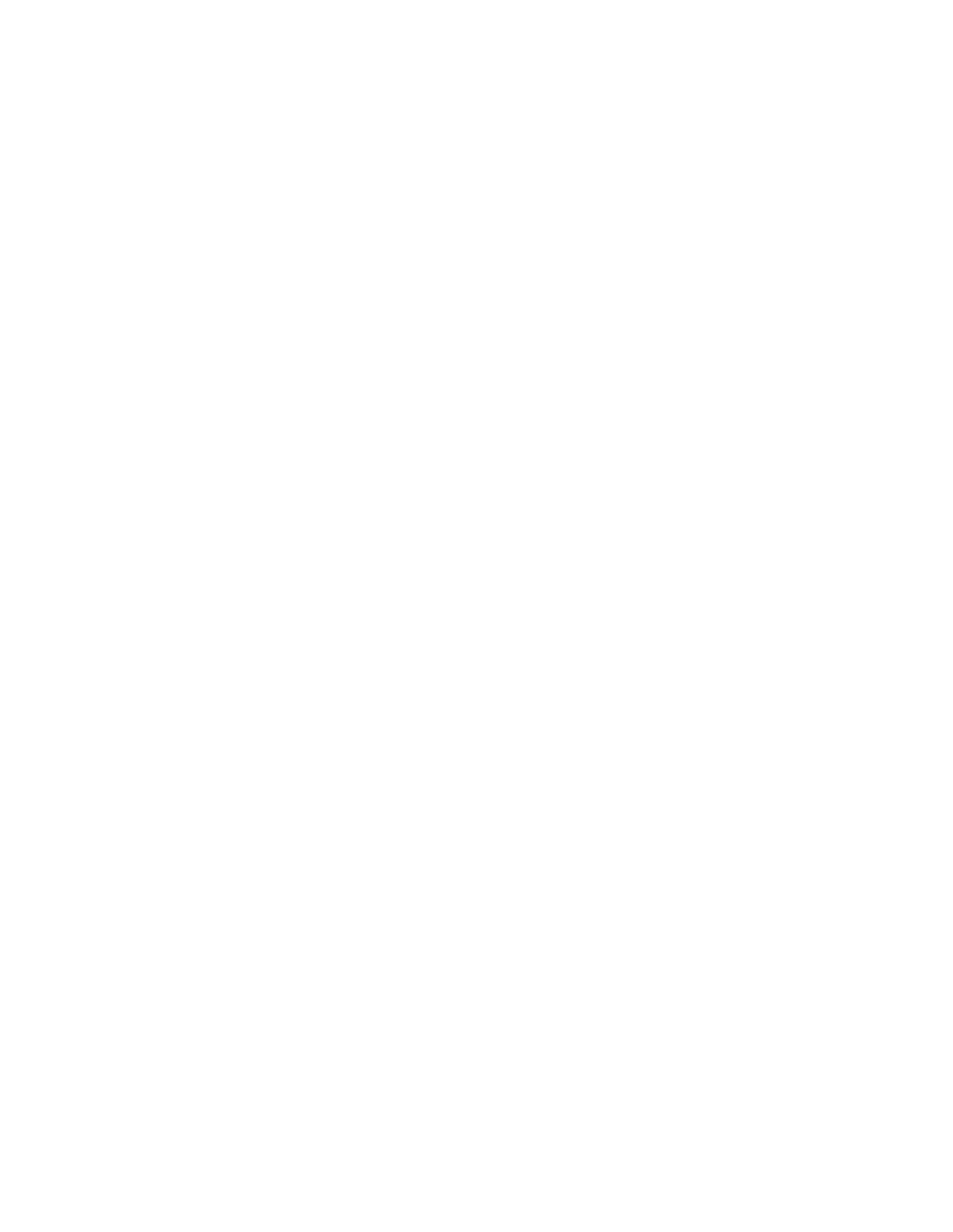

## **APPENDIX B**

## **DISTANCE EDUCATION SUMMARY**

Institution: California State University, Long Beach

Team Member(s)/Reviewer(s): Jená Burges

Dates distance education materials were viewed: 9/27/10- 10/6/10

Viewed in conjunction with (check all that apply):

EER

**Context**—For example, number of programs offered via distance education, degree levels offered via distance education, FTE enrollment, faculty numbers and composition; average class size:

An externally accredited MSW program for working professionals is offered via Saturday classes at a distance through video conferencing at two sites, one in Sonoma with a cohort of 25 and one at Channel Islands with a cohort of 26. The program began in 1995 with cohorts at Humboldt and Chico, and later launched cohorts at other sites – most of which have now become independent programs run by the universities that once served as remote CSULB MSW sites; the distance MSW has now completed five full three-year cycles. In this fullyinteractive model, the students are at the remote site with microphones at every desk and a video screen displaying the instructor and instructional materials, while the instructors – faculty in the on-campus Social Work program - facilitate from a campus studio. There are also two local site coordinators in the classroom, and field seminars of 8-10 students are taught by local practitioners. Students do local field placements of 16 hours a week for four semesters.

Several other programs have substantial online/distance components. The MS- Health Care Administration program is taught on a hybrid model, with about half of the instruction online. There are 81 students registered in the MS-HCA hybrid master's program in F10. Sixteen faculty have taught in the program over the last two years; six are full-time and ten are part-time. The Masters in Public Policy and the Bachelors in Occupational Studies (now being phased out) are mostly online, with only the first and last class sessions being taught face-to face on campus. There are 46 students in the Masters of Public Policy distance program. Twelve faculty have taught in the program over the last two years; six are full-time and six are part-time.

The MS in Engineering Management has been discontinued as planned; taking its place as the only fully-online program is a new online version of the Master of Science in Emergency Services Administration (EMER) program in the College of Health and Human Services. The program was first offered in Fall 2002 but was transitioned to a fully online offering in 2009, having received WASC Substantive Change Approval for online delivery in April 2005. Fifty-eight students started in the Fall 2009 cohort, and 30 students have started in the Fall,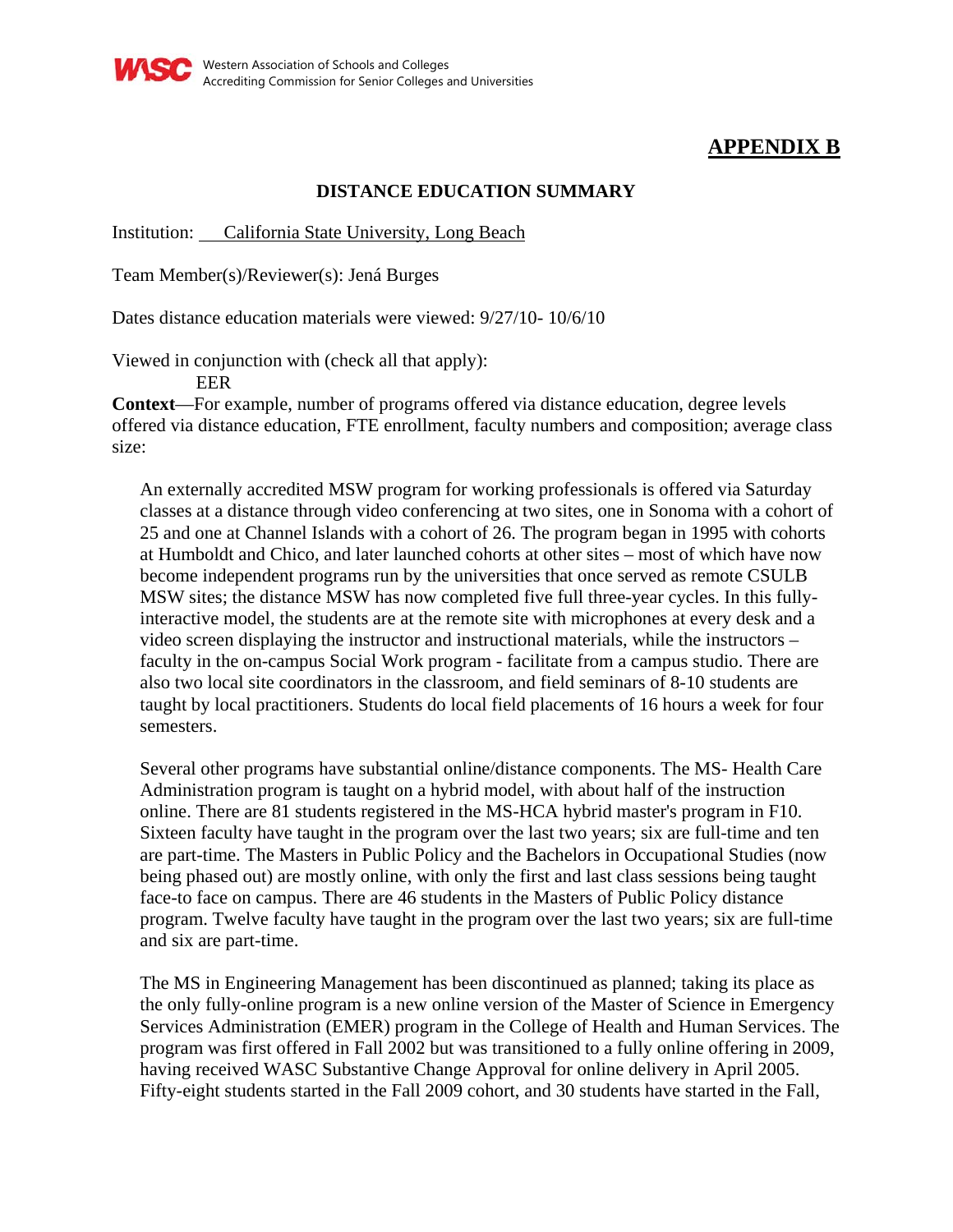

2010 cohort. Full-time faculty contributing to the EMER program come from eight different departments on campus. The program also has a cadre of professional practitioners in emergency services administration and management serving as part-time faculty. Student enrollment (including students finishing the previous version of the program in addition to the new cohorts): 89 students in Fall 2009; 61 students in Spring 2010; and 36 students in Summer 2010 for a total of 186 students served for FY 09/10.

**Description of distance education interactions**—What was viewed, description of formats, other details to help describe nature and context of the review:

Guest access to "BeachBoard," CSU-LB's version of the BlackBoard Learning Management System that constitutes the platform for online courses, was provided beginning 9/27/2010 to allow review of an impressive range of online resources and support available to students (e.g., tutorials to help students learn to navigate the BeachBoard environment, instructions for various components, self-assessment tools, contact names and numbers, etc.). Because several individual online courses (including Elluminate sessions) were reviewed before and during the CPR visit, and no concerns were raised, it was not necessary to enter individual courses again. As noted in the CPR report, a common template used across all of the online courses facilitates students' familiarity with these modes of instruction.

Since the time of the CPR visit, CSU-LB has designed several hybrid workshops for purposes of faculty development, and access to five of those was also provided beginning September 27. An active workshop for faculty in the Beach Learning Community (the program for freshmen needing remediation in both math and English) was surveyed, along with archived workshops for faculty developing Business courses and for new faculty. These hybrid workshops seem well-structured and effective, and, while they are not designed for students, such experiences do serve to acquaint faculty with the principles of online course design, which ultimately benefits their students.

### **Other materials reviewed or persons interviewed concerning distance education**—Prior to

visit, on-site, or after the visit:

Documents:

- A list of questions following up on questions arising from the CPR visit and the EER reports was sent to the ALO prior to the visit, and a thorough response was received.
- A brochure for the MSW program was consulted.

Persons interviewed:

- Debbie Hildreth Pisarcik, Distance Education Supervisor, College of Continuing and Professional Education
- Leslie Kennedy, Director, Instructional Technology Support Services
- Jeet Joshee, Dean, College of Continuing and Professional Education
- Ken Millar, Dean, College of Health and Human Services
- Sue Stanley, Associate Dean, College of Health and Human Services
- Marilyn Potts, Master of Social Work Distance Education Director
- Shireen Pavri, Associate Dean, College of Education

In addition, follow-up emails were exchanged with Dr. Stanley and Dr. Joshee.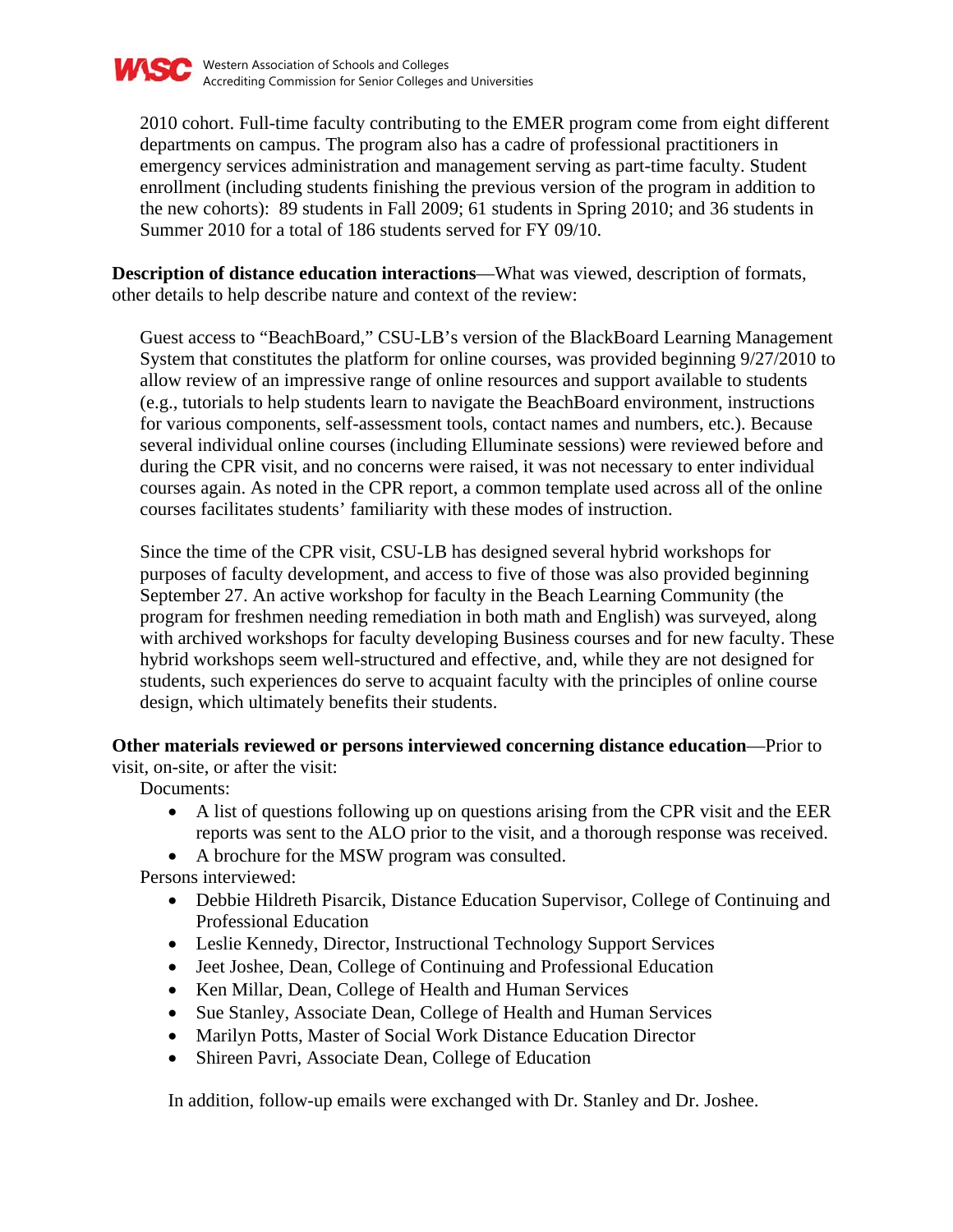

| <b>Suggested Lines of Inquiry: Please address</b><br>each of the following. Representative CFRs<br>are noted in each cell below.                                                                                                                                                                                                            | <b>Observations and Findings</b>                                                                                                                                                                                                                                                                                                                                                                                                                                                                                                                                                                                                                                                                                                                                                                                                                                                                                                                                                                                          | Check $(X)$<br>here if<br>follow-up<br>is needed. |
|---------------------------------------------------------------------------------------------------------------------------------------------------------------------------------------------------------------------------------------------------------------------------------------------------------------------------------------------|---------------------------------------------------------------------------------------------------------------------------------------------------------------------------------------------------------------------------------------------------------------------------------------------------------------------------------------------------------------------------------------------------------------------------------------------------------------------------------------------------------------------------------------------------------------------------------------------------------------------------------------------------------------------------------------------------------------------------------------------------------------------------------------------------------------------------------------------------------------------------------------------------------------------------------------------------------------------------------------------------------------------------|---------------------------------------------------|
| Quality of the Learning Infrastructure. Is the<br>learning platform and academic infrastructure of<br>the site conducive to the fostering of learning and<br>dialogue between faculty and students? (CFRs<br>2.1, 2.5, 3.5                                                                                                                  | The learning platform and infrastructure are efficient<br>and intuitive, with ample resources to guide students<br>through the structure and foster interaction among<br>students and faculty in a variety of formats: email,<br>discussion board, Elluminate, video conferencing.<br>In light of BlackBoard's acquisition of Angel, the<br>campus has decided to shift to Desire2Learn instead<br>of to Angel as it had planned. Migration to<br>Desire2Learn has begun and completion is<br>anticipated for Summer 2011.                                                                                                                                                                                                                                                                                                                                                                                                                                                                                                |                                                   |
| Student Support Services. What is the<br>institution's capacity for providing advisement,<br>counseling, library, computing services and other<br>student services appropriate to the modalities of<br>delivery? (CFRs 2.13, 3.6)                                                                                                           | The University Library is positioned to support<br>online and distance students because many of its<br>resources are digital and available through remote<br>access via the library website. Online research<br>guides; librarians are available for email consultation<br>and 24 hours a day through live chat. Technical<br>support is also available online.<br>Students can perform almost all financial aid<br>functions virtually; the only exceptions are<br>submitting additional documents, which can be done<br>by mail, and counseling, which is done via phone<br>appointments for students not able to come to<br>campus. The Financial Aid Office has a counselor<br>designated to coordinate the special needs of distance<br>and online programs which helps ensure the needs of<br>these populations are met.<br>Students in online courses not only receive the same<br>level of advising support as would any other student<br>but are also served via email and telephone<br>communication as needed. |                                                   |
| Connection of Faculty to the Institution. In what<br>ways does the institution ensure that distance<br>learning faculty are oriented, supported, and<br>integrated appropriately into the academic life of<br>the institution? How are faculty involved in<br>curriculum development and assessment of<br>student learning? (CFRs 3.1, 3.2) | In many cases (e.g., courses in the MSW program),<br>the distance courses are taught by the same faculty<br>members who teach the courses on campus. A range<br>of online and faculty-development support is<br>available for faculty teaching courses online (e.g., a<br>full array of resources for developing accessible<br>online course materials). Faculty members work with<br>a designated instructional designer.<br>Faculty work collaboratively to identify and assess<br>program learning outcomes. This includes<br>articulating specific program outcomes, mapping<br>those outcomes to the curriculum, and collecting,                                                                                                                                                                                                                                                                                                                                                                                     |                                                   |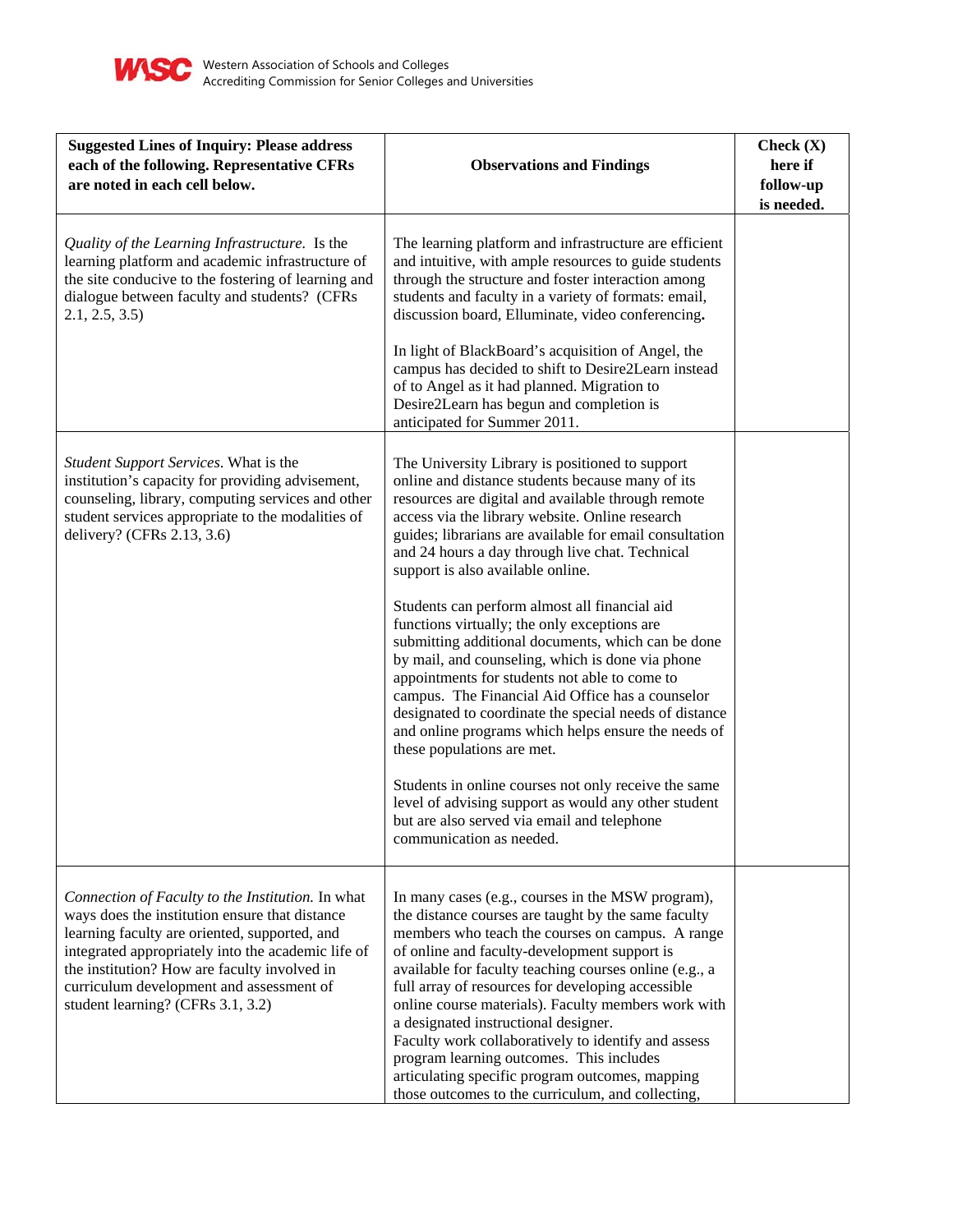

|                                                                                                                                                                                                                                                                                                                                                                                                | analyzing and acting on data on student performance<br>related to those outcomes on an ongoing basis to<br>inform program improvement activities.                                                                                                                                                                                                                                                                                                                                                                                                                                                                                                                                                                                                                                                                                                                                                                                                                                                                                                                      |   |
|------------------------------------------------------------------------------------------------------------------------------------------------------------------------------------------------------------------------------------------------------------------------------------------------------------------------------------------------------------------------------------------------|------------------------------------------------------------------------------------------------------------------------------------------------------------------------------------------------------------------------------------------------------------------------------------------------------------------------------------------------------------------------------------------------------------------------------------------------------------------------------------------------------------------------------------------------------------------------------------------------------------------------------------------------------------------------------------------------------------------------------------------------------------------------------------------------------------------------------------------------------------------------------------------------------------------------------------------------------------------------------------------------------------------------------------------------------------------------|---|
| Relationship of institution's goals for CPR/EER<br>Reviews to distance learning activities. In what<br>ways, if any, do the institution's efforts to build<br>capacity and enhance educational effectiveness<br>through the reaffirmation process on the home<br>campus carry over to distance learning activities?<br>(CFRs 4.1, 4.8)                                                         | UCES personnel participated in the CPR and EER<br>processes, and developments in assessment of<br>student learning and program improvement infused<br>the distance programs and courses to the same<br>degree as they did in the on-campus offerings.                                                                                                                                                                                                                                                                                                                                                                                                                                                                                                                                                                                                                                                                                                                                                                                                                  |   |
| Context of distance learning to the broader<br><i>institution</i> . How does the institution conceive of<br>distance learning relative to its mission, other<br>current and potential remote sites, and<br>administrative structure? How is this<br>operationalized? (CFRs 1.2, 3.1, 3.8)                                                                                                      | As noted in the CPR report, there is no university-<br>level planning with respect to distance education.<br>Both student expectations and workforce demands,<br>rather than institutional priorities, were cited as<br>driving forces behind developing online courses and<br>programs, though global engagement is cited as an<br>institutional priority facilitated by online learning<br>(e.g., in the case of the new fully-online EMER<br>program, now making emergency management<br>administration training available worldwide).<br>Meeting workforce needs and helping students<br>acquire workforce skills are important elements of<br>the CSU-LB mission, and programs for working<br>professionals do make an impact on the community.<br>Those consulted on distance education issues<br>believed that the university could be making more<br>online/distance courses and programs available; the<br>fact that many on-campus courses now have some<br>online components is seen as a step toward<br>developing more fully-online courses and programs. | X |
| Educational Effectiveness Preparedness. How<br>has the institution organized itself to address<br>student learning and educational effectiveness for<br>distance learners? What are the quality and nature<br>of institutional data analysis systems, quality<br>improvement systems and systems to evaluate<br>student learning in distance learning courses and<br>programs? (CFRs 4.6, 4.7) | All online and hybrid programs submit annual<br>assessment reports and receive feedback on those<br>reports. They also undergo periodic program review,<br>which will now involve the specific data reports<br>available through Institutional Research as described<br>in the EER report.<br>By way of example, the transformation of the EMER<br>into an online program resulted from a major<br>curricular review, and the discontinuance of the BA<br>in Occupational Studies, a result of developments in<br>the discipline itself, also exemplifies the evaluation<br>and subsequent adjustment of programs.                                                                                                                                                                                                                                                                                                                                                                                                                                                     |   |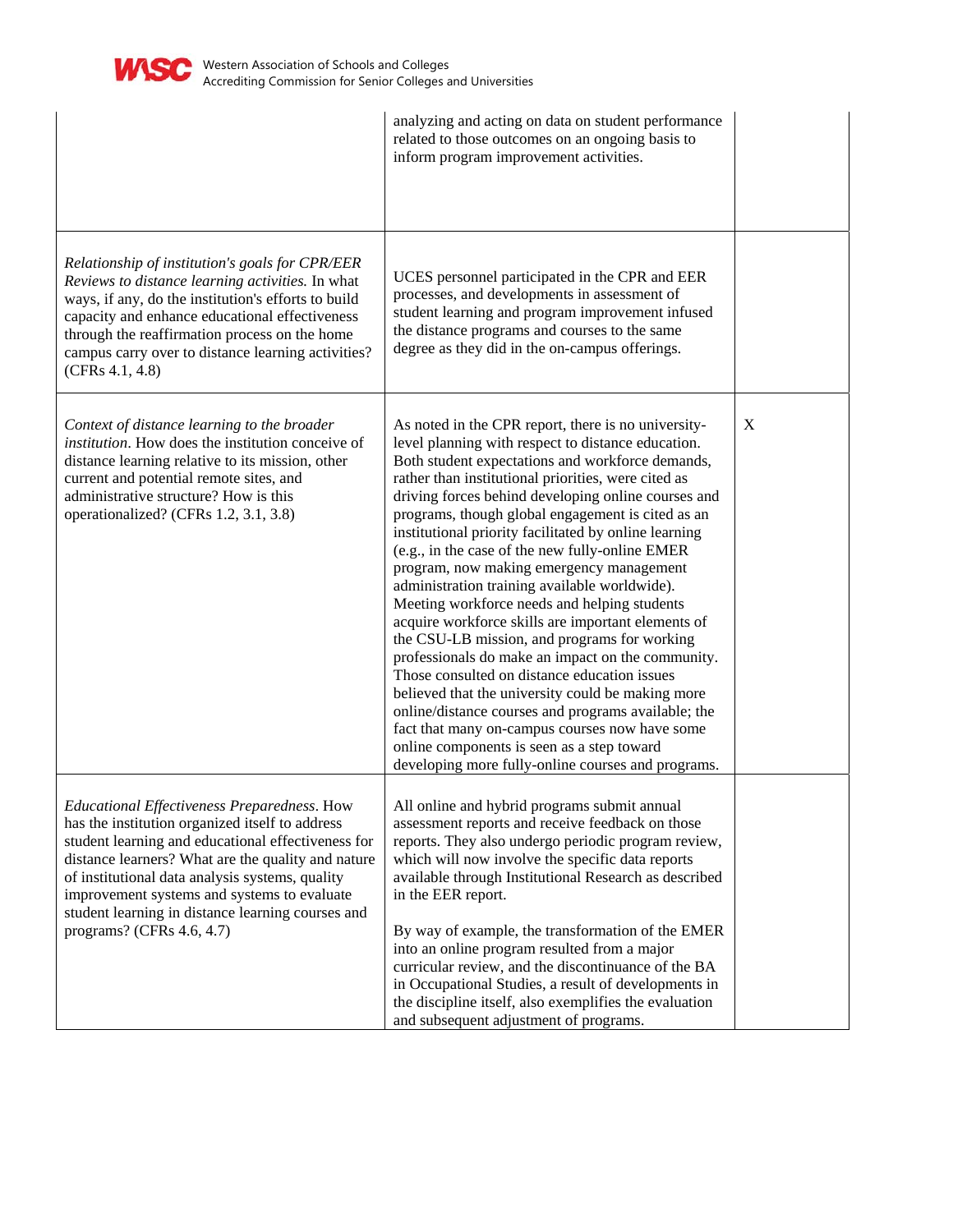

| Verification of Student Identity. What procedures  | CSU-LB uses LDAP (Lightweight Directory Access           |
|----------------------------------------------------|----------------------------------------------------------|
| does the institution have in place to ensure that  | Protocol) which also is tied with TIM (TIVOLI            |
| the student who registers in a distance education  | Identity Manager) for authentication purposes for        |
| course or program is the same student who          | online students. These require personal information      |
| participates in and completes the course or        | to log in to confirm is who h/she is. There are also     |
| program and receives the academic credit? Does     | tools that will lockdown browsers, randomize             |
| the institution make clear in writing that these   | questions, restrict the test to specific IP address, and |
| processes protect student privacy and notify       | restrict the length of time one can take the test, etc.  |
| students at the time of registration or enrollment | However, if an online test is not proctored, it should   |
| of any projected additional costs associated with  | be considered an open book exam. Most online             |
| the verification procedures? (CFRs 1.7, 1.8)       | programs don't rely on one modality for assessment.      |
|                                                    | The curriculum incorporates projects, papers, and        |
|                                                    | discussion boards in order to engage the students in     |
|                                                    | multiple modalities so that the instructor gets to       |
|                                                    | know the students' writing styles and possibly see       |
|                                                    | them via web conferencing. The goal is to                |
|                                                    | incorporate and exhibit the students' analysis and       |
|                                                    | critical thinking in to the learning environment as      |
|                                                    | much as possible, which makes it more difficult for      |
|                                                    | someone to "take" the course for another student         |

**Additional Findings, Observations or Comments***.* Please provide any other information that you believe is pertinent to note. Also, if any of the boxes above are checked, elaborate here. Finally, please include any recommendations you might have for subsequent team members/reviewers concerning distance education courses and programs.

As CSU-LB balances its resources and needs, engaging in university-level planning for distance education will become even more critical. Lessons learned through developing and offering the multi-disciplinary EMER program – especially its use of simulations and other newly-developed online resources – could provide a foundation for planning other programs that serve institutional as well as college and community priorities.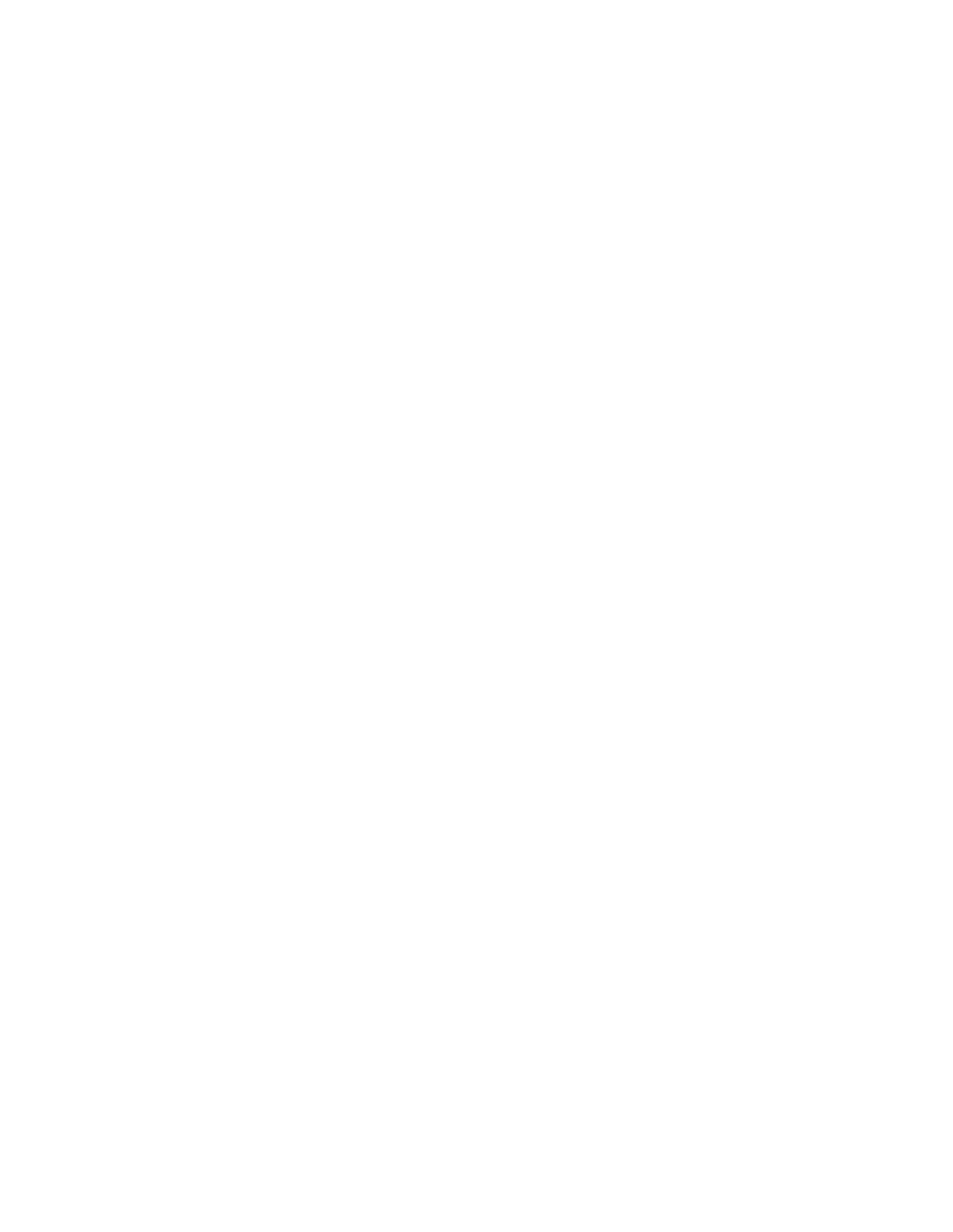## **Appendix C**

## **Review of the Ed.D. in Educational Leadership Program**  offered through the  **College of Education, CSU Long Beach EER Visit, October 6-8, 2010**

## Team Member/Reviewer: Irma Guzman Wagner

## Background Information:

In 2005, California Senate Bill 724 was enacted granting CSU the first-time independent authority to offer doctorate degree programs. This was a significant response to long-standing requests that the State allow the CSU system to offer "stand alone" Ed D. programs. Previously, Educational Leadership doctoral programs in the CSU were designed and offered through joint agreements with doctorate-granting institutions like those in the University of California (UC) system. The 2005 legislative action represented a major achievement in the history of higher education in California reflecting the demand for highly-qualified educational leaders in P-12 schools and community colleges.

## Description of CSULB's Ed. D. Program:

CSULB became one of the first universities in the 23-campus CSU system to offer an independent doctoral program. The Ed.D. Program at CSU Long Beach has been chosen to be part of a Carnegie-based pilot study of similar programs nationally.

The Ed. D. Program has two options or strands: 1) Educational Leadership in Pre K-12 School Districts, and 2) Educational Leadership in Community College/Higher Education. Students are enrolled in a cohort model of instruction requiring 1) full-time study of 7-9 units per semester and summer study, and 2) 60 units of coursework designed for a three-year completion period. Course requirements are distributed as follows: 1) 35 units of Core Courses, 2) 13 units of Research Courses, and 3) 12 units of specialization courses in either the Pre K-12 or Community College/Higher Education strand. Admission Requirements consist of the following: 1) Master's degree in Education or a related field, 2) minimum 3.0 cumulative GPA in upper division and graduate coursework, 3) demonstration of sufficient preparation for, experience in, and potential for educational leadership. The application process includes: 1) official transcripts for all college coursework, 2) official GRE General Test scores taken within the past five years, 3) three letters of recommendation, 4) statement of purpose, 5) current resume, and 6) writing samples.

## Program Approval History:

The Doctor of Education (Ed.D.) Program in Educational Leadership Program was approved by the WASC Commission in June 2007 and, since then, has undergone reviews by the Substantive Change Committee. During the spring 2009 Capacity and Review Preparatory (CPR) site visit, the Ed. D. Program was reviewed at WASC's request. A similar request was made for the fall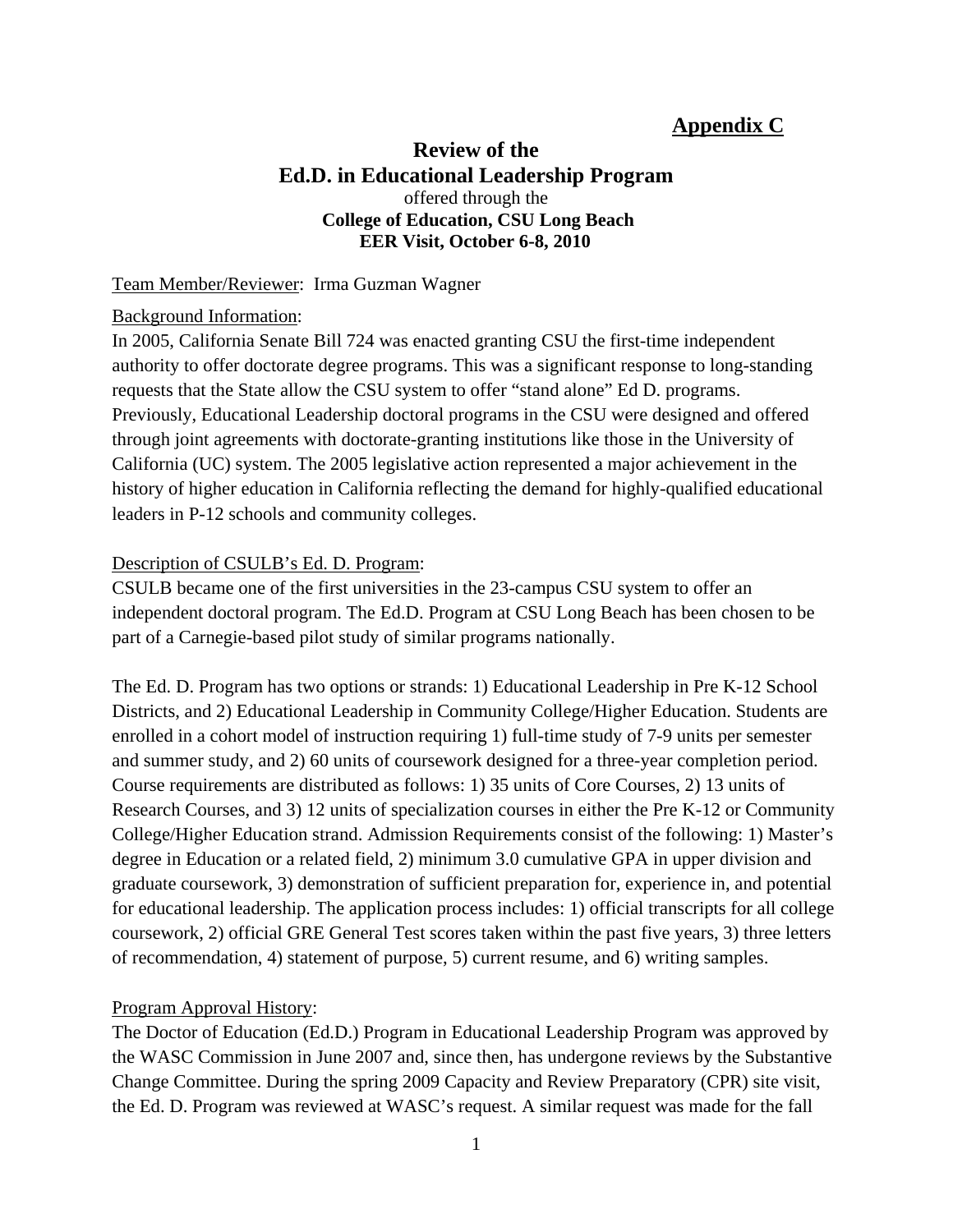2010 Educational Effectiveness Review (EER.) A member of the visiting team was assigned to study the doctoral program. This report is a summary of what was learned about CSULB's Ed. D. program at the time of the October 6-8, 2010 accreditation review.

#### Enrollment Status:

In 2007, 27 students were admitted into Cohort I. In May 2010, 13 students graduated from the first cohort; 6 additional candidates defended their dissertations in summer 2010. There are currently four cohorts with 98 students at varying degrees of completion. Efforts to begin a spring 2011 cohort are currently underway. Students come, primarily, from Los Angeles and Orange County area schools and higher education institutions including CSULB. A review of ethnic distribution among admissions revealed a high percentage of underrepresented candidates within each of the four cohorts.

#### Program Evaluation and Candidate Assessment

In an interview with the Dean of the College of Education and the Ed.D. Program Director and through reviews of program documents, it became evident that two kinds of effectiveness information are collected through: 1) Program Evaluation and 2) Candidate Assessment.

Program Evaluation. The "Ed.D. Program Evaluation Procedure: Student Evaluation of Instructor, Program Surveys, and Focus Groups" is found in the Ed.D. Faculty Handbook. The procedures designate the individuals or groups who receive specific survey, focus, or other kinds of data. These include the college dean, Ed.D. program co-directors, and faculty. The Advisory Board, consisting of a wide representation, meets at least twice a year to advise on programs aspects, including the evaluation of program effectiveness. It was apparent at the time of the EER review, that data are being collected and used for making ongoing improvements on a regular basis. Program surveys are web-based and completed on an annual basis in September. One example of the use of data is that in the first year of operation, administrative office support to students was inconsistent; however, that concern was addressed and corrected with comparative data showing an annual increase in satisfaction. CSULB surveys of instructional performance are used on a regular basis except during the summer when the university does not generate the "Student Evaluation of Instructor" forms. Instead, the Ed. D. Program Office distributes a duplicate form allowing the students to evaluate instructors.

Another example of data collection and program improvement is the review of the first set of dissertations from Cohort I. Teams of two faculty members were assigned to read and evaluate each dissertation using established rubrics. This review was done to determine which elements in writing dissertations needed faculty attention. It was not designed as a "grade" for the dissertations per se or of individual doctoral candidates. The quality of each dissertation chapter and scholarly writing proficiency was judged with aggregated findings charted for discussion by faculty to follow up on needed program improvement. The EER visiting team member had an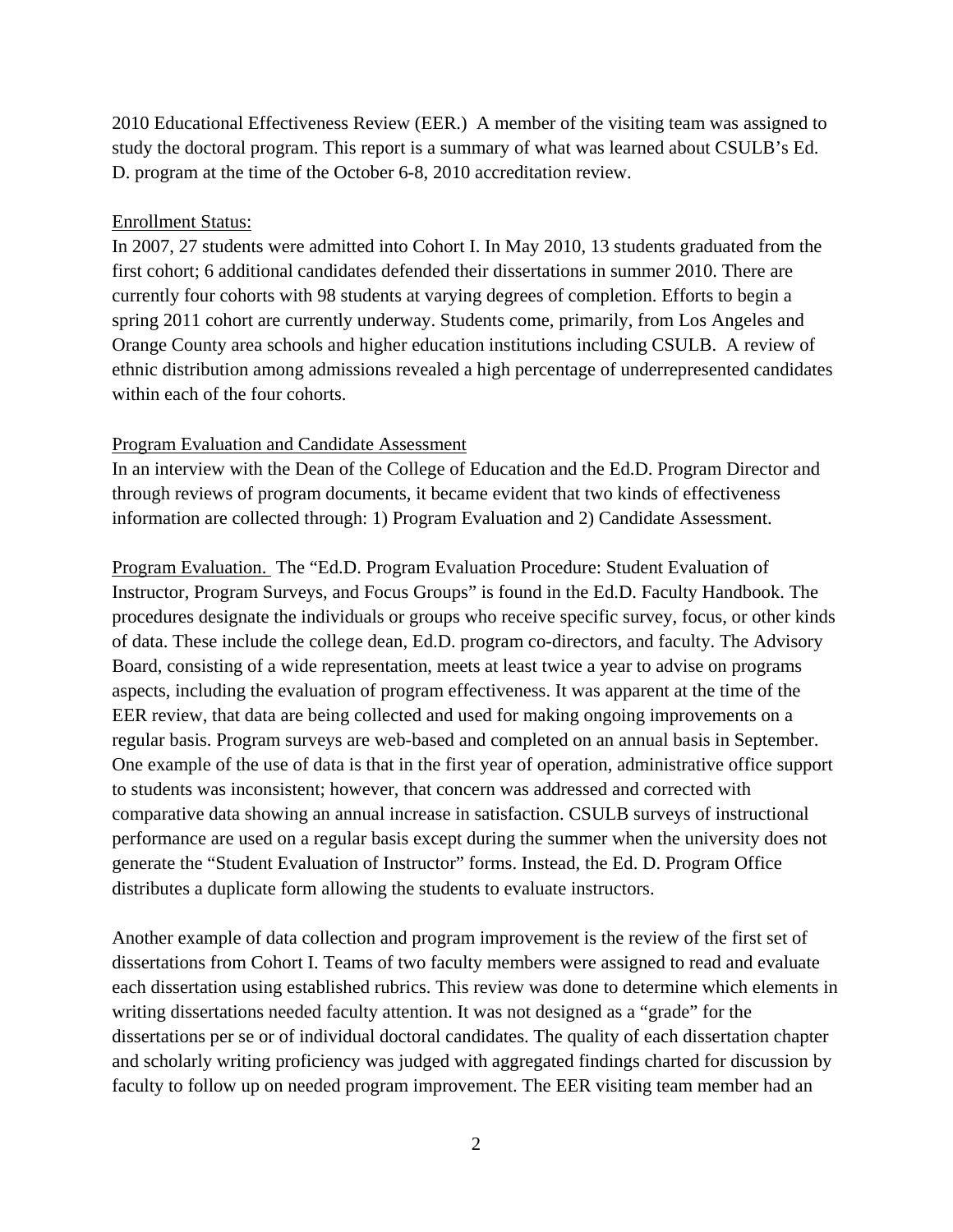opportunity to review dissertation samples from both program strands and, if she had used the dissertation rubric, would have given high ratings in all criteria, including scholarly writing. Rubrics are also available for examining the quality of the qualifying paper/exam. The criteria for evaluating the qualifying paper/exam also address the quality and tone of scholarly writing. Information gathered from these reviews is studied by the program faculty for the purpose of improving instruction in related courses.

Candidate Assessment.Student Learning Outcomes (SLOs) are clearly delineated in the Ed.D. Program and constitute an important element of the Ed.D. Program Assessment Plan. The Student Handbook lists the SLOs and other program materials. The program, and consequently the plan, are relatively new and have not yet undergone a campus program review; however, the program administration is responding to requests from Academic Affairs pertaining to assessment. The College of Education has an Assessment Office overseen by an Assessment Coordinator appointed in 2007. The Coordinator is a tenure track faculty member who also teaches in the Ed.D. Program. An Assessment Committee is charged to review college level data and make recommendations on program and unit operations. Based on evidence, it appears that this program is "on track" to meet assessment process requirements in a timely manner and to continue to use data for the purpose of ensuring overall student success.

#### Program Resources:

Finances: The Ed.D. Program receives funding for instruction from student tuition/fees along with Chancellor's Office support. Program applications, at this time, do not appear to have been impacted by the economic crisis. Financial aid information is readily available for students who, though working in professional positions, are making a considerable financial commitment.

Faculty: Eleven Core Faculty members (tenure-track) are assigned to the Ed D. Program along with 17 Affiliated Faculty from the College of Education and other CSULB colleges. Six adjunct faculty have been selected to provide instruction, as needed. According to the Dean, one new faculty position has been allocated to the Ed.D. program. When this position is filled, the Core Faculty roster should be complete. A review of faculty "brief vitae" and faculty expectations point to high expectations in the hiring process. A minimal qualification is an "ongoing record of scholarly work." In December 2010, the College of Education will host the First Annual Symposium on Educational Leadership – Practice, Policy, and Research. The Call for Proposals was being advertised at the time of the EER visit. The EDD Personnel Committee reviews applications and develops a recommended list of qualified faculty to teach each doctoral course.

Physical Space: The doctoral program is housed in the Library in a modern suite of rooms designed for working professionals. Students can enjoy a lounge area with microwave facilities, a separate computer study room, and administrative and faculty offices and classrooms within the same complex. The room configuration is conducive to interactive or solitary study with